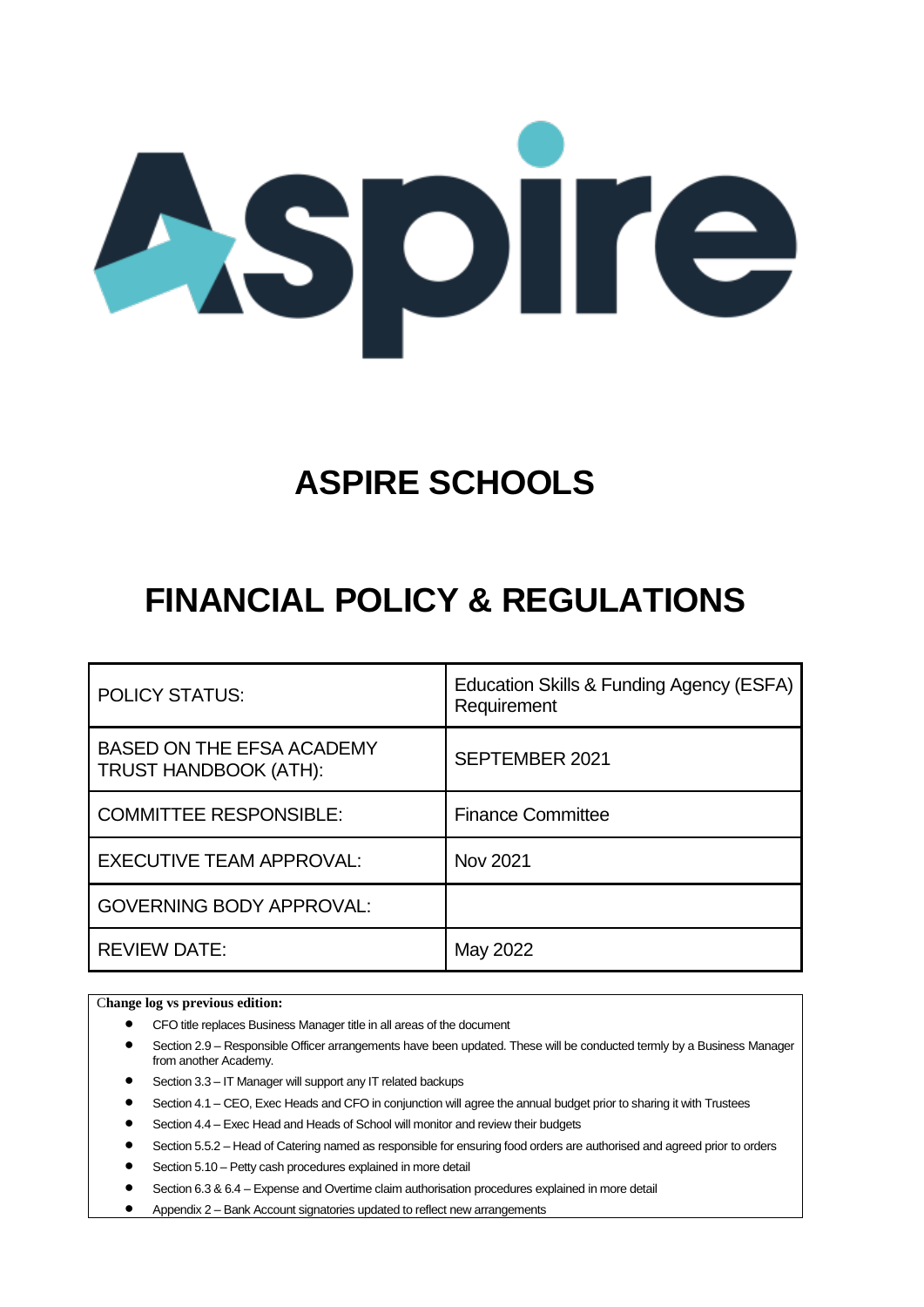# **CONTENTS**

| 1                 | Organisation                                |
|-------------------|---------------------------------------------|
| $\overline{2}$    | <b>Roles &amp; Responsibilities</b>         |
| 3                 | <b>Financial Administration</b>             |
| 4                 | <b>Financial Planning</b>                   |
| 5                 | <b>Purchasing</b>                           |
| 6                 | <b>Payroll</b>                              |
| 7                 | <b>Banking and Cash Holdings</b>            |
| 8                 | <b>Income</b>                               |
| 9                 | <b>Assets</b>                               |
| <b>Appendix 1</b> | <b>Scheme of Delegation</b>                 |
| <b>Appendix 2</b> | <b>Banking Arrangements</b>                 |
| <b>Appendix 3</b> | <b>Schedule of Freedoms and Delegations</b> |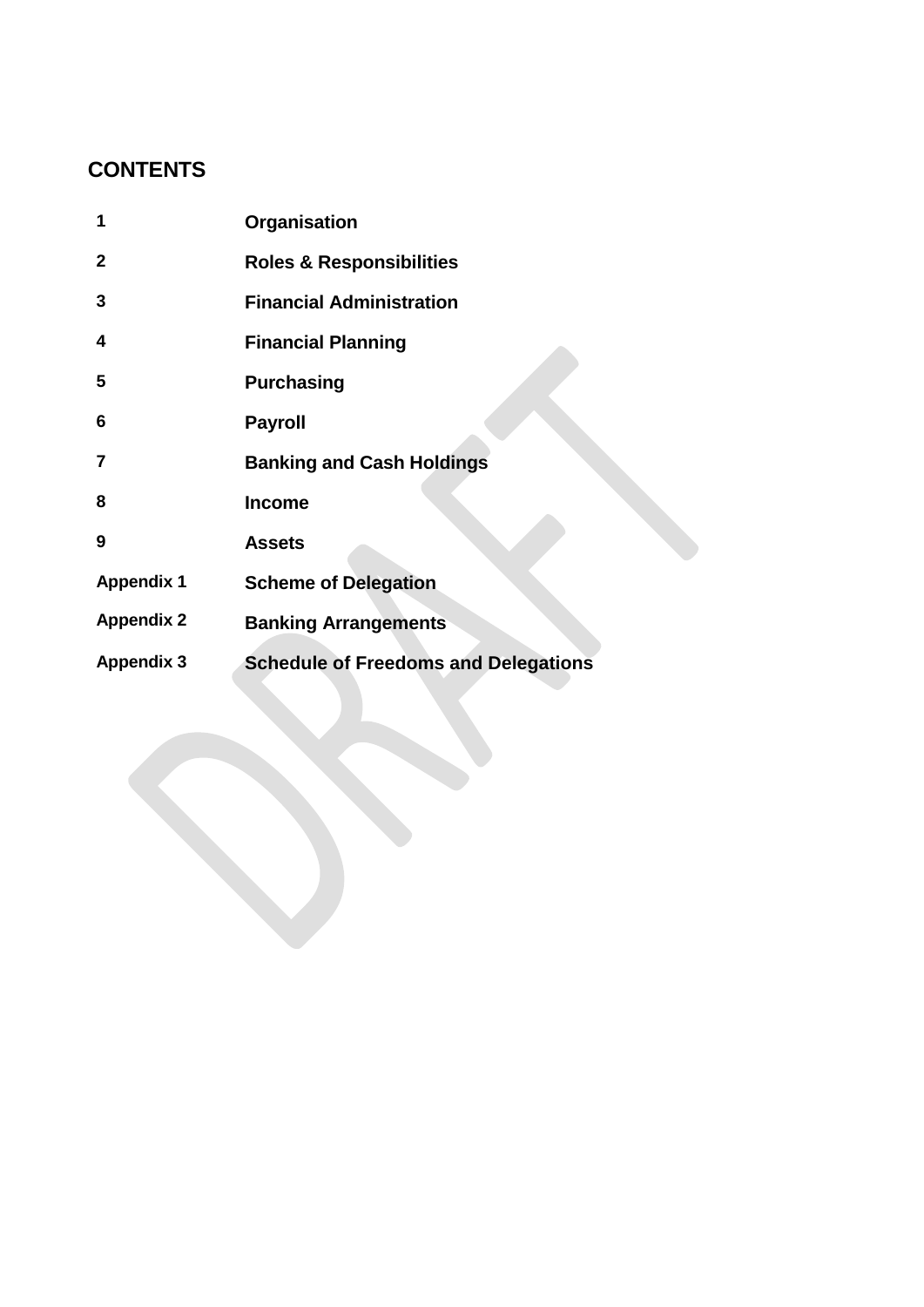# **1. INTRODUCTION**

Aspire Schools converted to Academy status on 1st April 2018. It is a company limited by guarantee incorporated in England & Wales under company number 10385281.

This policy has been reviewed and revised with reference to the Academy Trust Handbook (ATH), dated June 2021 and effective from September 2021, and covers the duties and obligations of the Academy Trust (hereafter referred to as the "Trust") arising from the Funding Agreement. The policy should be used alongside the ATH

The CEO is designated as the Accounting Officer and takes personal responsibility for assuring the Trustees that there is compliance with the ATH and all relevant aspects of company and charitable law.

A Register of Business Interests is maintained of all governors and staff. It is reviewed and updated on an annual basis.

The accounting period of Aspire Schools (Academy) is set out in its funding agreement, reporting to a year-end of 31 August. The audited accounts are submitted to ESFA by 31 December each year.

The Governance statement must include an assessment of the Trust's governance, including a review of the composition of the board in terms of skills, effectiveness, leadership and impact, and using the six key features of effective governance set out in the Governance Handbook i.e. strategic leadership, accountability, people, structures, compliance and evaluation.

The Academy Trust maintains accounting records and provides publicly accessible accounts in line with the *Statement of Recommended Practice* (SORP) for charities.

It is a condition of the Academy Trust's company and charitable status that the annual accounts are filed at Companies House for public access, and also to provide a copy of the accounts to anyone who requests them. The annual accounts are available on the school website no later than the end of January following the financial year to which the accounts relate to.

The Trust must notify the DfE of the appointment or vacating of the positions of: Members, Trustees, Chair of Trustees, Accounting Officer and Chief Financial Officer, including direct contact details. Notification must be made within 14 days of the change and be made through the governance section of the DfE's "*Get Information About Schools (GIAS)*" which is accessed via Secure Access. The Trust must ensure that its record on GIAS for all individuals holding the above positions remains current.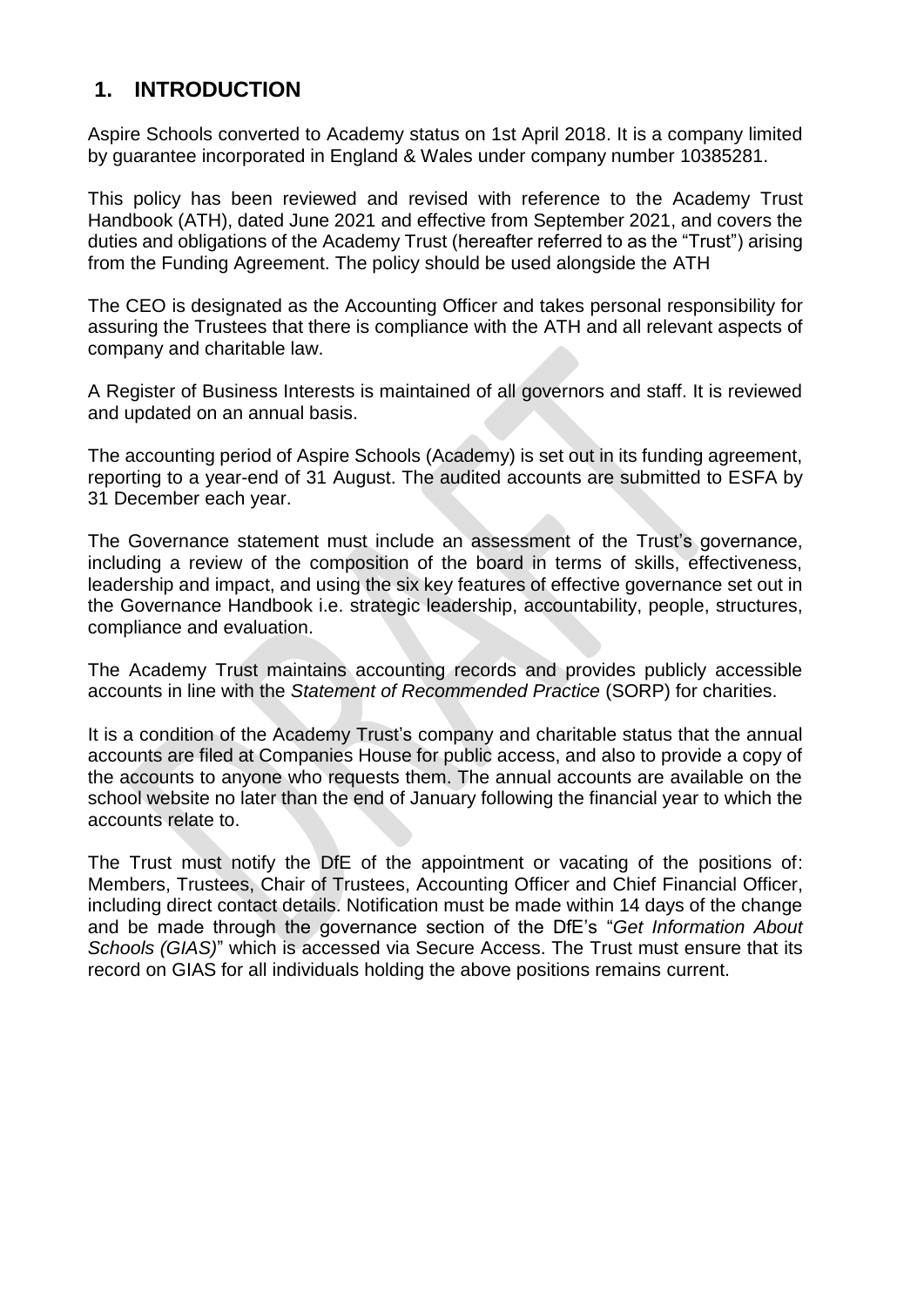# **2. ROLES & RESPONSIBILITIES**

The Trustees (or Governing Body) have wide responsibilities under statute, regulations, charity law, the Funding Agreement, and the AFH. Whilst it has wide discretion over the uses of the school's funds, it is ultimately responsible for the proper stewardship of the funds from the Education Skills & Funding Agency (ESFA) and must ensure economy, efficiency and effectiveness in their use.

Academy trusts are companies limited by guarantee and exempt charities. The Trustees are subject to the duties and responsibilities of charitable Trustees and company directors as well as any other conditions that the Secretary of State agrees with them. These responsibilities are mutually reinforcing and are there to ensure proper governance and conduct of the Trust.

The key requirements are reflected in the Articles of Association, the funding agreement, and this handbook. Trustees should follow the guidance in the Governance Handbook which sets out the legal duties applying to Boards of Trustees. Trustees must be aware of the Charity Commission's guidance for Trustees.

The Board of Trustees must understand their statutory duties as company directors as set out in the Companies Act 2006. These comprise the duties to:

- Act within their powers
- Promote the success of the company
- Exercise independent judgment
- Exercise reasonable care, skill and diligence
- Avoid conflicts of interest
- Not to accept benefits from third parties
- Declare interest in proposed transactions or arrangements

These duties are especially relevant when entering into transactions with connected parties.

### **2.1. Members**

As charitable companies limited by guarantee, every Trust has Members who have a similar role to the shareholders of a company limited by shares. They:

- Are the subscribers to the Trust's memorandum of association (where they are founding members)
- May amend the Articles of Association subject to any restrictions in the articles or in the Trust's funding agreement
- Have powers to appoint and remove Trustees in certain circumstances
- Receive the Trust's audited and annual accounts (subject to the Companies Act)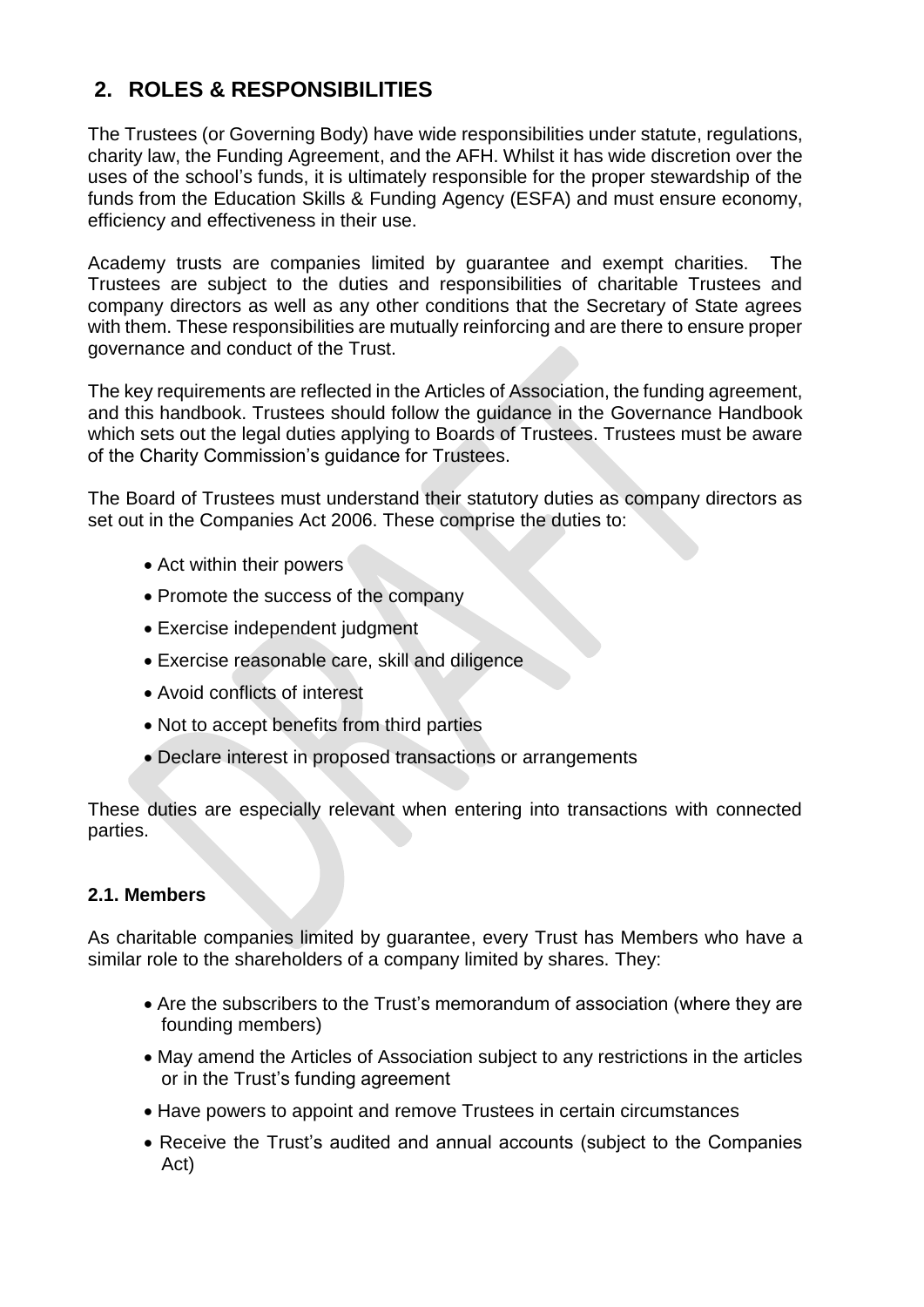Employees of the Trust must not be appointed as Members unless permitted by their Articles of Association.

There will be a significant degree of separation between Members and Trustees. Members are independent of the Board of Trustees.

Both Members and Trustees should adhere to the 'seven principles of public life' (selflessness, integrity, objectivity, accountability, openness, honesty and leadership).

### **2.2. Trustees**

The Board of Trustees will:

- Consider and approve the annual budget plan, and any subsequent proposed virements / revisions
- Ensure that bank accounts, financial systems and financial records are operated by more than one person
- Ensure the budget is developed with reference to the school's strategic aims and objectives as stated in the School Development Plan
- Establish and review, annually, the financial limits of delegated authority
- Review from time to time the Register of Interests and to ensure its accuracy
- Ensure that the budget is managed effectively and accurate records are maintained and that these are available for audit and inspection as required
- Ensure that effective financial procedures are in place and carried out
- Consider the recommendations from audit (Internal Scrutiny) reports and ensure that any required action is implemented promptly
- Ensure that the Trust's property is under the control of the Trustees, and that measures are in place to prevent losses or misuse, including maintenance of adequate fixed asset registers
- Prepare accruals accounts, giving a true and fair view of the Trust's incoming resources and application of resources during the year, and the state of affairs at the year-end, in accordance with existing accounting standards
- Approve the staffing complement and pay policy and ensure, in conjunction with the Head Teacher, that salary payments are made only to school employees in accordance with their appropriate conditions of employment and for services provided for the school (including appropriate tax and NI deductions) and to ensure that payroll changes are accurately recorded and promptly processed
- Act as a 'Critical Friend' to the Head Teacher by providing advice, challenge and support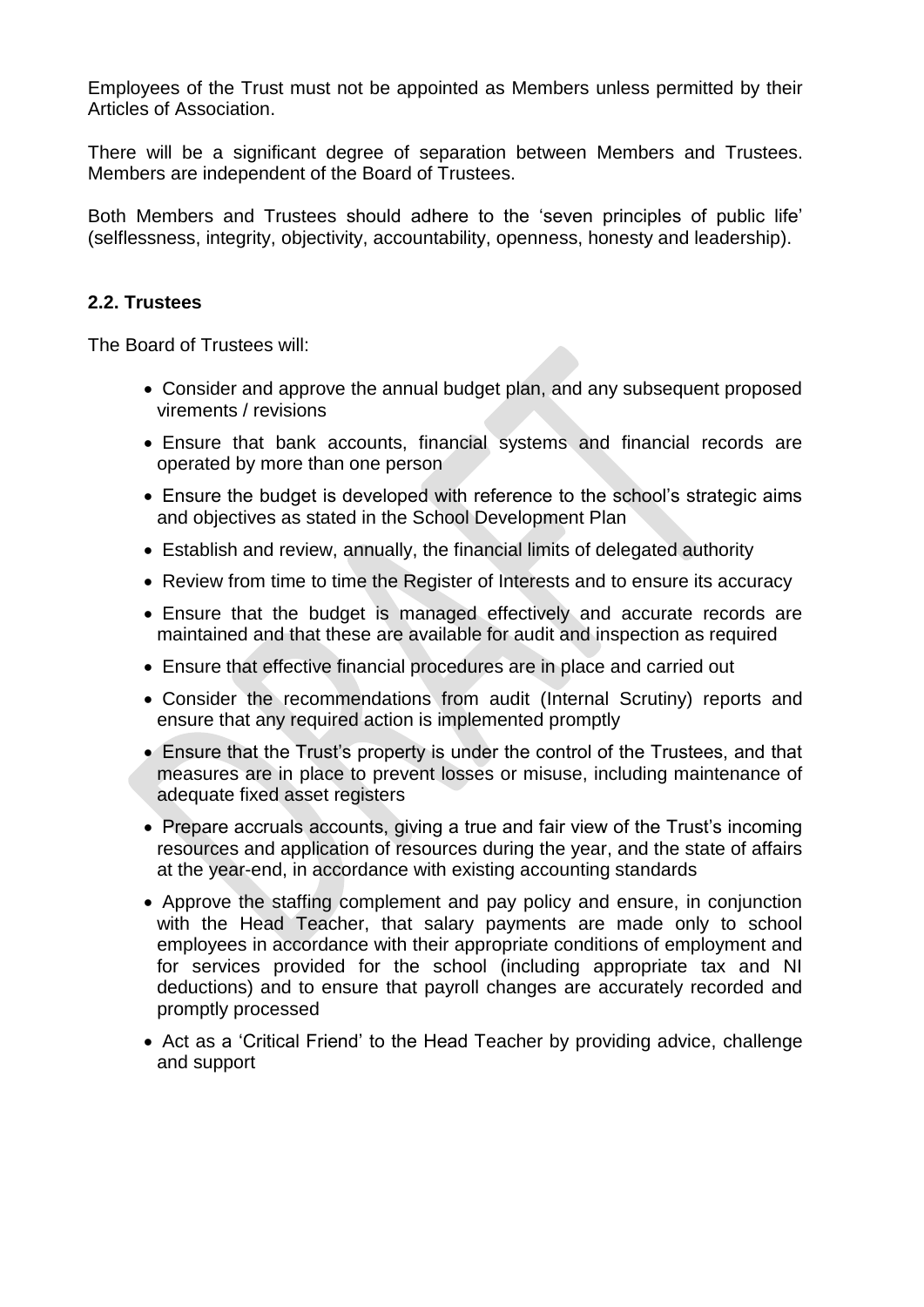### **2.3. Adopt the 4 principles of Best Value**

- Compare how the school's performance compares with that of other schools
- Challenge whether the school's performance is satisfactory
- Compete to secure economical, efficient, and effective services
- Consult with stakeholders about services provided, and evaluate the effectiveness of spending decisions
- Ensure that the range of financial competencies of governors and staff involved in financial management is such that the school is not over‐reliant on one individual
- Consider the annual insurance premiums for risk and ensure they are appropriate and adequate

The Trustees (or Governing Body) delegate the regular monitoring of the school's financial activity to the Finance Committee. This group will ensure that the Governing Body is kept fully informed about financial issues through the presentation of minutes and briefings.

The committee will work to Terms of Reference drawn up by the Governing Body. Its main function is to consider and make recommendations to the Governors on all financial and budgetary matters including:

- Consideration of the annual budget for presentation to the full Governing Body
- Approval of arrangements to secure compliance with financial regulations
- Ensuring the annual accounts are produced in accordance with the requirements of the Companies Act 1985 and the DfE guidance to academies
- The process for independent checking of financial controls, systems, and transactions is carried out by the Responsible Officer

### **2.4 Internal Scrutiny**

The school must establish a committee, appointed by the Board of Trustees, to provide assurance over the suitability of, and compliance with, its financial systems and controls, and taking into account the differing risks and complexity of their operations.

All Trusts with an annual income over £50 million must have a dedicated audit committee. Where the school operates a combined finance and audit committee, staff may be Members but should not participate as Members when audit matters are discussed; however, they may remain in attendance to provide information and participate in discussions. Given that Aspire, does not have income in excess of £50 million, the responsibility of internal scrutiny is undertaken by the Trust's Finance Committee.

The committee's work must focus on providing assurances to the Board of Trustees that all risks are being adequately identified and managed with particular regard to reviewing the risks to internal financial control. Please refer to Section 2.9 in respect of financial control procedures undertaken by the appointed Responsible Officer.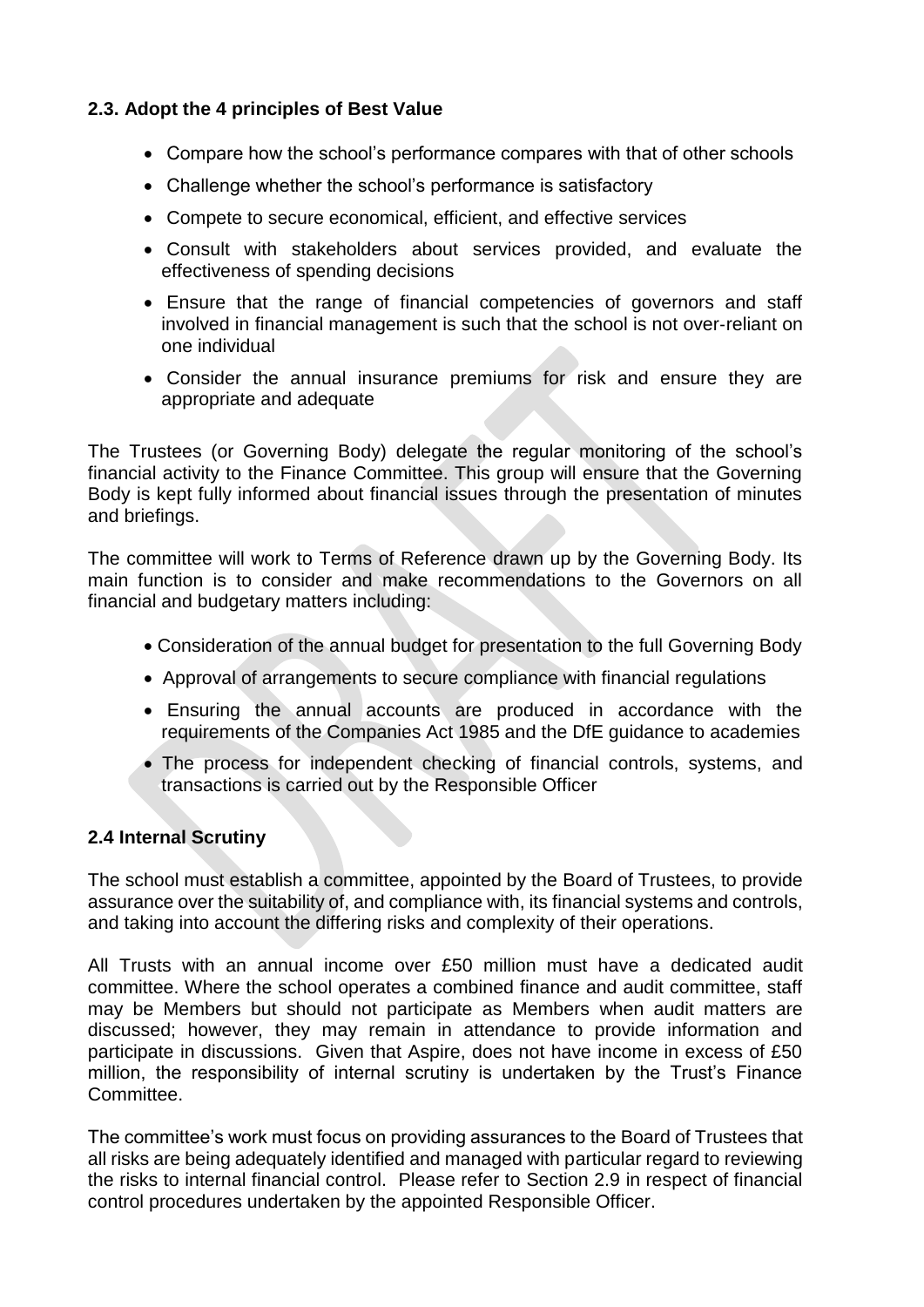Oversight must ensure that information submitted to the DfE and ESFA which affects funding (including pupil number returns and funding claims completed by the Trust) are accurate and in compliance with funding criteria.

### **2.5 Accounting Officer**

The CEO, acting as the Accounting Officer, accepts responsibility for the propriety and regularity of public finances for which they are answerable, and delegates the day to day management of the finances to the CFO and finance team and Administration who are responsible for:

- The keeping of proper accounts
- Prudent and economical administration
- The avoidance of waste and extravagance
- Ensuring value for money
- The efficient and effective use of all resources in their charge
- The maintenance of a risk register which assess the risks arising from its operations
- Ensuring that sound internal financial controls are in place
- Ensuring the effective implementation of current financial systems, policies and procedures even in the absence of key staff
- Compiling an annual budget (revenue & capital) for presentation to the Finance Committee and for final approval of the Trustees, ensuring that the school has received the correct entitlement to delegated funding via the ESFA
- Ensuring the production of regular, reconciled budget / financial reports for the Trustees, ESFA, or other bodies as necessary
- Considering and responding promptly to recommendations identified in audit (Internal Scrutiny) reports and Ofsted recommendations and advise the Trustees of remedial actions to be implemented
- Preparing a Charging and Remissions policy for approval by the Governing Body
- Ensuring the maintenance of an inventory for all school responsibility items (i.e.outside the scope of the PFI facilities management arrangements)
- Ensuring the adequacy of the school's insurance arrangements
- Preparing and implementing the school pay policy and appointments procedures, reviewing staffing requirements and curriculum needs as necessary
- Preparing a statement to demonstrate the school has secured Value for Money
- Preparing a statement for inclusion in the Annual Report, on governance, regularity, propriety and compliance.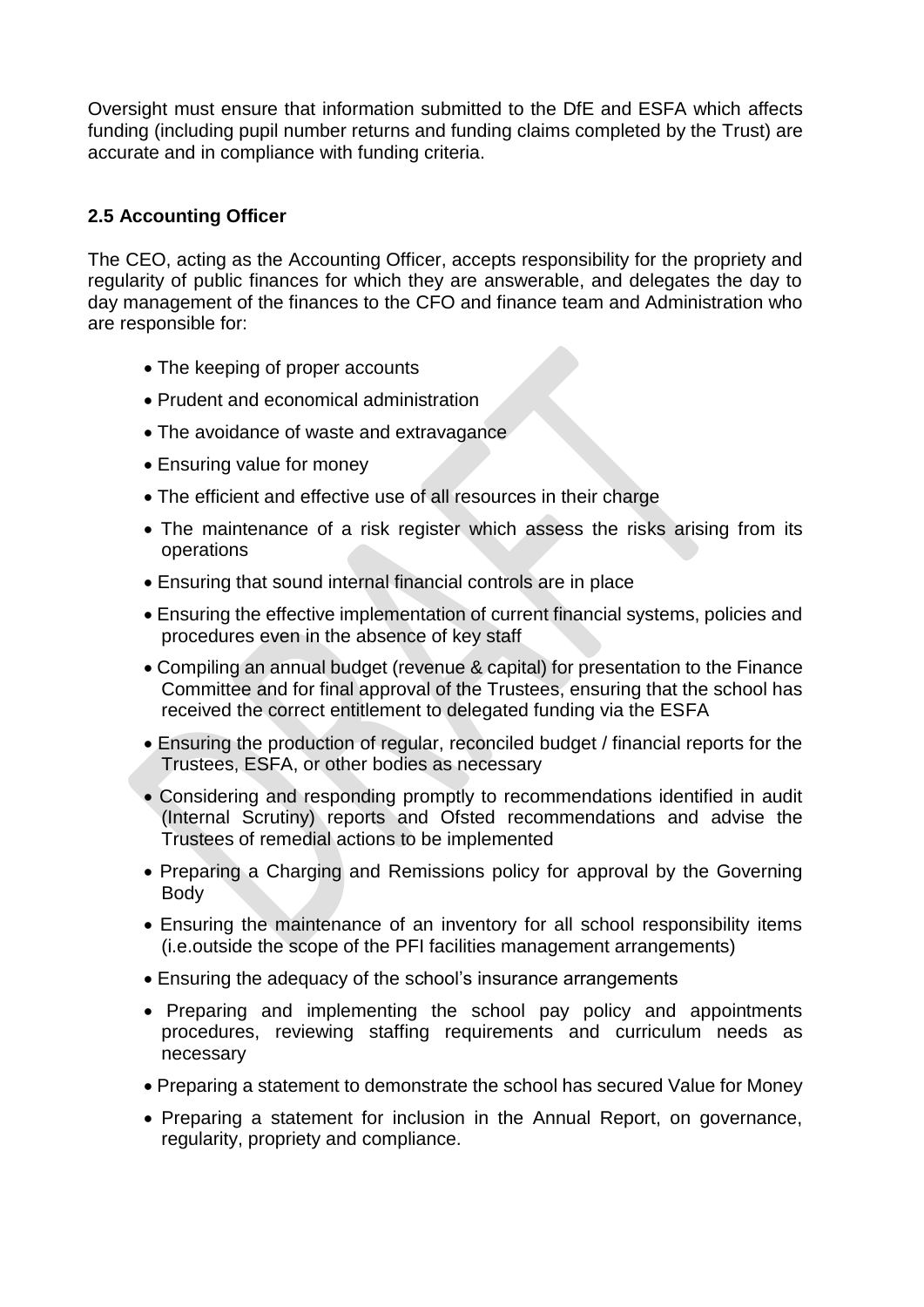### **2.6 ESFA Annual letters:**

The ESFA Accounting Officer sends a letter annually to the school's Accounting Officer covering issues pertinent to their role such as developments in the accountability framework and findings from ESFA's work with trusts. The Accounting Officer must share this letter with the Trustees, Chief Financial Officer and other members of the Leadership team, to be discussed and, where appropriate, strengthen the school's financial systems and controls.

# **2.7 CFO**

The CFO, supported by the finance team, has the following key responsibilities:

- Prepare the annual accounts
- Prepare and monitor the annual budget
- Act as Company Secretary for the Trust, and compliance of all duties in accordance with the Companies Act 2006
- Maintain and regularly review all maintenance and other contracts entered into by the Trust, in respect of suitability and value for money
- Liaise with the Responsible Officer, auditors and accountants as necessary

On a daily basis the CFO, supported by the finance team, will:

- Have delegated responsibility to make virements within the authorised limits
- Oversee all orders placed and invoices received
- Oversee all income received by the school in terms of grants, donations or third party payments
- Invoicing to schools in respect of student placements and referrals made through the Home Tuition service
- Invoicing to the Local Authority, in accordance with the existing contract between the Academy Trust and Buckinghamshire County Council, and the provision of information to Buckinghamshire County Council as directed by the contract
- Completion of monthly VAT returns for the Trust, and quarterly VAT returns for any subsidiary company of the Trust
- Ensure accuracy of payroll details on a monthly basis
- Ensure that the school's accounting system is reconciled to the school bank account on a monthly basis
- Produce a monthly report to the Accounting Officer and members of the Finance Committee and regular reports as required to the Trustees to indicate current financial position and forecasts (minimum one per term)
- Review and develop this Finance Policy on an annual basis and recommend changes as necessary in line with DfE/ESFA policy
- Maintain an inventory for all school responsibility items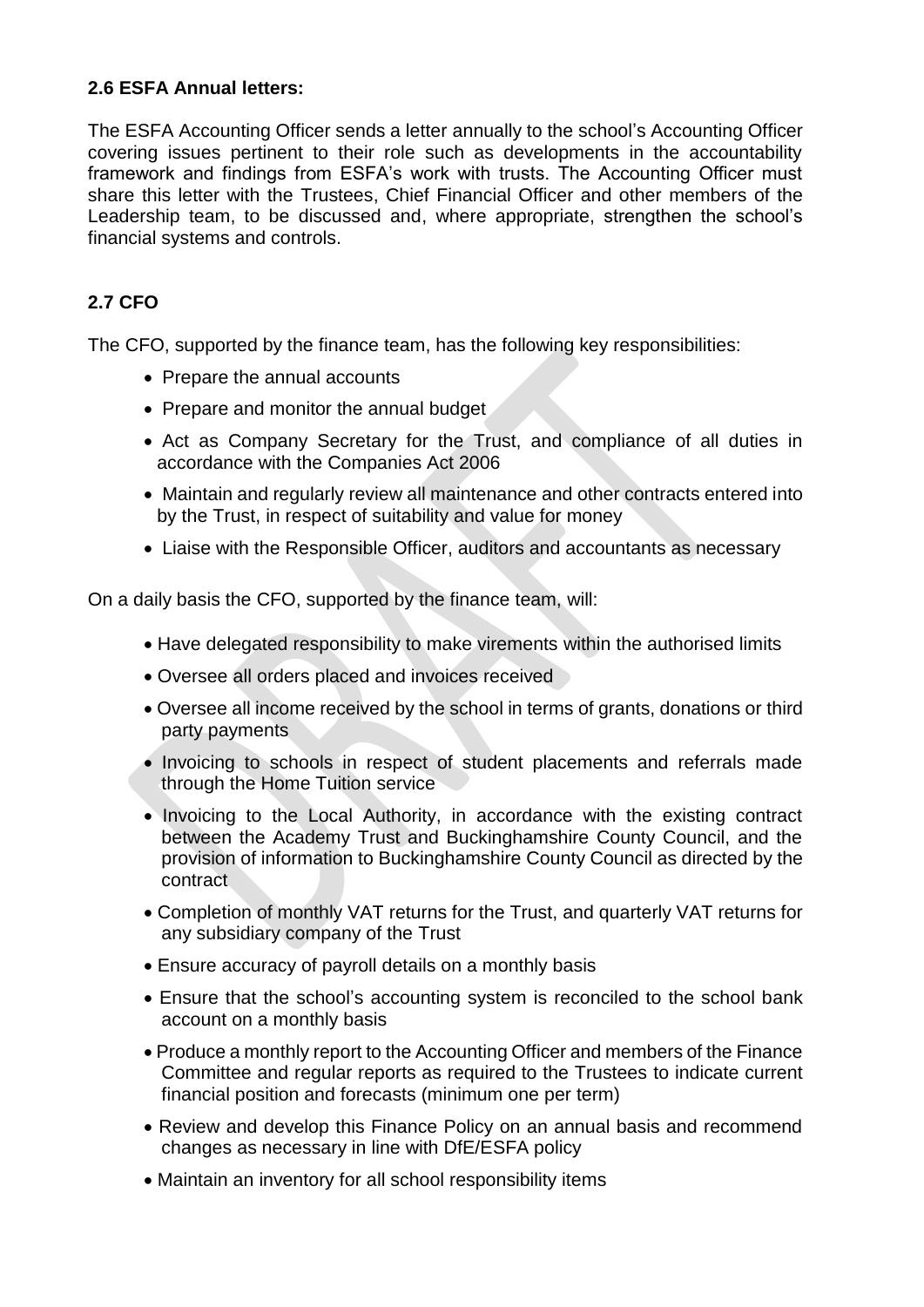- Seek approval for, and report on, the disposal or write-off of stock
- Advise the CEO and Exec Head Teachers in respect of the school's insurance requirements
- Ensure that all financial records are retained as required under the Records Retention Policy

### **2.8 Finance Officer / Finance Assistant**

Working with the CFO, the Finance Officer and Finance Assistant will collectively:-

- Assume the day to day responsibility for placing orders, receiving goods and preparing invoices for payment, and payment of invoices through the Trust's Bank Account
- Maintain an orderly system of recording all transactions
- Check and disperse goods received
- Undertake weekly bank reconciliations
- Daily operation of the petty cash fund
- Maintain financial records

Specific tasks, responsibilities and authority levels for both the Finance Officer and Finance Assistant, are included where appropriate under each section of these procedures, and in Appendix 1 under the Scheme of Delegation.

### **2.9 The Responsible Officer**

The Responsible Officer (RO) is appointed by the Trust and provides the Board of Trustees with an independent oversight of the Trust's financial affairs. The main duties of the RO are to provide the Trust with independent assurance that:

- The financial responsibilities of the Trust are being properly discharged
- Resources are being managed in an efficient, economical and effective manner
- Sound systems of internal financial control are being maintained
- Financial considerations are fully taken into account in reaching decisions

The RO will undertake a termly programme of reviews to ensure that financial transactions have been properly processed and that controls are operating as laid down by the Board of Trustees. A report of the findings from each visit will be presented to the finance and audit portfolio group. Detailed guidance on the transactions to be checked by the RO is given in the ATH.

The duties of the RO, will be undertaken by the chief financial officer from another academy. The RO will have suitable qualifications to support the execution of their duties. The format for all reviews will follow those advised in the ATH, however where appropriate, the level of checking should be increased in certain areas where additional risks have been identified from previous reviews. The schedule of all reviews will be agreed at the beginning of each Academic Year.

### **2.10 Appointment of External Auditors**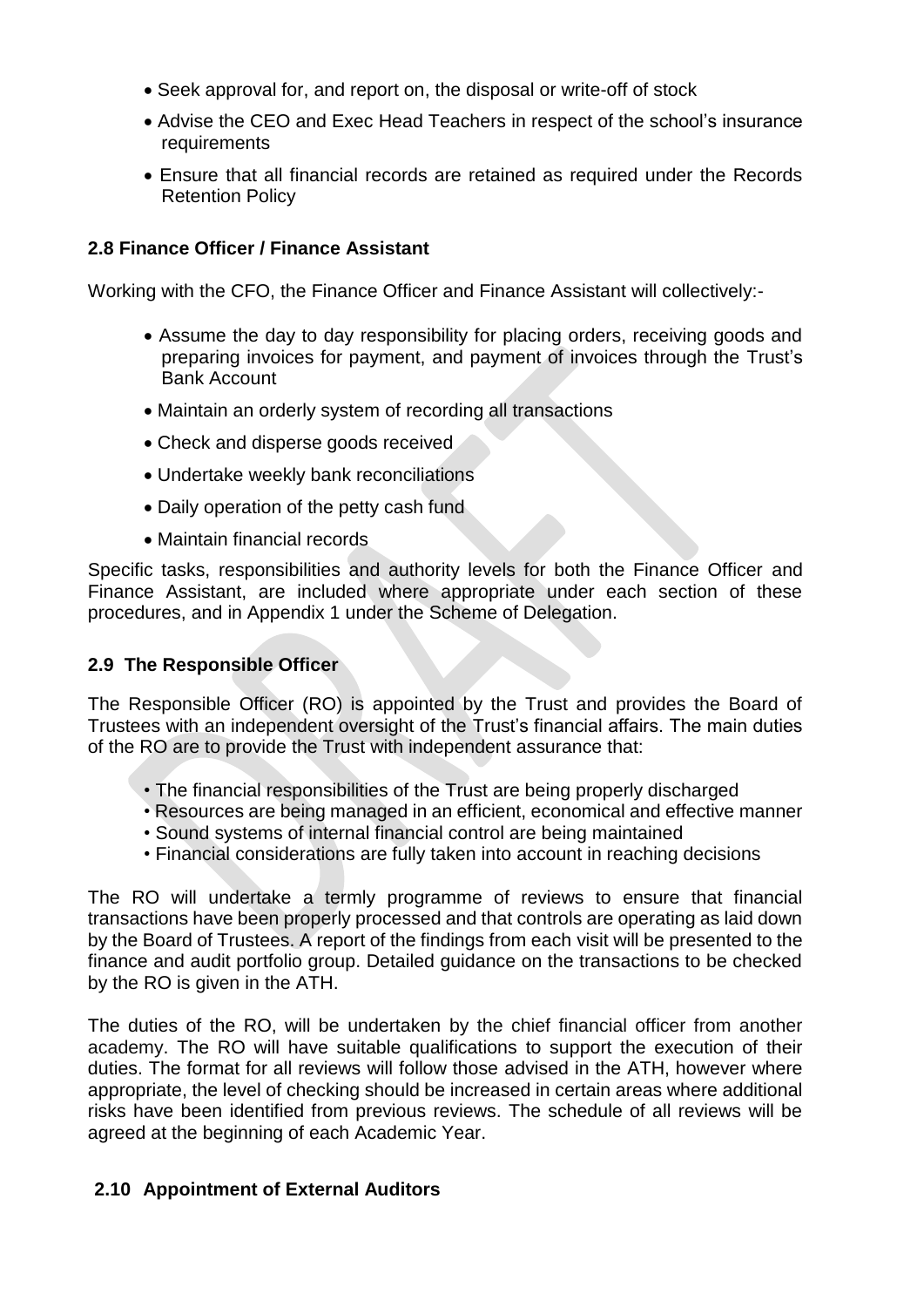The Trust is required to submit the accounts for an annual audit. This means that external auditors need to be appointed. The appointment should be for one year renewable at the discretion of the Trust.

The auditors are required to give an opinion on whether:

- The financial statements have been prepared in accordance with the Financial Reporting and Annual Accounts Requirements issued by the DfE
- Proper accounting records have been kept by the Trust throughout the financial year
- Grants made by the EFA have been applied for the purposes intended

The Trust should arrange for on-going monitoring of the performance of the auditors to be undertaken.

External Auditor arrangements will be retendered every 5 years.

# **2.11 Reporting of Fraud, Theft and/or Financial Irregularities**

The Trust must take appropriate action where fraud, theft or irregularity is suspected or identified. The Trust must notify [ESFA,](http://www.education.gov.uk/kc-enquiry-form) as soon as possible, of any instances of fraud, theft and/or irregularity exceeding £5,000 individually, or £5,000 cumulatively in any academy financial year. Any unusual or systematic fraud, regardless of value, must also be reported. The following information is required:

- full details of the event(s) with dates
- the financial value of the loss
- measures taken by the trust to prevent recurrence
- whether the matter was referred to the police (and if not why)
- whether insurance or the RPA have offset any loss

### **2.12 Borrowing & Leasing Arrangements**

The Trust must obtain ESFA approval for borrowing (including finance leases and overdraft facilities) from any source, where such borrowing is to be repaid from grant monies or secured on assets funded by grant monies, and regardless of the interest rate chargeable. Credit or Charge cards must only be used for business expenditure, and balances cleared before interest accrues.

There are two types of lease:

- finance leases: these are a form of borrowing;
- operating leases: these are not borrowing.

The Trust must obtain [the ESFA's a](http://www.education.gov.uk/kc-enquiry-form)pproval for the following leasing transactions:

- taking up a finance lease on any class of asset for any duration from another party;
- taking up a leasehold or tenancy agreement on land or buildings from another party for a term of seven or more years;
- granting a leasehold interest, including a tenancy agreement, of any duration, on land and buildings to another party.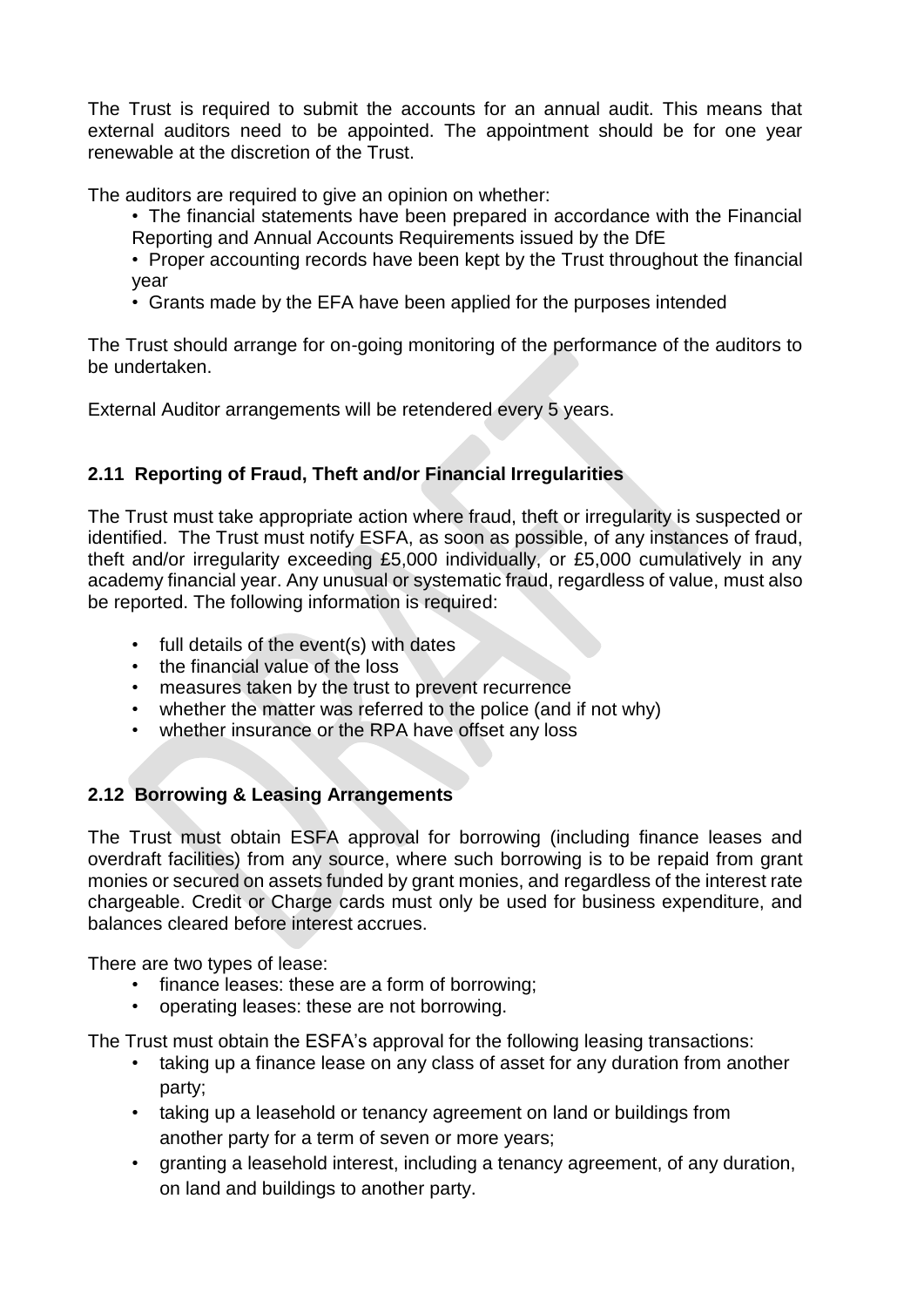Other than the above, trusts do not require ESFA's approval for operating leases.

The Trust must ensure that any lease maintains the principles of value for money, regularity and propriety whether or not ESFA's approval is required. The Trust should seek advice from their professional adviser and/or external auditor if they are in doubt over whether a lease involves borrowing.

# **2.13 Managing Conflicts of Interest and Third Party Transactions**

In order to manage any potential conflicts of interest within members and trustees of the Trust, and in accordance with all parts of section 3.10 of the ATH, the following summary of procedures will apply:-

- A register of Business & Pecuniary Interests will be kept by the school, detailing any declarations of interest of all members, trustees, and other school officials connected with the financial operation of the school. Other officials will extend to the Chief Financial Officer and Clerk to the Governors.
- Declarations of Pecuniary Interest will be completed by all members, trustees and other school officials on annual basis, or immediately following appointment by any new member, trustee or other official. It will remain the responsibility of all members and trustees, to update the school as soon as any new interests exist.
- The Register of Pecuniary interests should be used by all members, trustees and employees to identify any business/commercial/financial interests they have which might give rise to a potential conflict of interest, e.g. that they, or a close friend, or relative, are an owner, director, or employee of a supplier to the school. This register will be available to the public on the school website.
- Potential conflicts of interest might conceivably extend to other situations, such as if a relationship existed between two people where one could influence the appointment, advancement, or pay of another.
- In addition, all members and trustees, should list on their declaration, membership of any professional bodies, trusteeships, governorships or employment at other educational institutions and charities.
- In managing potential conflicts of interest at Board Meetings and Committee Meetings, all meeting agendas, should include the opportunity for all trustees to declare any new, or reaffirm any existing declarations of interest, relating to specific agenda items.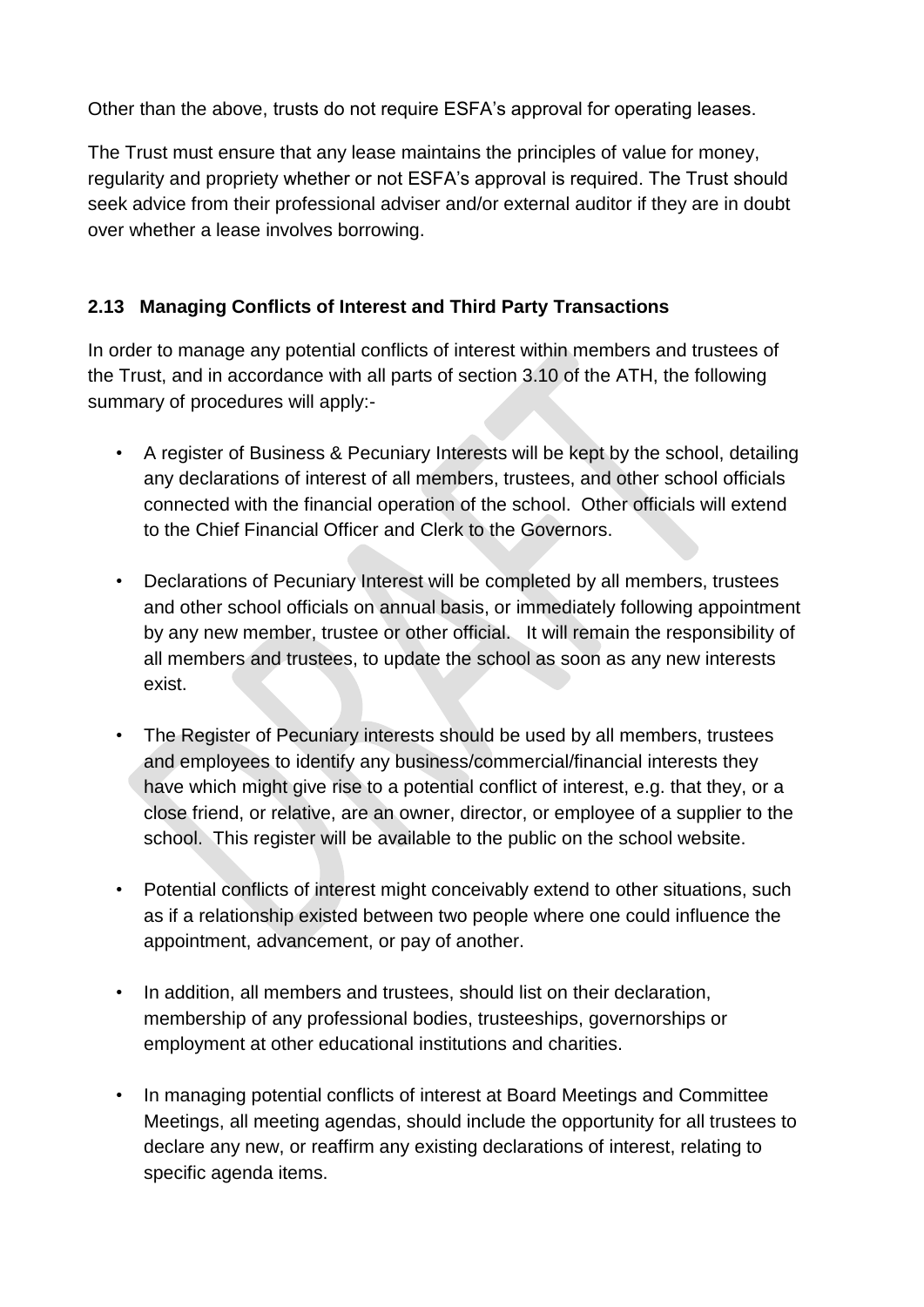- Where a conflict of interest has been declared at a meeting, the member, trustee or official will take no part in the discussion or be involved in decision making of the issue being discussed. Where appropriate, the person declaring an interest may be requested to leave the meeting, during the discussion and any subsequent decision relating to the issue.
- At the end of each meeting, trustees will be asked to confirm that the meeting has been conducted in an open manner, that all trustees have been able to participate and contribute to discussions and that all trustees of the board will have access to the minutes.
- The board of trustees must ensure requirements for managing related party transactions are applied across the trust. The chair of the board and the accounting officer must ensure their capacity to control and influence does not conflict with these requirements. They must manage personal relationships with related parties to avoid both real and perceived conflicts of interest, promoting integrity and openness in accordance with the [seven principles of public life.](https://www.gov.uk/government/publications/the-7-principles-of-public-life)
- Trusts must recognise that some relationships with related parties may attract greater public scrutiny, such as:
	- transactions with individuals in a position of control and influence, including the chair of the board and the accounting officer
	- payments to organisations with a profit motive, as opposed to those in the public or voluntary sectors
	- relationships with external auditors beyond their duty to deliver a statutory audit
- The Trust must keep sufficient records, and make sufficient disclosures in their annual accounts, to show that transactions with these parties, and all other related parties, have been conducted in accordance with the high standards of accountability and transparency required within the public sector.

# **Reporting and Approval of Related Party Transactions to ESFA**

- Trusts must report all transactions with related parties to ESFA in advance of the transaction taking place, using ESFA's on-line form. This requirement applies to transactions made on or after 1 April 2019.
- Trusts must obtain ESFA's approval for transactions with related parties that are novel, contentious and/or repercussive. Trusts should carefully consider the impact of this requirement and its relevance to transactions involving the chair of the board and the accounting officer.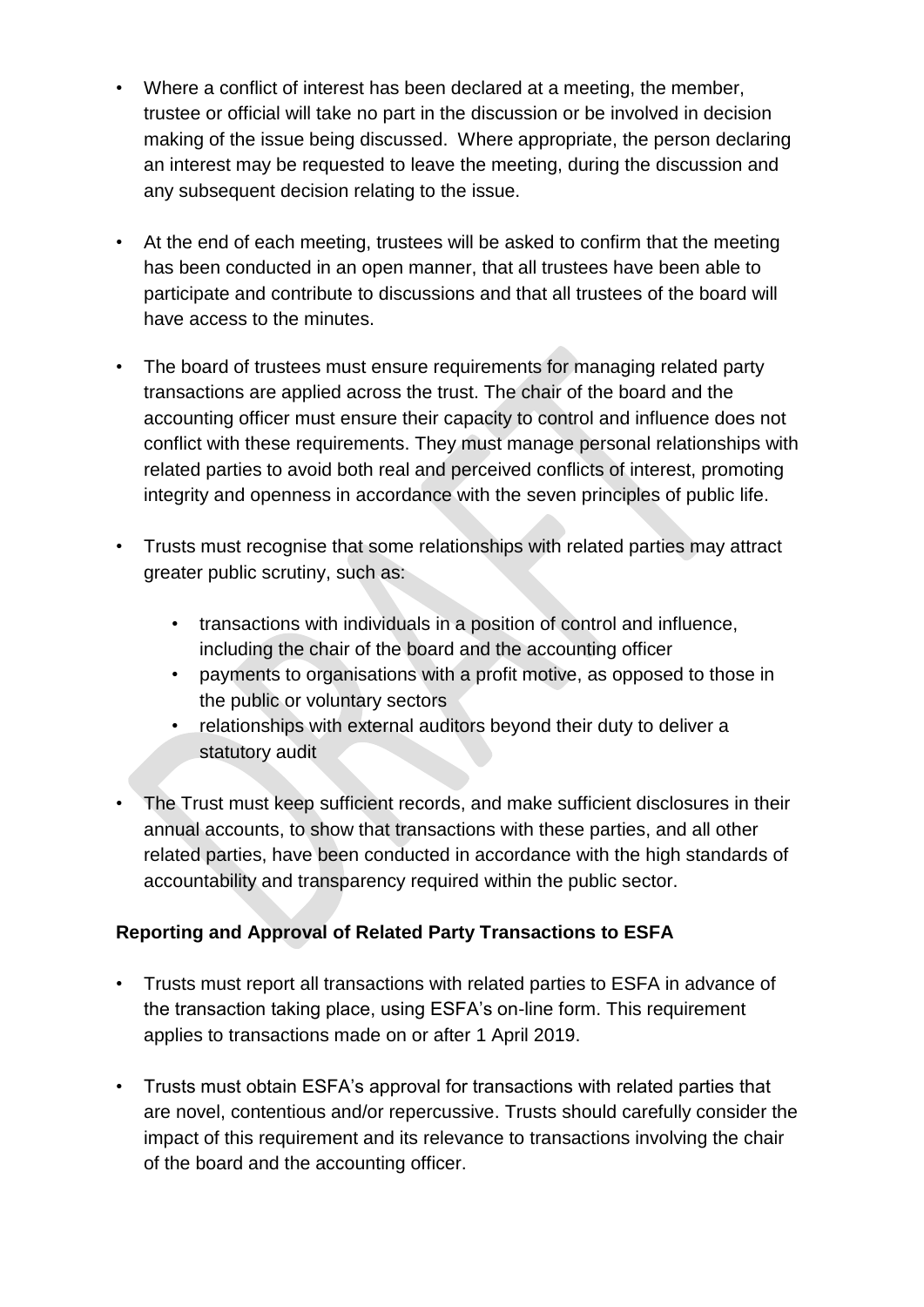- Trusts must obtain ESFA's prior approval, using ESFA's on-line form, for contracts for the supply of goods or services to the trust by a related party agreed on or after 1 April 2019 where any of the following limits arise:
	- a contract exceeding £20,000;
	- a contract of any value that would take the total value of contracts with the related party beyond £20,000 in the same financial year ending 31 August;
	- a contract of any value if there have been contracts exceeding £20,000 individually or cumulatively with the related party in the same financial year ending 31 August.
- For the purposes of reporting to, and approval by, ESFA, transactions with related parties do not include salaries and other payments made by the trust to a person under a contract of employment through the trust's payroll.

# **2.13 Gifts**

The Trust has a policy in respect of the acceptance and making of gifts. A register of gifts is to be maintained by the finance team, over a certain a value, as directed by the policy.

The acceptance of gifts, hospitality, awards, prizes or any other benefit that might be seen to compromise their judgment or integrity, and the Trust should ensure all staff are aware of it.

When making gifts, the Trust must ensure the value is reasonable, is within its scheme of delegation of financial powers, the decision is documented, and has due regard to propriety and regularity in the use of public funds.

# **2.14 Novel, Contentious and Repercussive Transactions**

Novel, contentious and/or repercussive transactions must always be referred to [ESFA](http://www.education.gov.uk/kc-enquiry-form)  for approval. ESFA may need to refer such transactions to HM Treasury for approval, so trusts should allow sufficient time for proposals to be considered.

- Novel transactions are those of which the academy trust has no experience, or are outside its range of normal business.
- Contentious transactions are those that might cause criticism of the trust by Parliament, the public or the media.
- Repercussive transactions are those likely to cause pressure on other trusts to take a similar approach and hence have wider financial implications.

### **2.15 Freedoms and Delegations**

The ATH sets out under Section 3.11, specific authorities of the Trust as delegated by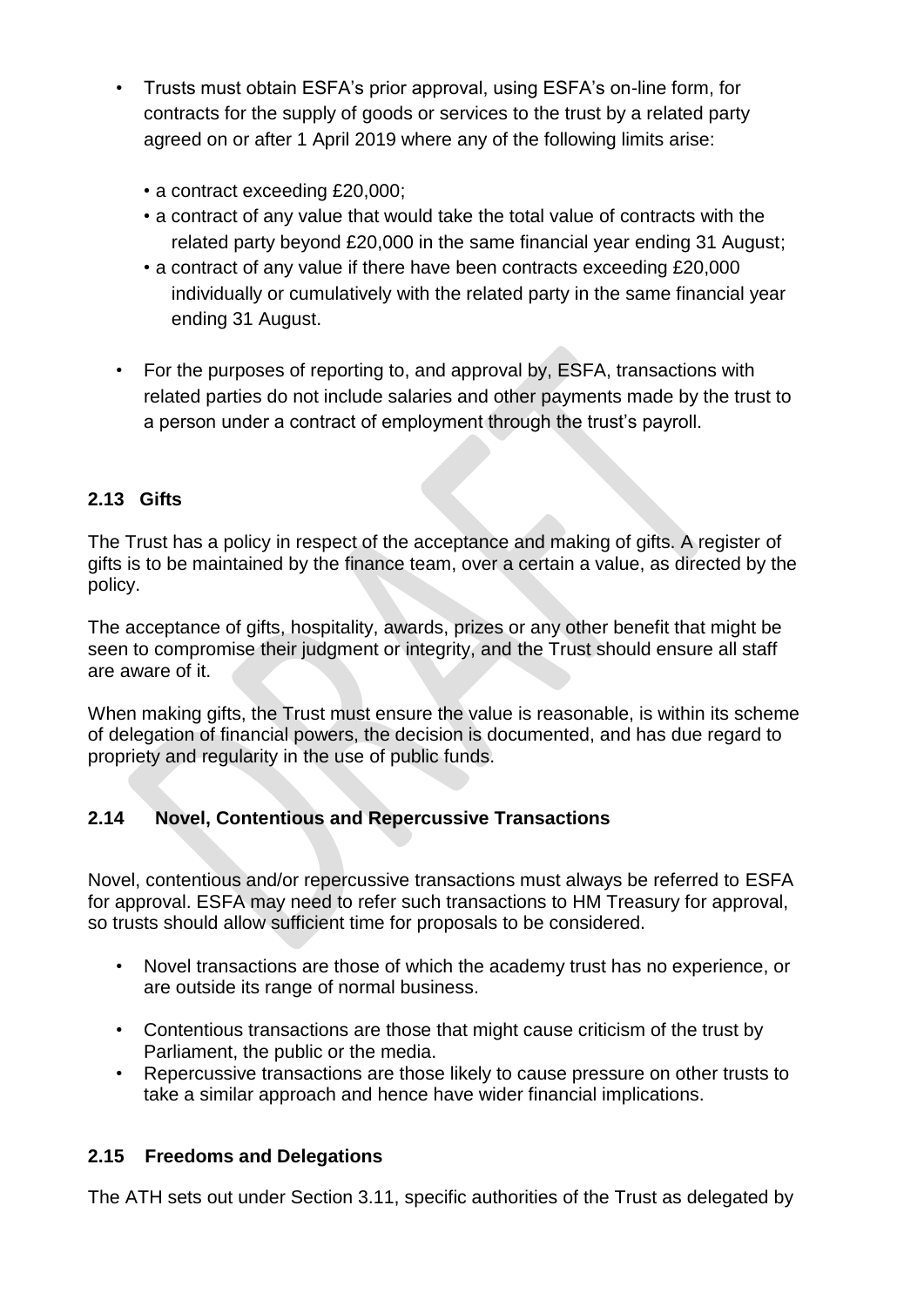the ESFA, along with those situations, when approval of the ESFA is required.

The majority of these situations are listed under the relevant section of the Trust's Financial Procedures, however, a full list is contained within Appendix 3 – Schedule of Freedoms and Delegations.

# **FINANCIAL ADMINISTRATION**

# **3.1. Accounting System**

The school has chosen to use the SIMS Financial Management System (FMS) as an accounting system provided under licence by Capita. The system is password protected with restricted access. The system is backed up daily as per the Disaster Recovery Plan.

All financial transactions of the Trust should be recorded on the approved finance system. The finance system is operated by the finance department and as a minimum, will consist of a purchase, sales and cash book module, and the ability to produce reporting information to meet budget monitoring requirements. All payroll transactions are currently processed by the Trust's approved Payroll Provider as part of a Service Level Agreement, and imported into FMS on a monthly basis.

### **3.2. Access to FMS**

System Access Entry to the finance system is password restricted and the IT Manager is responsible for implementing a system which ensures that passwords are changed periodically. The Business Manager, in conjunction with the IT Manager, is responsible for ensuring that members of staff have appropriate levels of access that are commensurate with their levels of responsibility. Access is provided only to the CEO, CFO, Finance Officer and Finance Assistant. Access is also provided to IT Manager solely in the capacity of maintaining the system, and is not authorised to process any financial transactions through the system.

### **3.3. Back Up Procedures**

The ICT Network Manager is responsible for ensuring that there are effective backup procedures for the whole of the finance system. An annual Service Level Agreement is purchased with an IT Support Company to ensure such a backup system is maintained at all times

The CFO, supported by IT Manager and the finance team, shall prepare a Disaster Recovery and Business Continuity plan in the event of loss of the finance system of financial data. This should link in with the Risk Assessment of the major risks to which the Trust is exposed and the systems that have been put in place to mitigate those risks.

### **3.4. Transaction Processing**

All transactions input to the finance system should be authorised in accordance with the procedures specified in this policy. Detailed procedures for the operation of the payroll,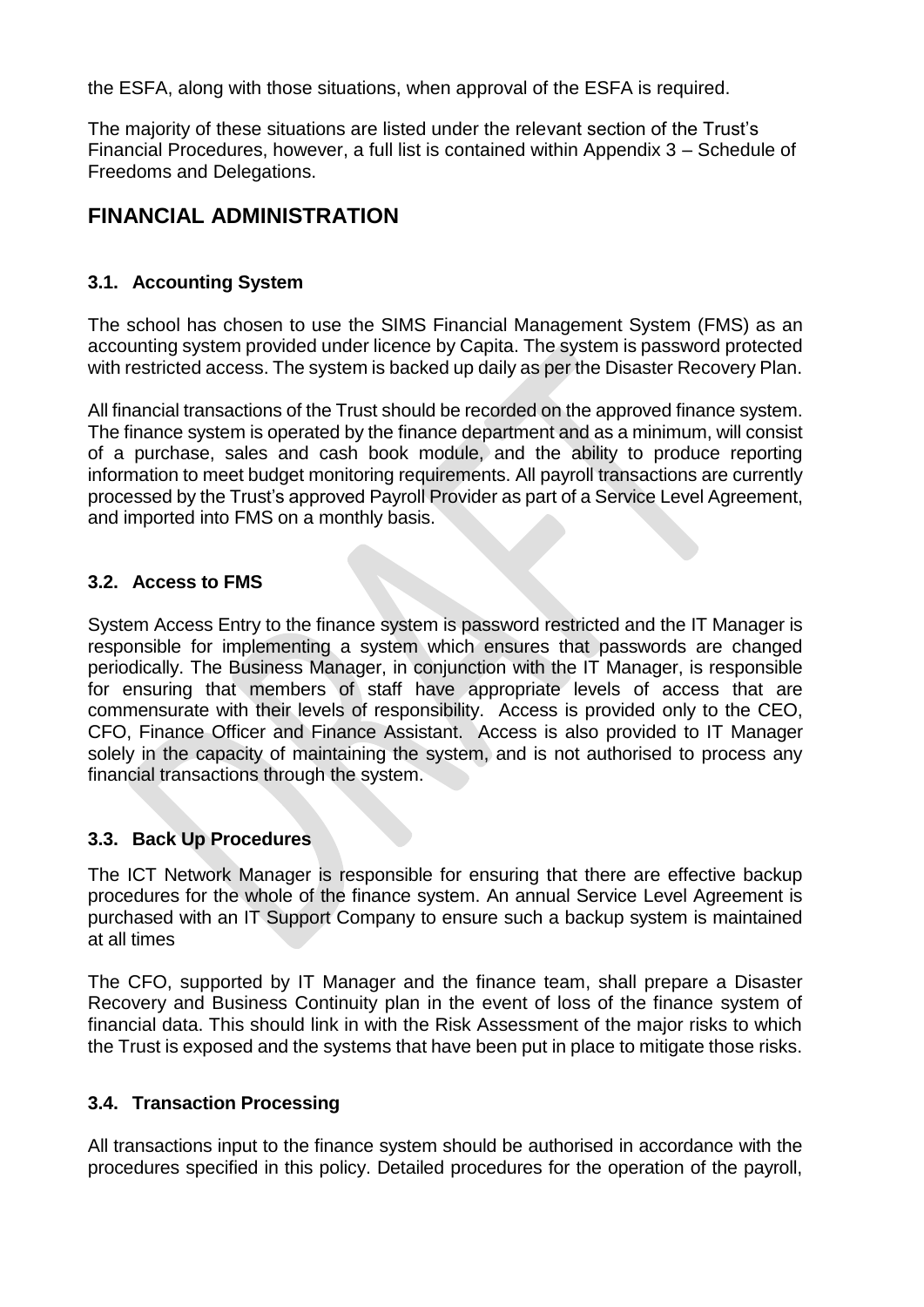the purchase ledger, the sales ledger, the disposal of assets and the maintenance of asset records must be produced by the CFO and approved by the Accounting Officer.

All journal entries must be documented when input into the finance system. Journal and Bank transactions should be input by the Finance Officer and the input should be checked and authorised by the CFO.

## **3.5. Accounting records**

Only authorised staff are permitted access to the accounting records which are securely retained when not in use. All accounting records, including invoices, delivery notes, bank statements etc. are retained in hard copy for six years, plus the current year, in a secure area.

Detailed information on the operation of the finance system can be found in the user manuals held online and in the Business Office. The Trust will seek to adhere to the control principles set out within the ATH.

# **4. FINANCIAL PLANNING**

### **General Principles**

The Trust prepares both medium-term and short-term financial plans which are aligned to the needs of the School Development Plan. The Development Plan indicates how the Trust's educational and other objectives are going to be achieved in the next academic year and over the next 3 years. It provides the framework for the annual budget with a detailed statement of the expected resources available to the Trust and the planned use of these resources for the following year.

### **4.1 Setting the Annual Budget**

The CEO and Exec Head Teachers, in conjunction with the CFO, is responsible for preparing and obtaining approval for the annual budget. The budget after consideration by the Finance Committee is approved by the Trustees (Governing Body) and by the board of Directors.

The approved budget must be submitted to the ESFA by the stated deadline each year. The Business Manager is responsible for establishing a timetable which allows sufficient time for the approval and ensures that the submission date is met.

The annual budget will reflect the best estimate of the resources available to the Trust for the forthcoming year and will detail how these resources are to be utilised.

There should be a clear link between the School Development Plan objectives and the budgeted utilisation of resources.

The budgetary planning process will incorporate the following elements.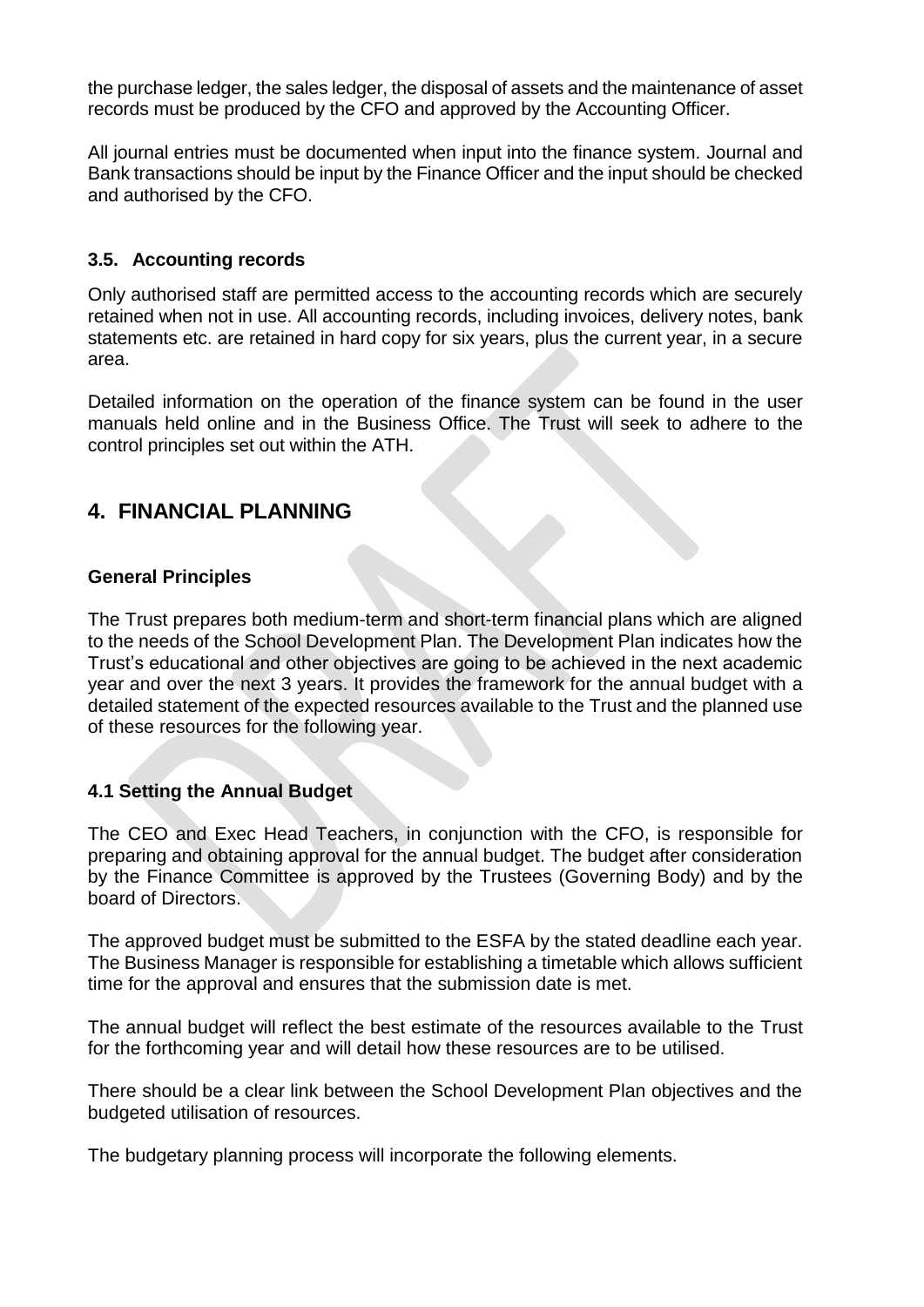- Forecasts of numbers of students in order to estimate the amount of income receivable from the ESFA, Local Authority and directly by other Local Schools, who will purchase provision directly
- Completion of a salary modeller, in order to full assess staffing costs, including the projection of future costs and taking into consideration the annual cost of living pay rises and incremental salary increases awarded to staff as set out within the Trust's Pay Policy
- Review of past and current performance against budgets, along with expected variations in cost, e.g. projected price increases
- Identification of potential efficiency savings
- Review of the main expenditure headings
- Review of resource needs of each programme area within the Trust
- Consideration of how the Trust is achieving best value in its operation

### **4.2 Balancing the Budget**

Comparison of estimated income and expenditure will identify any potential surplus or shortfall in funding. If shortfalls are identified, opportunities to increase income should be explored and expenditure headings will need to be reviewed for areas where savings can be made.

This may entail prioritising tasks and implementation changes in order to deliver efficiency savings or deferring projects until more funding is available.

Planned use of reserves to balance the budget can be made subject to approval by the Trustees and maintenance of a minimum prudent level of reserves. The trustees have set a minimum level of £500,000 to be maintained in reserves, at any one time, with this being an amount deemed to be sufficient to cover the total of one month's expenditure of the Trust. Plans and budgets will need to be revised until income and expenditure are in balance. If a potential surplus is identified, this may be held back as a contingency or alternatively allocated to areas of priority need.

### **4.3 Finalising the Budget**

Once the different options and scenarios have been considered, a draft budget should be prepared and proposed by the CEO in conjunction with the CFO for consideration by the Finance Committee prior to approval of the Trustees.

The Draft Budget should be first be presented to the Finance Committee in the Spring Term cycle of meetings, in order to allow sufficient time for amendments to be made, ahead of final approval by trustees no later than end June.

Medium term financial forecasts (in the form of a 3 year plan) should be presented alongside the annual budget proposals in order that Trustees can consider and approve budget plans in the context of medium term estimates.

Once the budget has been approved it should be communicated to all staff with financial responsibility so that everyone is aware of the overall budgetary constraints. Initial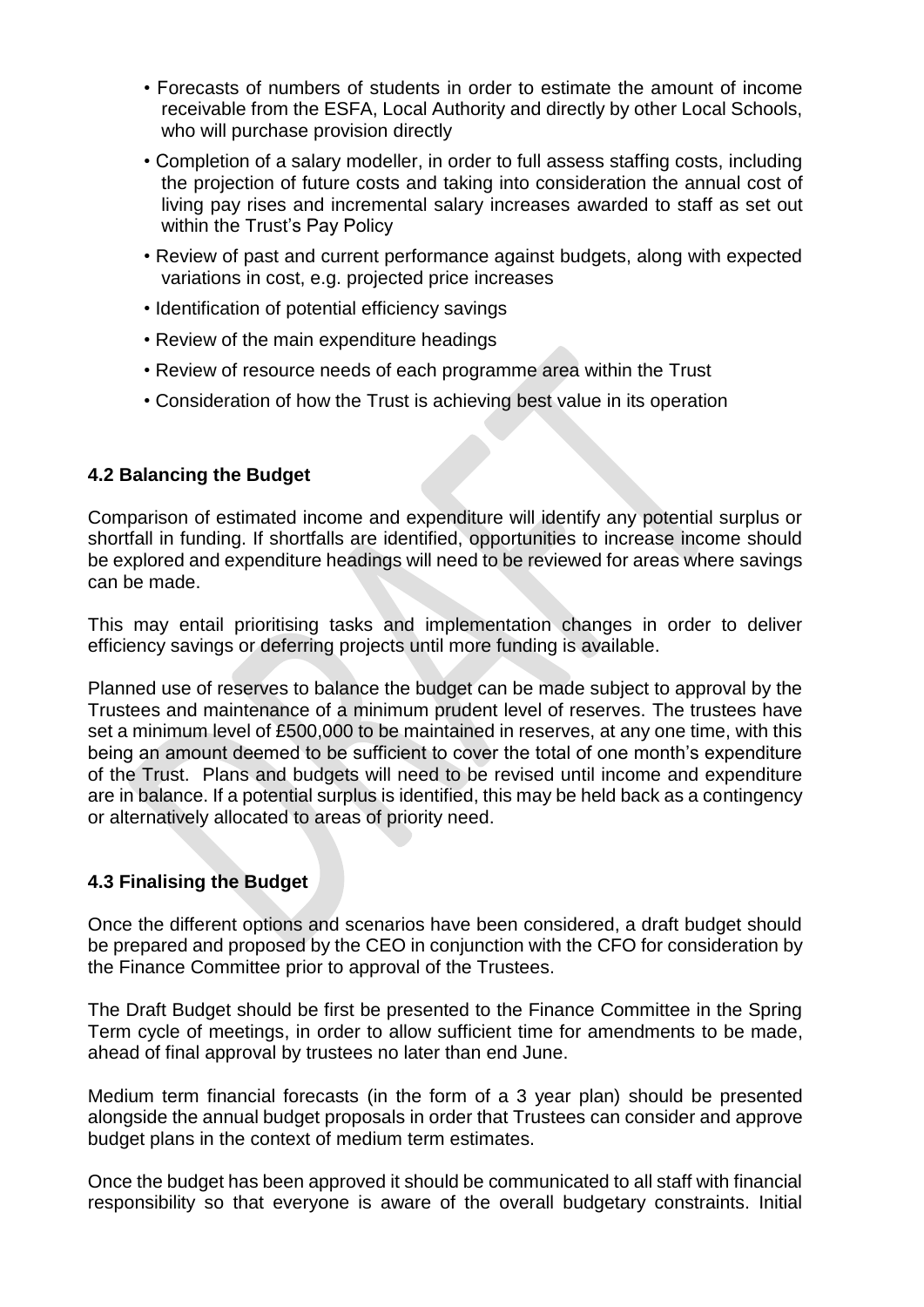approved budgets will be communicated to Budget Holders in advance of the start of each financial year.

The budget should be seen as a working document which is likely to need revising by way of virements throughout the year as circumstances change.

The Trust must submit to ESFA, in a form specified by ESFA:-

- a [Budget Forecast Return Outturn b](https://www.gov.uk/guidance/academies-budget-forecast-return)y 21 May
- a 3-Year [Budget Forecast Return b](https://www.gov.uk/guidance/academies-budget-forecast-return)y 30 July

# **4.4 Monitoring and Review**

Monthly reports will be prepared by the CFO. The reports will include actual income and expenditure and commitments against budget and a forecast for the year and will be presented to the Exec Team and circulated to members of the Finance Committee.

The monitoring process will be effective and timely in highlighting variances in the budget with differences being investigated and action taken where appropriate. If a budget overspend is forecast, it may be appropriate to vire money from another budget of from any contingency. All budget virements must be authorised in accordance with the agreed Scheme of Delegated Financial Authority set out in Appendix 1.

Detailed Financial Reports will be prepared and circulated in advance by the CFO for both the Finance Committee and for full Trustees meeting on a termly basis.

It is the responsibility of each Budget Holder to manage the budgets under their control and to ensure that the funds available are not overspent. Budget Holders will be provided with regular statements from the CFO which will include:

- Overall summary of financial position
- Detailed financial summary with actual cost incurred and commitments against budget
- Details of transactions processed against those budgets for which they are responsible

Where appropriate, the CFO will meet with Budget Holders on a regular basis to review the financial position for the period (using the above reports) and develop a forecast position for the end of the year.

Regular financial review meetings will take place with the Head Chef of the Blueprint HUB Kitchen. Other budget holders, such as Heads of Department, will be advised of their current spending levels on a half termly basis, with any concerns being brought to the attention of the Head of Schools and Exec Head Teachers. Catering budgets for all sites other than Blueprint will be monitored on a monthly basis, with any concerns being brought to the attention of the Head of Schools and Exec Head Teachers, as part of the monthly reporting procedures. Departmental overspends will be approved at the discretion of the Head of Schools and Exec Head Teachers subject to a valid business case being presented, and only when funds can be made available from other budgets.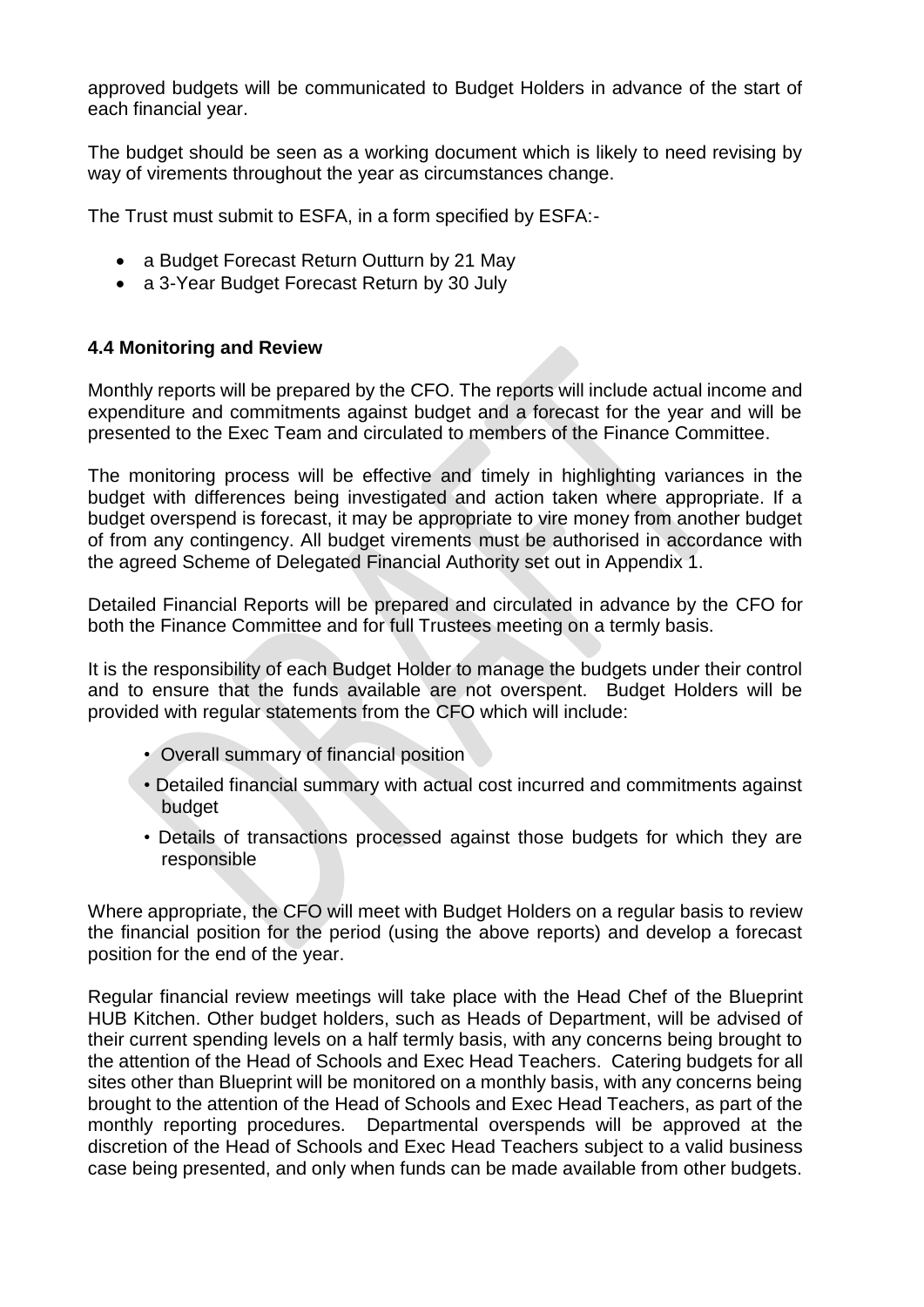The Finance System will identify when an individual budget line will create an overspend situation. Separate procedures are in place as detailed in Section 5 Purchasing, which are monitored by the Finance Officer, should a budget holder attempt to submit a resource order which would create an overspend situation.

# **5. PURCHASING**

# **5.1. Financial Regulations**

Aspire abides by the ESFA procedures as detailed in the ATH. The Board of Trustees recognises the principles of Value for Money and aims to achieve best value for money from all its purchases. The CFO is responsible for ensuring procedures are in place for testing the market, placing of orders, and paying for goods and services in accordance with DfE/Master Funding Agreement, Financial Regulations and Contract Standing Orders.

In accordance with guidelines set in the ATH, Aspire will ensure that the following procurement controls are in place:-

- Spending has been for the purpose intended and there is probity in the use of public funds;
- Spending decisions represent value for money;
- Internal delegation levels exist and are applied within the trust;
- A competitive tendering policy is in place and applied, and Official Journal of the European Union [\(OJEU\)](http://www.ojec.com/Threshholds.aspx) procurement thresholds are observed;
- Relevant professional advice is obtained where appropriate.

### **5.2. Approved suppliers**

The Trust maintains a database of approved regular suppliers. The CFO and finance team select suppliers on the basis of their capacity to provide quality, service, timely delivery and value for money.

# **5.3. Tendering**

All purchases with a value greater than £50,000 are put out to formal tender. The following procedures are followed in such circumstances:

- i. Specification is prepared by the team leader, authorised by the Chair of the Trustees and relevant Exec Head Teacher and sent to at least three suppliers. Depending on the type of building works proposed the services of a firm of architects would be considered to deal with the handling of specifications and suitability to tender.
- ii. Where appropriate, the suppliers invited to tender are drawn from the approved list maintained by Buckinghamshire County Council. Otherwise, invitations to submit tenders are advertised in local newspapers and trade journals if appropriate. The invitations to tender include: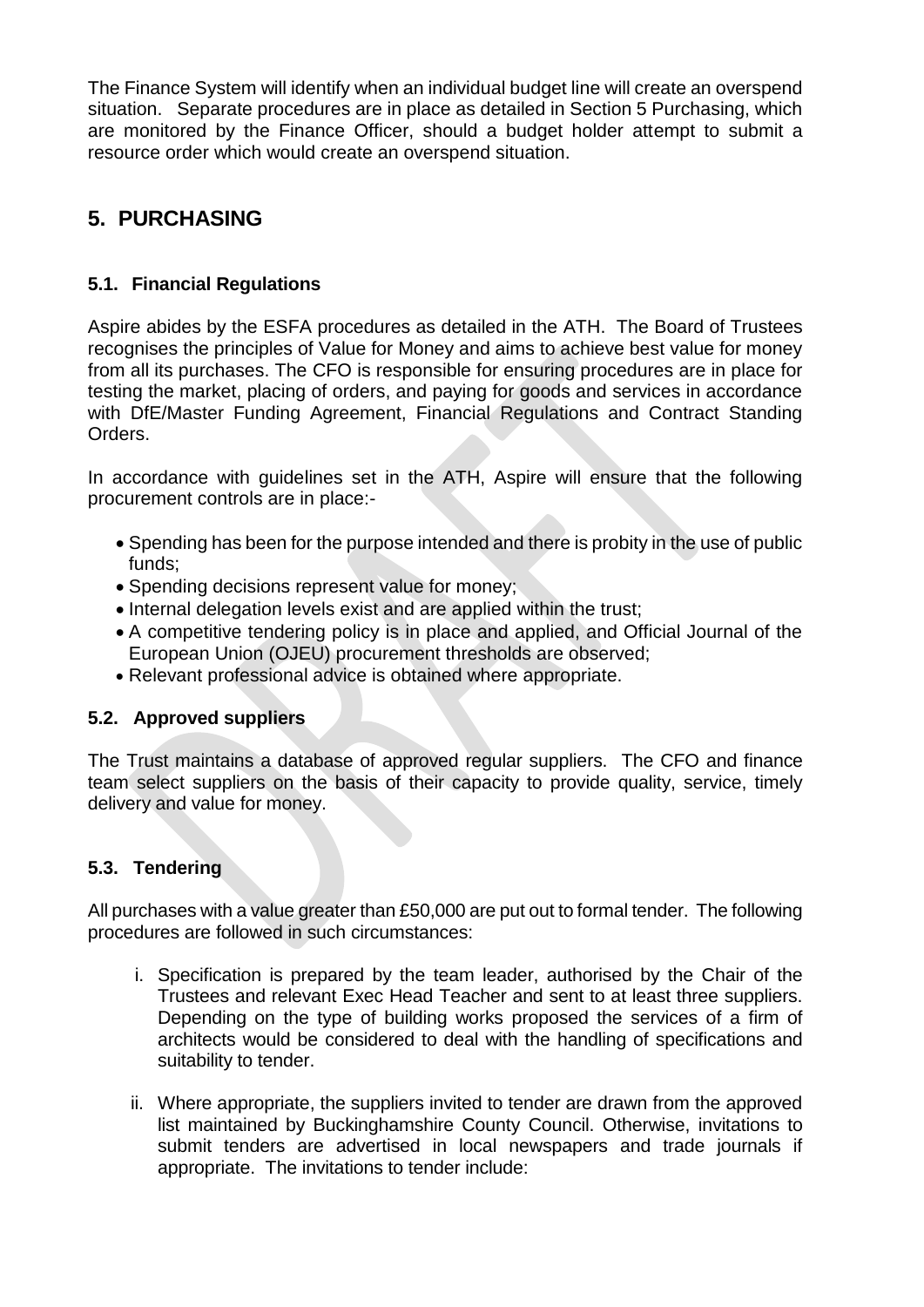- An introduction/ background to the project;
- The scope and objectives of the project:
- Any technical requirements;
- Implementation details for the project;
- The terms and conditions of the tender: and
- The form and date of response to Aspire.
- iii. All replies should be addressed to the relevant Exec Head Teacher in a plain sealed envelope marked 'Tender' to reach him/her by a specified date.
- iv. No contractor is allowed to amend the tender after the time fixed for receipt.
- v. Where the expenditure has been budgeted for within the revenue or capital budgets, a decision is recommended by the Finance Committee. The final decision is taken by the Board of Trustees
- vi. Where expenditure is not included in the budget or anticipated expenditure exceeds the budget allocation, the decision as to which tender to accept is taken by the Board of Trustees
- vii. The reasons for accepting a particular tender are documented by the Clerk to the Board of Trustees, especially if it is decided to accept other than the lowest tender. All decisions are reported to the Board of Trustees

The following points are considered when deciding which tender to accept:

- The overall price and the individual items or services which make up that price.
- Whether there are any 'hidden' costs; that is additional costs which Aspire will have to incur to obtain a satisfactory product.
- Whether there is scope for negotiation.
- The qualifications and experience of the supplier.
- How well the technical requirements laid down by Aspire will be met.
- Whether it is possible to obtain certificates of quantity.
- The supplier's own quality control procedure; pre-sales demonstrations and after-sales service.
- The financial status of the supplier.
- References from other schools.

Once a tender is accepted, an order is issued immediately to the supplier in the normal way.

#### **5.4. Quotations**

For purchases exceeding certain values, and below the tendering limit of £50,000, a specified number of quotations are required as follows:

 Less than £1,000: Supporting costing information from approved supplier to be attached to approved requisition request.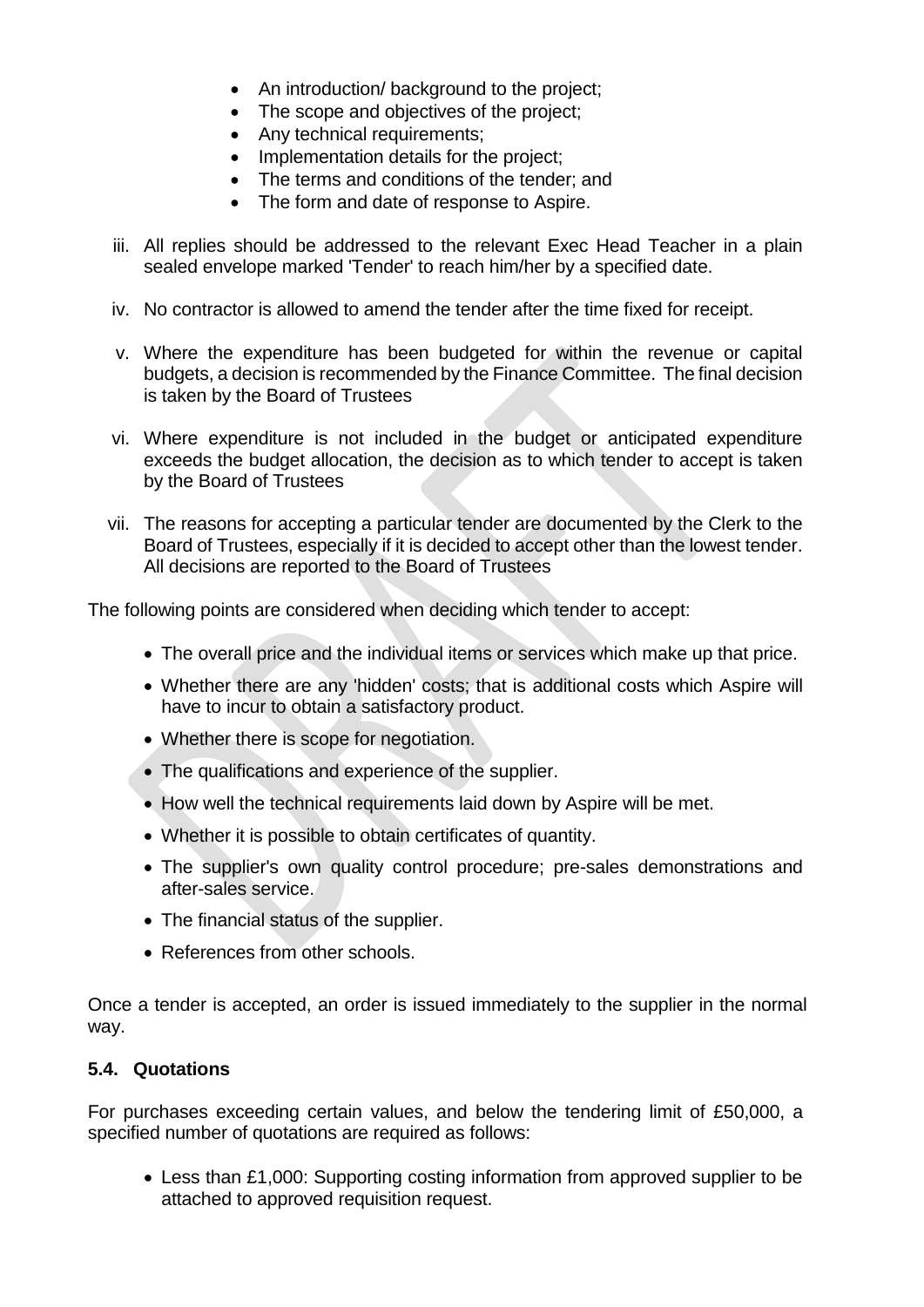- Between £1,000 and £2,500: One written quotation is required.
- Between £2,500 and £9,999: Two written quotations are required.
- Between £10,000 and £49,999: Three written quotations must be requested.

Quotations are attached to the requisition order.

### **5.5. Purchase orders**

Computer-generated purchase orders via the school's finance system (FMS) are to be used for the ordering of all goods and services. Alternatively, where a supplier does not have the facility to supply goods to the school on an account basis, purchases can be made through using the school's charge card facility. (see further procedures under Section 5.9). Orders are only to be made by telephone in exceptional circumstances and only where goods are required urgently and is always confirmed in writing in the usual way, through the preparation and issue of a purchase order.

There are exceptions when a purchase order is not required, and these are listed in Section 5.5.3.

For all purchase orders, FMS is accessible by the CEO, CFO, Finance Officer and Finance Assistant. In addition the IT Manager has full access to FMS, but his authority does not extend to approval of purchase orders, and is limited to only maintenance and general IT issues.

Orders are only used for goods and services provided to Aspire. Individuals may not use official orders to obtain goods and services for their private use.

### **5.5.1. Ordering Procedures**

Ordering procedures are as follows:

- i. A requisition is approved by the Team Leaders / Heads of Department and delivered to the Finance Office, The Finance Officer checks the order against available budget. Potential or actual overspend is brought to the attention of the CFO/Head of School. Quotes or tenders are obtained as necessary.
- ii. An order is generated by the Finance Assistant or Finance Officer on the FMS system.
- iii. The purchase order is approved on FMS by the CEO (above £5,000) or by the CFO (below £5,000). Orders below £300 prepared by the Finance Assistant may be authorised by the Finance Officer. In addition, orders under £300 may be both prepared and authorised by the Finance Officer on FMS, as long as the resource order form has already been signed and approved by the Head of School, CFO, Head of Department or Team Leader. A scanned copy of the resource order form must be added to the purchase order on FMS as confirmation.
- iv. Following approval of the purchase order, the Finance Officer holds a copy of the purchase order in the Finance Office pending its delivery.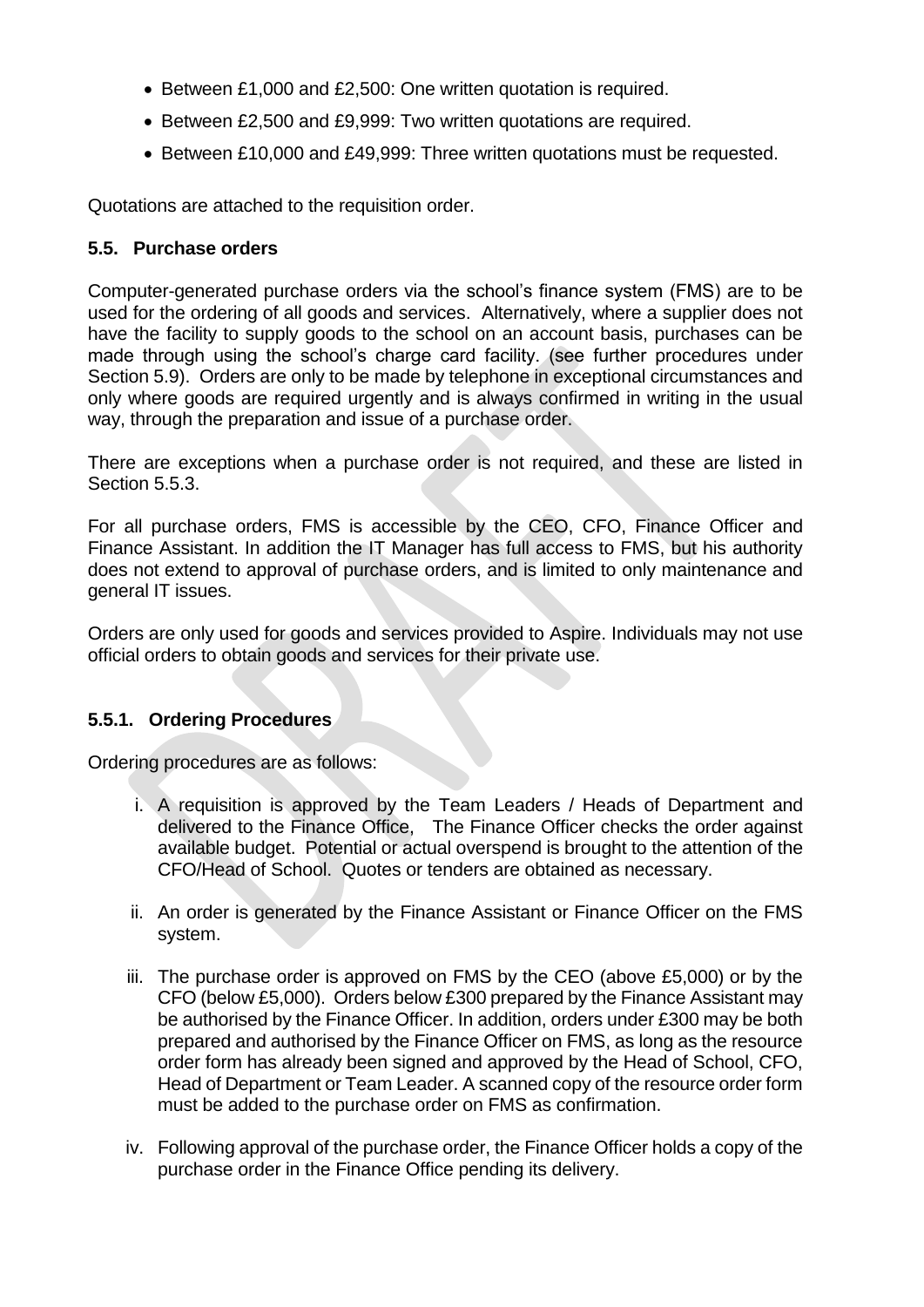When an order is cancelled, the FMS purchasing system is updated by the Finance Officer, and records of all cancelled orders are maintained in the Finance Office.

### **5.5.2. Requisition Orders**

Requisition or Resource Order forms must be prepared for all proposed expenditure, and approved by the appropriate Budget Holder. Only approved orders placed on resource order forms will be processed by the Finance Officer.

For all curriculum subjects (including vocational subjects), this will be the Head of Department or Vocational Leader. It remains the responsibility of the Head of Department/Vocational Leader to manage their expenditure against their own individual pre-set budget for the financial year. For all commissioned services, such as Outreach, Stoke Mandeville Hospital School, Orchard House and the Home Tuition Service, either the Teacher in Charge, or Team Leader will be the Budget Holder. Where there is no Head of Department for a particular curriculum subject, the Executive Head of either Aspire Schools or Aspire Medical Provision will approve such orders.

For orders relating to administrative supplies, IT consumables, premises, cleaning and janitorial supplies, the appropriate staff must complete a resource order form, for approval by the CFO. All approved orders must be placed by the Finance Assistant or Finance Officer.

Individual teachers and members of staff are not permitted to directly order supplies, using their own cash or credit cards. Exceptionally, when values are below £20, prior authorisation may be provided to staff, where reimbursement will be made through petty cash procedures.

A resource order form is not required for ordering food supplies in the HUB Kitchen, or for kitchen staff in other Aspire sites. In these circumstances, orders may be placed directly with the school's approved food suppliers, or for small emergency purchases made by kitchen staff using the school petty cash tin. Procedures for charge cards are listed under Section 5.9. It will remain the responsibility of the Head of Schools, to ensure suitable controls are in place to ensure that food costs remain in line with preset budgets.

A resource order form is also not required for the catering supplies for use in lessons. The Head of Catering is authorised to order food supplies, using their school charge card or through reimbursement through petty cash procedures. The Head of Catering remains responsible for the monitoring and control of expenditure within their department.

### **5.5.3. Exceptions to when purchase orders are not required**

Individual purchase orders are not required in the following circumstances.

- (a) Payment of Business Rates
- (b) Payment of Utility Bills (eg gas, water, electricity & telephone)
- (c) Regular contract and leasing payments (eg cleaning, maintenance and ICT contractors, taxi firms)
- (d) Ordering of food supplies for the HUB Kitchen at Blueprint, and school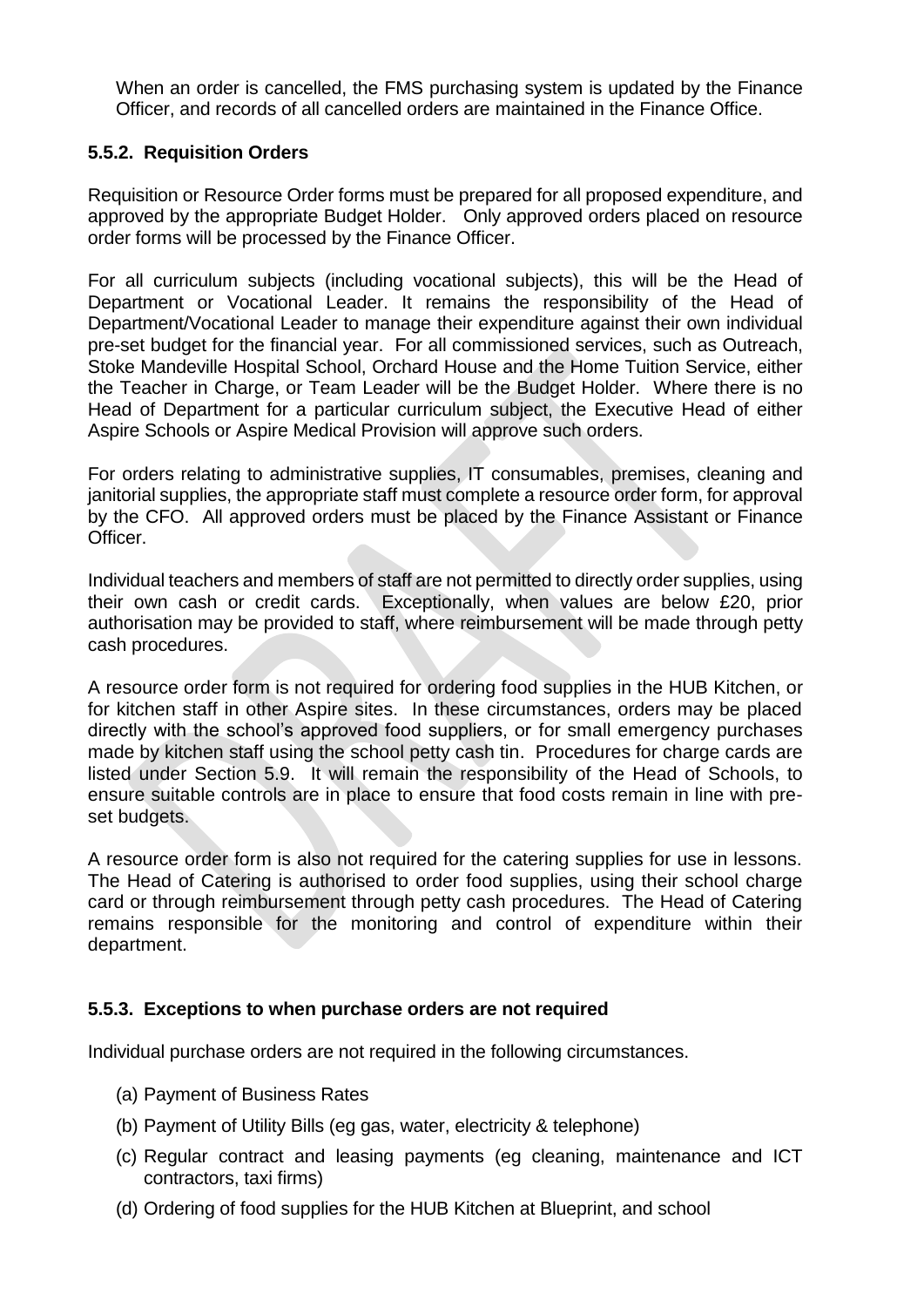kitchen facilities at all other sites within Aspire.

In all the circumstances above, a pre-set spending limit is agreed at the beginning of each financial year, and a limited purchase order is prepared for the total amount. Non-order invoices can only be raised on FMS for suppliers meeting the above criteria.

### **5.6. Receipt of goods**

All goods received are delivered to the reception desk in the required site. The Receptionist or Clerical Officer carries out a brief inspection prior to signing for delivery. All deliveries are signed as unchecked.

The following procedures then take place:

- The Receptionist/Clerical Officer reconciles the Delivery Note against the Purchase Order and the goods received. Any anomalies are to be brought to the immediate attention of the Finance Officer
- The Delivery Note & Purchase Order is then delivered to the Business Office.
- Any shortages or defective items in the goods supplied are clearly indicated on the Delivery Note by the Receptionist/Clerical Officer. The Finance Officer is responsible for ensuring that any outstanding items or defective items are raised immediately with the supplier and rectified. The Finance Officer maintains details of goods returned with original delivery note, purchase order/ and requisition form and monitors this process, ensuring that all such deliveries are rectified.

The checking of food deliveries to Blueprint HUB Kitchen remains the responsibility of the HUB Kitchen head chef and staff. For other sites, the cook on each site remains responsible for checking of all food supplies. The head chef or cook remains responsible for rectifying errors and issues direct with suppliers, but will advise the Finance Officer, in order that original invoices are not paid until receipt of credit notes or refunds have been received.

### **5.7. Purchase invoices**

All purchase invoices are delivered immediately to the Finance Office. All invoices are to be date stamped on day of receipt. The Finance Officer makes the following checks:

- Goods or services have been received and checked against the order
- Expenditure has been properly incurred and payment has not already been made
- Prices agree with quotations, tenders, contracts or catalogue prices and arithmetic is correct
- VAT has been properly accounted for
- The invoice has been correctly coded and allocated against the correct cost centre
- Discounts have been taken where applicable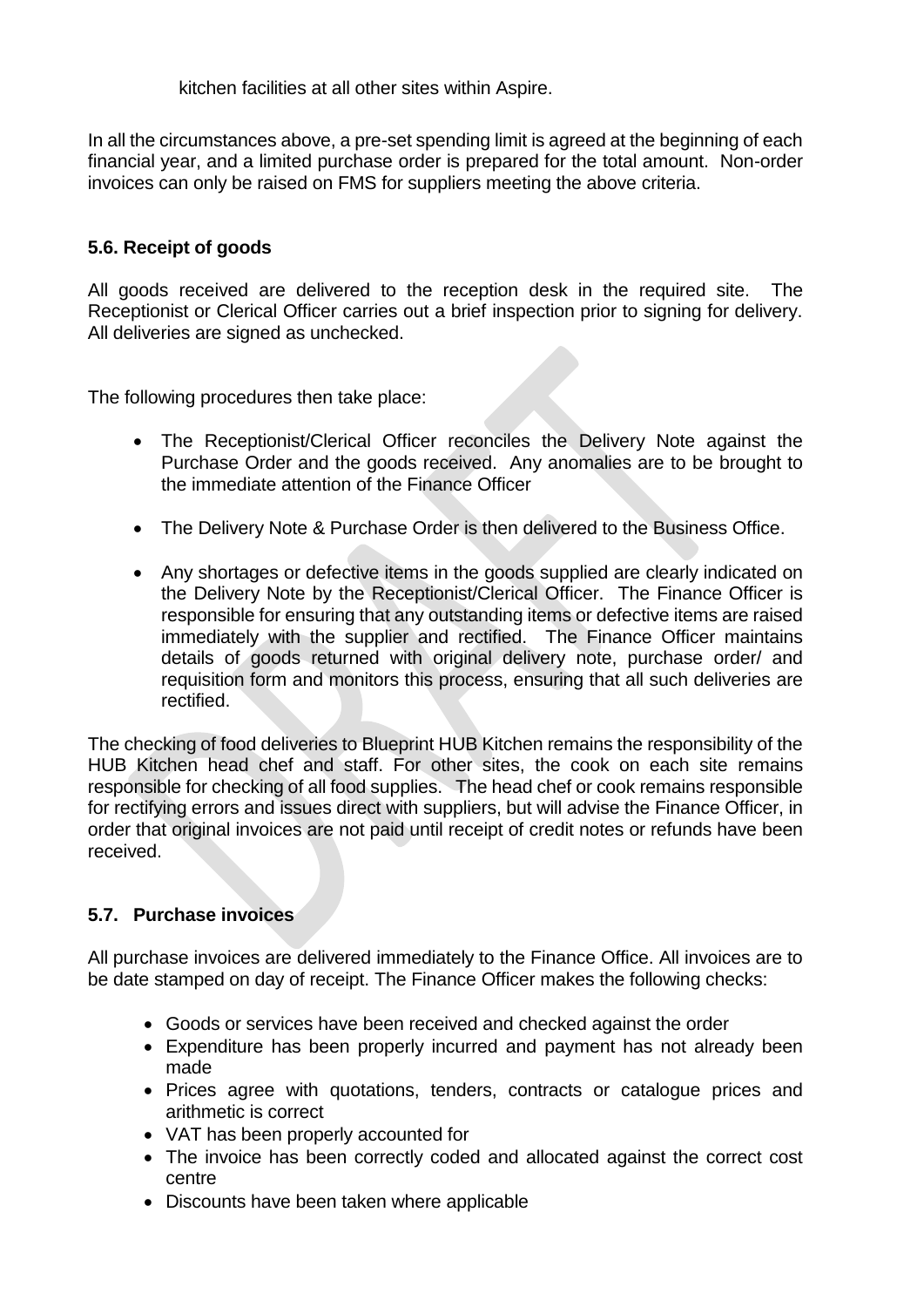For all non-order invoices, as listed under Section 5.5.3, the Finance Officer will check that the amount of invoice is line with any contracts agreed. For estimated utility bills, if expenditure is out of line, then reference should be made to actual meter readings.

For non-order invoices relating to food deliveries, which are normally delivered with the actual food delivery, the head chef or cook will sign the invoice to confirm that no issues are outstanding which prevent it from being processed for payment.

Where invoices relate to services being provided, as opposed to an actual product, supporting documentation must be provided. For example, for the employment of agency staff in the HUB Kitchen, the timesheet must be signed by the Exec Head of Aspire Schools or the CFO. For maintenance work, all contractors must provide a copy of a job sheet, or certificate to confirm that the work has been completed, which has been countersigned by the Caretaker, H&S Premises Lead or CFO.

Where goods received were short or defective in some respect, and this still has not been rectified, this must be clearly noted on the invoice so that payment is not made until either a credit note is received or the delivery is put right.

If the amount of invoice differs from the original purchase order, the Finance Officer will investigate any discrepancies and, if necessary, refer back to the original supplier. As long as all the deliveries have been made, or confirmation is held that a particular service has been provided, if the invoice is lower than the original purchase order, the Finance Officer is authorised to amend the purchase order. If any increase relates solely to the addition of a delivery charge, the Finance Officer is again authorised to amend the purchase order. When the invoice amount is higher than the original purchase order, then this will need to be referred back to the CFO or the relevant Budget Holder for further authorisation.

Payments in advance of receipt of goods or services are only made where it is a condition of the supplier and the CFO is satisfied that there is no alternative.

### **5.8. Payment of invoices**

The payment of invoices is a two-stage process, firstly the processing of the invoices on FMS, and secondly the process of the actual payment through Lloyds Bank from the one of the school bank accounts.

### **5.8.1. Processing of invoices on FMS**

The Finance Officer will attach together the invoice along with the delivery note, purchase order and any other supporting documentation, before adding the invoice details into FMS. Scanned copies of all supporting documentation should be added to the invoice on FMS.

The CFO will then approve the invoice on FMS, and sign the actual invoice in confirmation.

### **5.8.2. Processing of Payment through Lloyds Bank**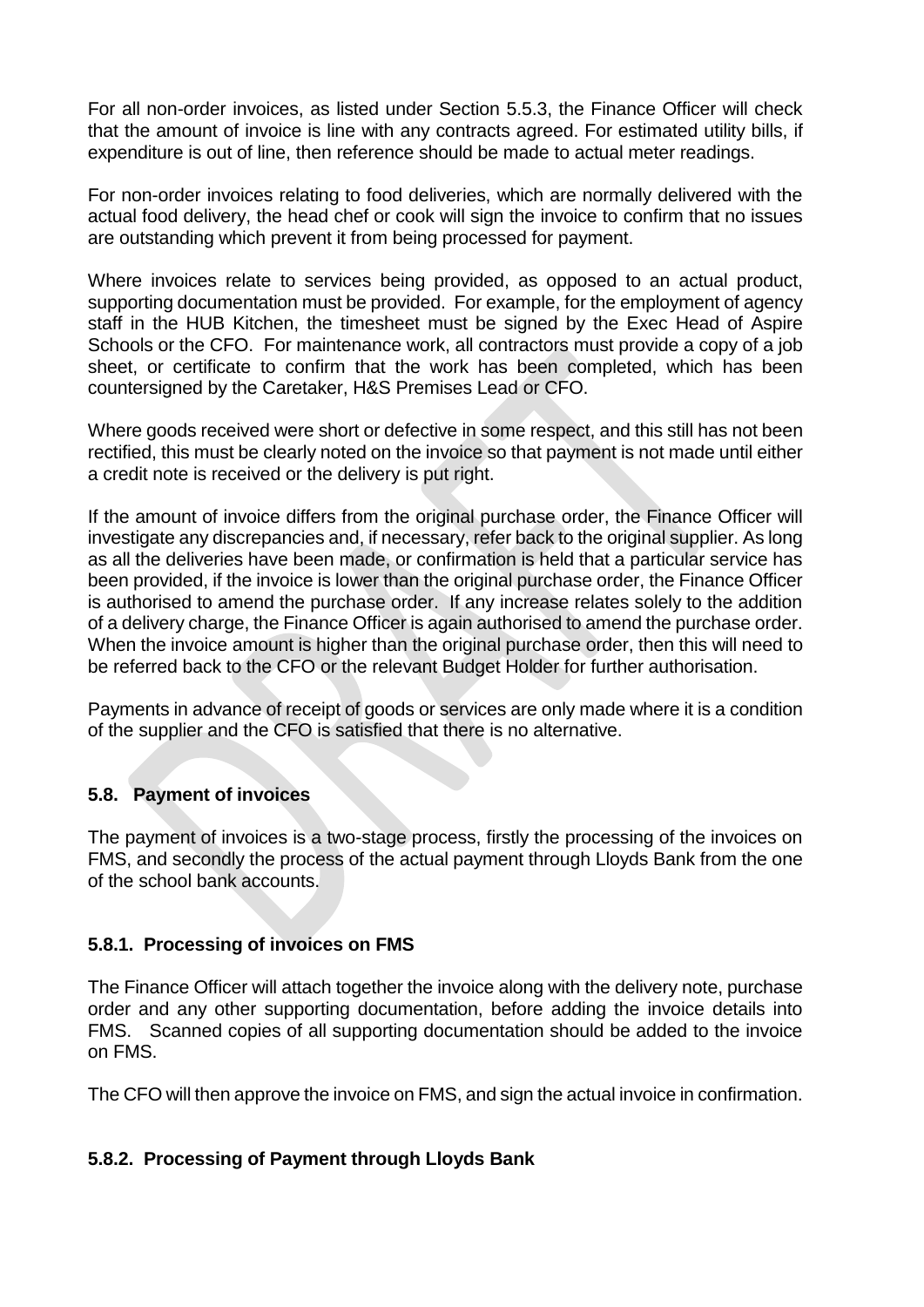All payments for suppliers will be made directly by bank transfer on a weekly BACS run. The maximum credit terms available should always be taken, but consideration must be given to ensure all payments are received on time by suppliers, therefore avoiding any late payment penalty charges. Payment by cheque can be made, but only if banking details cannot be confirmed with suppliers.

A BACS run is prepared by the Finance Officer through FMS, by selecting those invoices that will be due by the time of the next weekly BACS run. The BACS run is then authorised by the Business Manager, with the BACS run report being signed by both the Finance Officer and the CFO.

The BACS file is then submitted to Lloyds Bank by the CFO. Alternatively, the use of individual BACS payments or Faster Payments can be made via Lloyds Bank Commercial Banking Online Service. In these circumstances, the authorisation procedures set out Section 9, Banking Arrangements are to be followed.

### **5.9. Charge Card Payments**

Where it is not possible to source goods on credit terms through a supplier, or when payment is requested at point of sale through ordering online, the school charge card is to be used to facilitate payment. A signed resource order form, authorised in accordance with Section 5.5 is required, before any online order or direct purchase can take place. Cardholders authorised to purchase food supplies and catering supplies, as outlined in Section 5.5.2 do not need to complete a resource order form.

Care should be taken to ensure that the school only deals with known online suppliers, and that sufficient due diligence has been undertaken prior to orders being placed. In addition, care should be taken to ascertain whether a VAT receipt will be produced, as otherwise VAT cannot be reclaimed (and the goods will be charged to the budget at the VAT inclusive price).

All authorised cardholders (as detailed in Section 7 Banking Arrangements), must keep their card securely at all times, and not lend their card or divulge their PIN to other members of staff. Cardholders are only authorised to make purchases on behalf of the school and must not use the card for their own personal needs. All cardholders must obtain VAT receipts for all purchases, and pass these promptly to the Finance Officer. Failure for cardholders to provide receipts may result in the member of staff being asked to reimburse expenditure directly to the school.

The Finance Officer or Finance Assistant will record all charge card transactions for all cardholders (with the exception of the Business Managers) on a specific spreadsheet for each cardholder for each month. Charge Card statements are issued monthly by Lloyds Bank on the 16<sup>th</sup> day of each month, with the direct debit for all cardholders being debited 14 days later. Transactions after the  $16<sup>th</sup>$  day of the month should be recorded on the spreadsheet in the next calendar month.

On receipt of monthly statements, all charge card transactions for each cardholder should be reconciled between the statement and the spreadsheet, with any discrepancies being rectified.

The Finance Assistant is responsible for inputting all cardholders' transactions on FMS, although authorisation on FMS by the CFO will not take place until after the reconciliation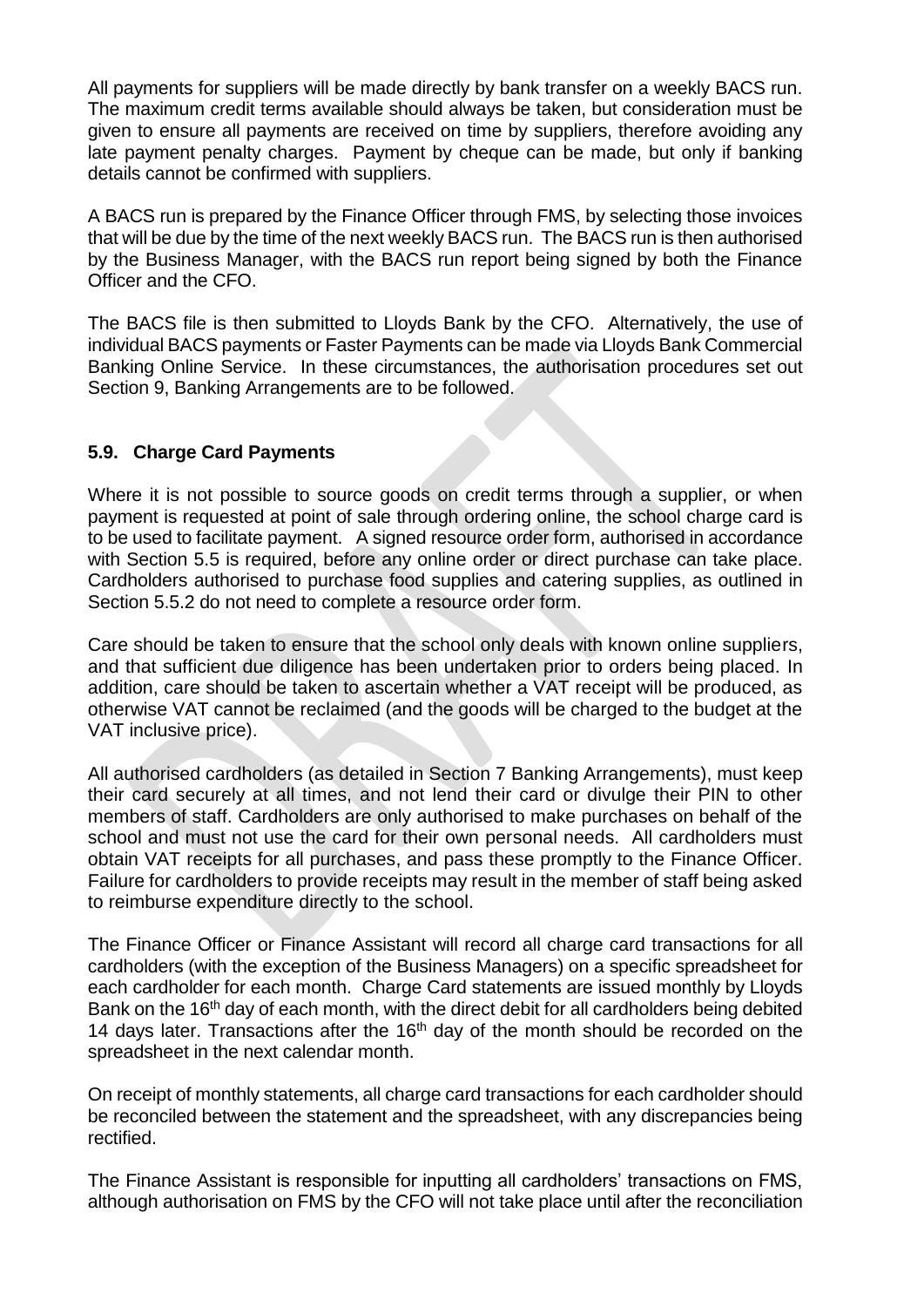process has been completed. Scanned copies of all receipts are to be attached to each charge card payment on FMS.

### **5.10. Petty Cash**

Petty cash is held on all sites of Aspire (as detailed below), and is used to reimburse staff for small purchases, and to provide cash to support curriculum based activities, particularly sporting activities and outdoor learning activities. It is also used to reimburse catering staff in centres, where a charge card facility is unavailable.

The maximum of cash held on each site, and the person responsible on each site is listed below – the finance assistant is overall responsible for petty cash.

| Blueprint:                  | Amount: £300 | Person responsible: Finance Assistant |
|-----------------------------|--------------|---------------------------------------|
| CSEC:                       | Amount: £300 | Person responsible: Admin Team        |
| Shortenills:                | Amount: £200 | Person responsible: Admin Team        |
| Orchard House: Amount: £200 |              | Person responsible: Admin Team        |
| TWG:                        | Amount: £300 | Person responsible: Admin Team        |

Procedures relating to petty cash are as follows:

- Payments from petty cash are only made on production of a till receipt or other certification that payment has been made to a maximum of £50. A petty cash receipt is signed by the person receiving payment.
- The petty cash float, which does not exceed the amount specified, is kept locked away at all times, and in the safe when not in use.
- Replenishment of petty cash, is through drawing cash by cheque from Lloyds Bank. All encashment cheques must be signed in accordance with the bank mandate and recorded on FMS on date of withdrawal.
- No personal cheques are to be cashed through petty cash to staff.
- Staff are not permitted to use petty cash to reimburse mileage and travel expenses, as these should always be claimed through raising the normal monthly staff expenses claims.
- A record of all petty cash transactions are to be recorded on a spreadsheet for each individual centre. All petty cash receipts must be numbered. The on site admin team at Schools and AMP will be responsible for ensuring that all Petty Cash receipts are forwarded to the Finance Assistant on a weekly basis. The Finance Assistant is responsible for maintaining the petty cash spreadsheets for all sites and for subsequent input to FMS.
- Each petty cash account is reconciled on the  $24<sup>th</sup>$  day of each month, including a physical check of cash held. All petty cash transactions are passed by the Finance Officer to FMS after the date of reconciliation and before the end of each month. The Finance Assistant will sign a printed copy of the monthly reconciliation report. The Finance Assistant at Blueprint will input all transactions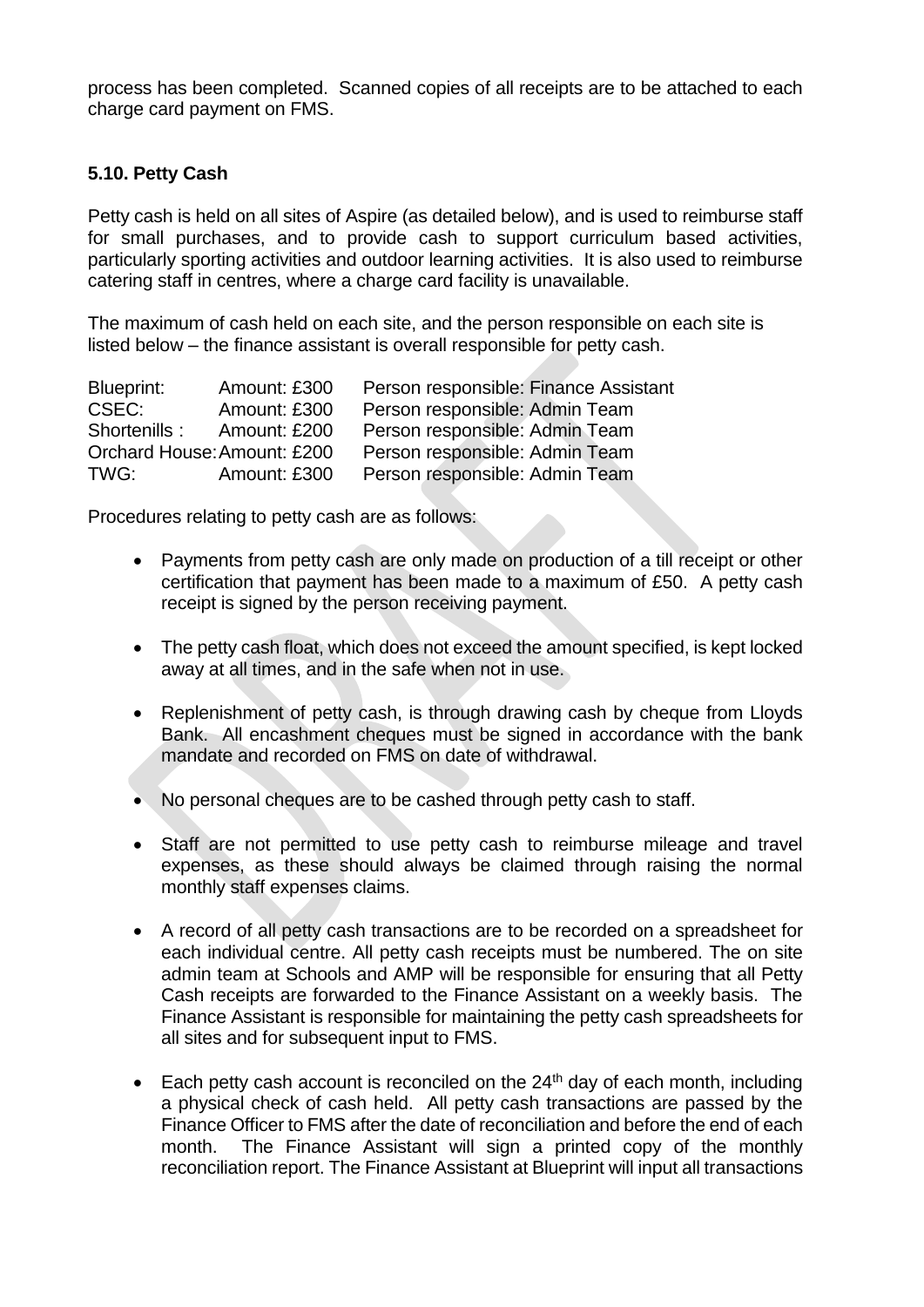into FMS. Following input, the Finance Officer will authorise each centre's petty cash claim on FMS, and countersign the reconciliation report.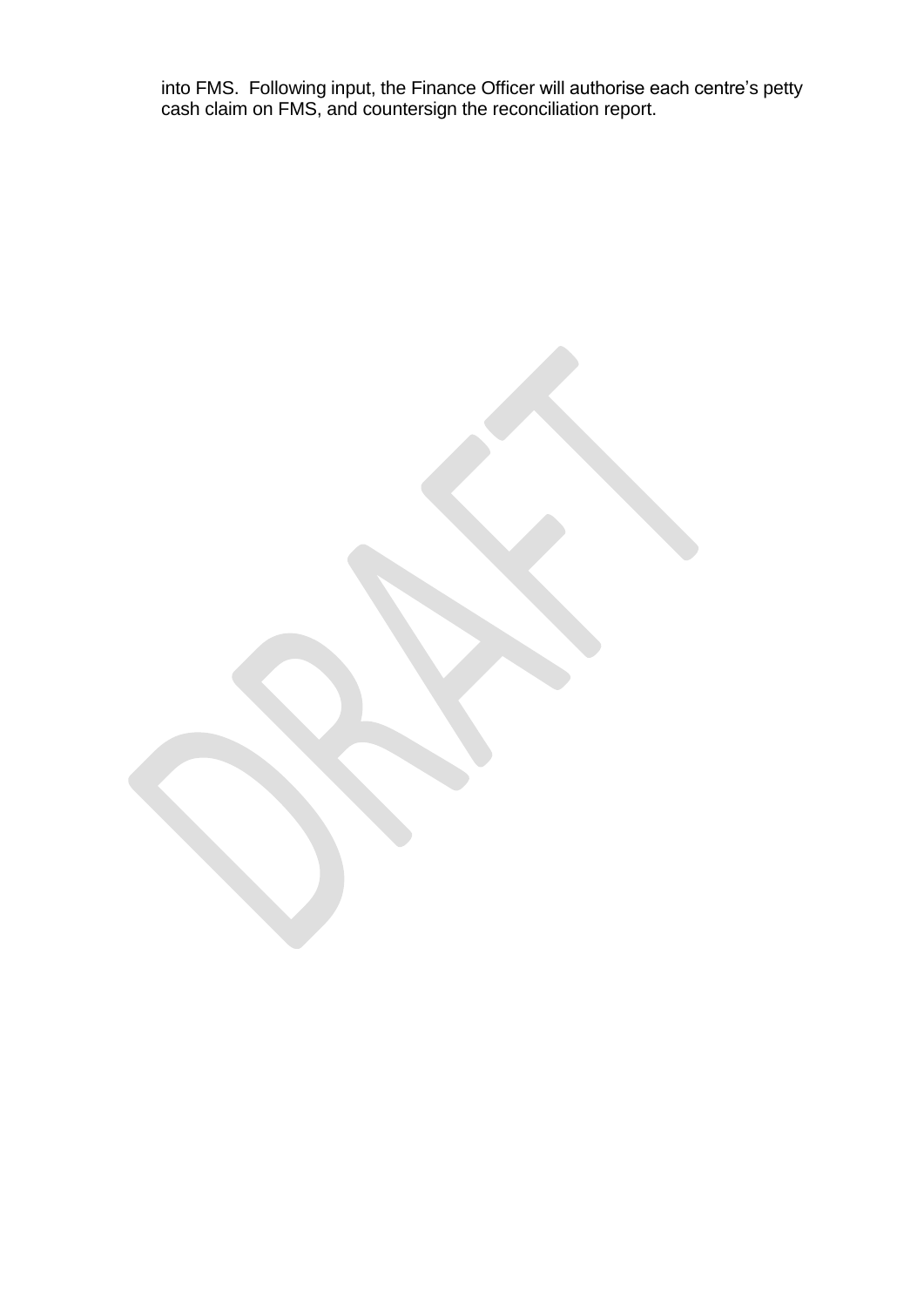# **6. PAYROLL**

### **6.1 General Arrangements**

Aspire's staffing structure, including appointments, terminations and salary levels are formally approved by the Board of Trustees, and are subject to the school's pay policy and procedures.

Aspire has appointed Buckinghamshire County Council as its Payroll Provider, and they will act as the authorised agent of Aspire, in dealing directly with HMRC, in the execution of the school's legal obligations. Buckinghamshire County Council will also be appointed as the authorised agent to act on behalf of the school in respect of both the Teachers' Pension Scheme (TPS) and Local Government Pension Scheme (LGPS)

The Payroll Provider has been instructed to accept instructions only from the authorised signatories from Aspire. They have also been instructed not to accept changes authorised by a person changing his/her own salary. Changes to the Head Teacher's salary are notified to the CFO in the first instance to the Payroll Provider, but must also approved in writing by the Chair of the Trustees.

Net payments to staff are made by direct bank transfer by the Payroll Provider on the last working day each month using the Banks Automated Clearing System (BACS).

### **6.2 Supply Teacher, Home Tutors and Casual Staff Claims**

The use of Supply Teachers must be approved in advance either by the Head of School or by the Exec Head Teacher of either Schools or AMP.

Appointment of Home Tutors to undertake tuition of students must be approved in advance by either the Teacher in Charge of the Home Tuition Service (Wycombe & Chiltern Districts), or the Home Tuition Coordinator based at Blueprint (Aylesbury Vale District).

The use of Casual Staff must be approved in advance either by the Head of School or by the Exec Head Teacher of either Schools or AMP ensuring they liaise with the CFO to ensure there is a sufficient budget available.

All Home Tutor Claim Forms must be completed and submitted to either the Teacher in Charge of Home Tuition or the Home Tuition Coordinator, who will confirm the accuracy of the claim form, by verifying the entries against the individual student attendance sheets. Claim forms in respect of the preceding month must be submitted by the first Friday of the next month, to ensure payroll deadlines are met, and the ensure payment is made at the end of the month. Once checked, all forms will be authorised by the CFO.

Supply Teacher and Casual Claims must be authorised by the relevant Executive Head and then submitted to the finance team, who will verify the hours worked against staff attendance records, and sign the form in authorisation. The CFO will check all claims prior to submission. Claim forms in respect of the preceding month must be submitted by the first Friday of the next month, to ensure payroll deadlines are met, and to ensure payment is made at the end of the month.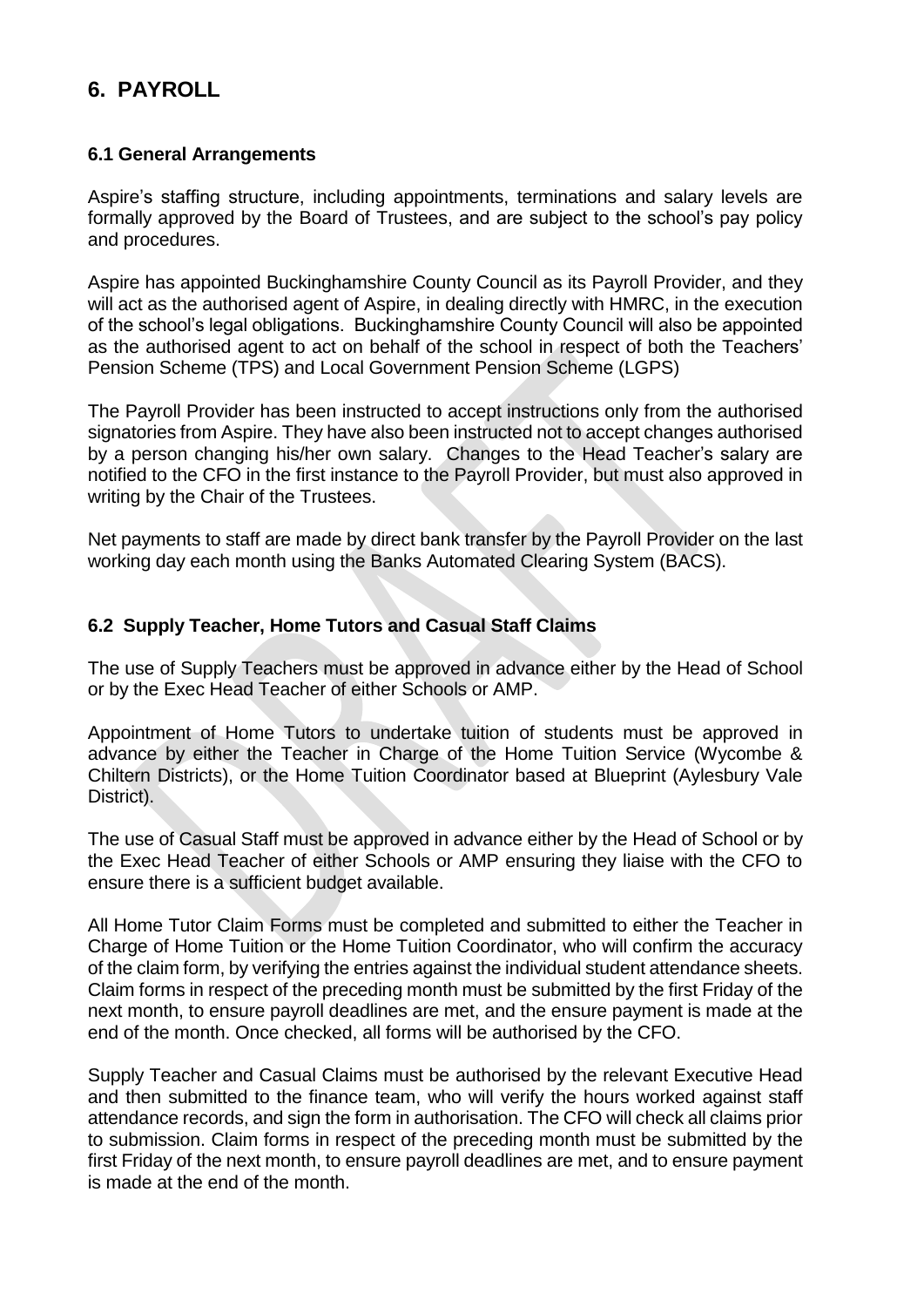### **6.3 Overtime Claim Forms**

All overtime for Bucks Pay Staff has to be agreed in advance, either by the relevant Executive Head Teacher or by CFO for operational staff. All overtime requests in respect of the HUB Kitchen must be approved by the CFO in advance, following the request being made by the Head Chef.

All overtime should be paid in accordance with the Bucks Pay Terms and Conditions. Particular attention should be taken when paying part-time staff, as working additional hours or additional days may only be paid at "plain" or "standard" rate if working less than 7.5 hours per day, or on a working on a day outside their normal working pattern.

Overtime Claims must be submitted directly to the finance team, who will verify the hours authorisation signature, and sign the form in authorisation. The CFO will check all claims prior to submission. Claim forms in respect of the preceding month must be submitted by the first Friday of the next month, to ensure payroll deadlines are met, and the ensuing payment is made at the end of the month.

### **6.4 Submission of Expenses Forms**

All expense claims are subject to the terms and conditions set out the school's travel and expenses policy.

All claims should relate specifically to a calendar month, and should be submitted to the finance team, following authorisation by the relevant Head of School, by the first Friday of the following month. All forms will be independently checked and authorised by the CFO.

Travel and Expenses Claims for Home Tutors should be checked either by the Teacher in Charge of Home Tuition or by the Home Tuition Coordinator, before being submitted to the CFO for final authorisation.

All expenses claims are then forwarded electronically to Bucks Council for final processing no later than the  $12<sup>th</sup>$  day of the month. The submission date will be brought forward if the  $12<sup>th</sup>$  is at the weekend, and in December, in order to meet Christmas payroll deadlines.

All claim forms must be submitted within one month of the end of the month which the claim form relates to. Staff must not delay submitting expenses claims, as this will have an adverse effect in monitoring the school's budget.

### **6.5 Monthly Verification of Payroll Records**

At the end of each month, the Payroll Provider will provide detailed payroll records confirming all the payments being made to staff, along with additional records of payments being made to the TPS, LGPS, UNISON and to HMRC. The total of all net salary payments paid to staff will be debited to the school's bank account on the last working day of the month. Staff pension contributions and union fees, deducted from staff salaries, along with the employer's pensions contributions will be debited to the school's bank account by the  $7<sup>th</sup>$  day of the next month. All staff tax, NI and other deductions, along with employers NI contributions, will be debited to the school bank account by the  $18<sup>th</sup>$  day of the next month.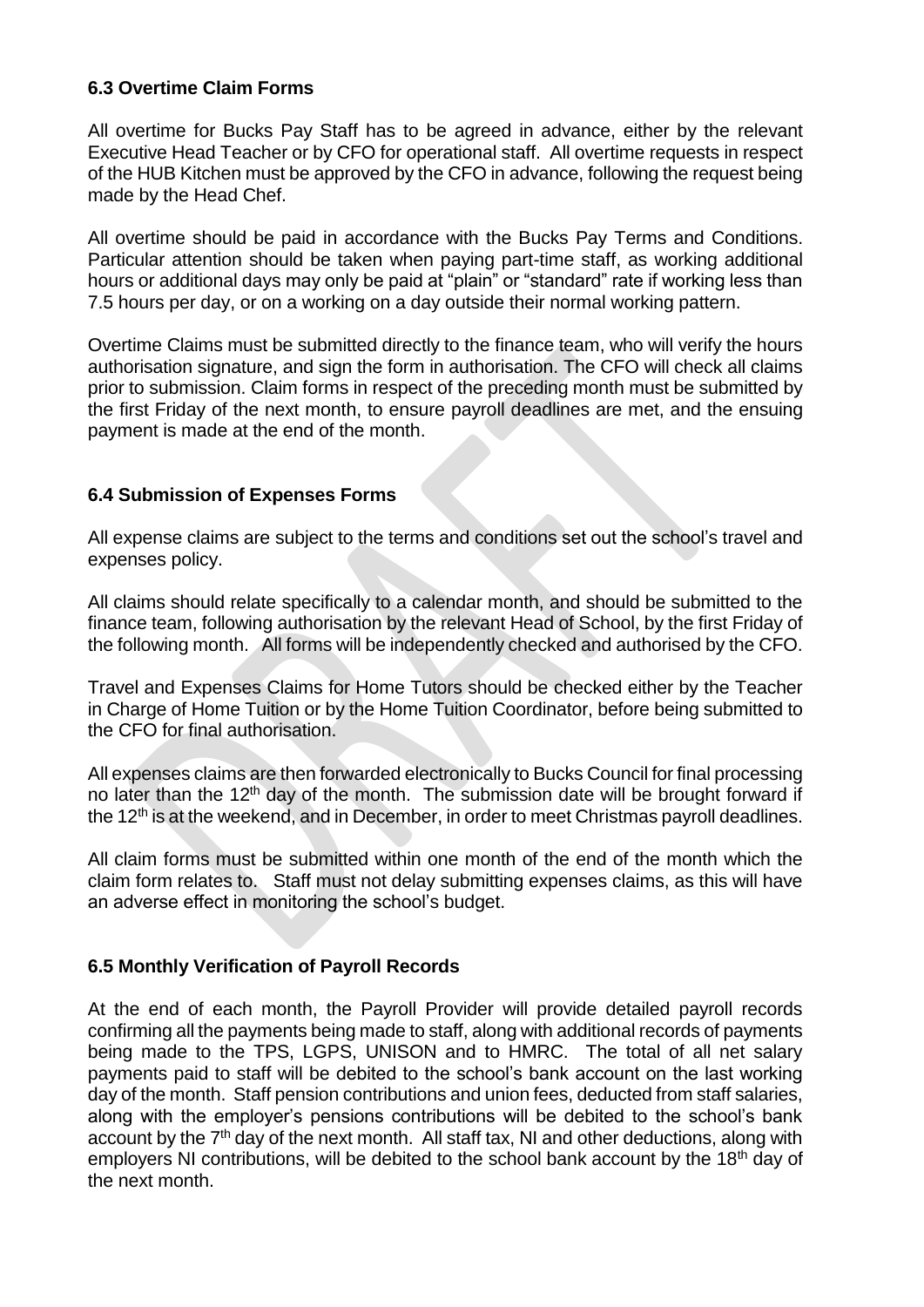The total staffing costs must be reconciled to these payments, and passed in one amount to FMS using the Payroll Control Account at the end of the each month in which it relates to.

The CFO is responsible for verifying all staff payroll costs against the expected costs in the Salary Modeller and against the original budget commitment. A printout of each staff cost area should be signed in confirmation of the accuracy of all staff payroll costs. Particular attention should be made to ensure any unpaid leave requests have been processed correctly through payroll.

If any discrepancies are identified, these should be thoroughly investigated, and corrected as necessary, and records of any cases raised with Bucks Council should be attached to the signed payroll records.

In addition, any payments made in respect of Home Tutor Claims, Supply Teacher Claim, Casual Staff Claims and Overtime Claims, must be checked and verified against the original claim forms.

### **6.6. Storage of Payroll Records**

Printouts of all monthly payroll reconciliations, along with all original payroll claims forms and expenses forms, must be filed and retained in a locked cabinet in the Business Office.

All personnel files are kept in the Head Teacher's Personal Assistant's (PA) office at Blueprint or in the CFO's office at The Wycombe Grange. Access is restricted to the CEO, Executive Head Teachers, Head Teacher's PA and Chair of the Trustees.

# **7. ASSETS**

### **7.1 Fixed Asset Register**

All items purchased with a value over the Trust's capitalisation limit must be entered in an asset register. The asset register should include the following information:

- asset description
- asset number
- serial number
- date of acquisition
- asset cost
- source of funding
- expected useful economic life
- depreciation
- current book value
- location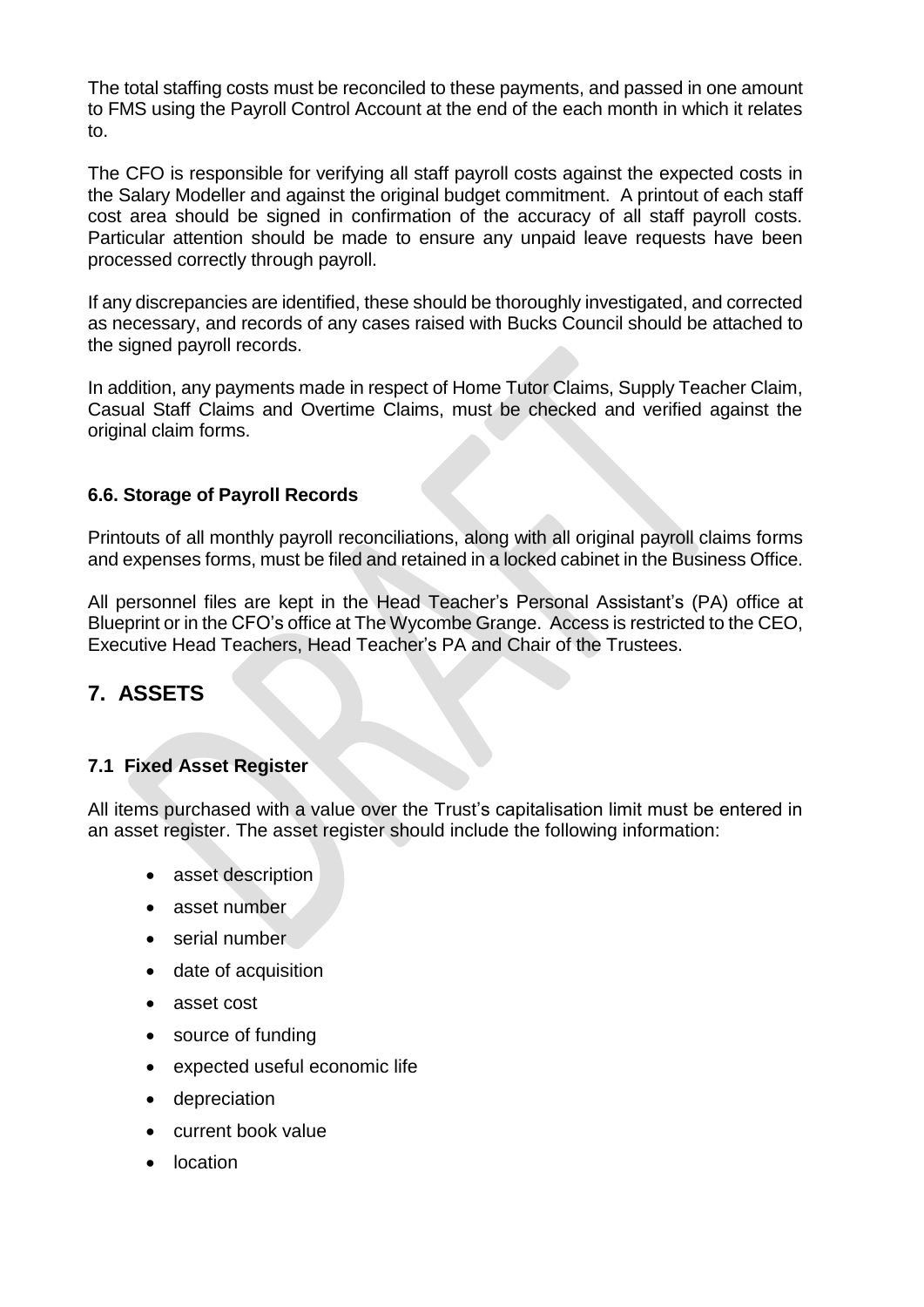Items above £100, but below the Trust's capitalisation limit, are still to be recorded in a separate asset register, in order that the school can calculate the school's asset value for insurance purposes, and to be aware of the location of all assets.

The Asset Register is maintained to:

- Ensure that staff take responsibility for the safe custody of assets
- Enable independent checks on the safe custody of assets, as a deterrent against theft or misuse
- To manage the effective utilisation of assets and to plan for their replacement
- Help the external auditors to draw conclusions on the annual accounts and the Trust's financial system
- Support insurance claims in the event of fire, theft, vandalism or other disasters

### **7.2 Security of assets**

All the items in the register should be permanently and visibly marked as the Trust's property and there should be a regular count (at least annual) by someone other than the person maintaining the register. Discrepancies between the physical count and the amount recorded in the register should be investigated promptly and, where significant, reported to the Business Manager. Inventories of Trust property should be kept up to date and reviewed regularly. Where items are used by the Trust, but do not belong to it, should be noted.

### **7.3 Disposals**

Items which are to be disposed of by sale or destruction must be authorised for disposal by the Head Teacher and, where significant, should be sold following competitive tender. The Trust must seek the approval of the EFSA in writing if it proposes to dispose of an asset for which capital grant in excess of £20,000 was paid. Refer to Appendix C of these procedures.

Disposal of equipment to staff is not encouraged, as it may be more difficult to evidence that the Trust obtained value for money in any sale or scrapping of equipment. In addition, there are complications with the disposal of computer equipment, as the Trust would need to ensure licences for software programmes have been legally transferred to a new owner.

The Trust is expected to reinvest the proceeds from all asset sales for which a capital grant was paid in other Trust assets. If the sale proceeds are not reinvested, then the Trust must repay to the EFSA a proportion of the sale proceeds.

All disposals of land must be agreed in advance with the Secretary of State.

### **7.4 Loan of Assets**

Items of Trust property must not be removed from Trust premises without the authority of the CFO. A record of the loan must be recorded in a loan book and booked back into the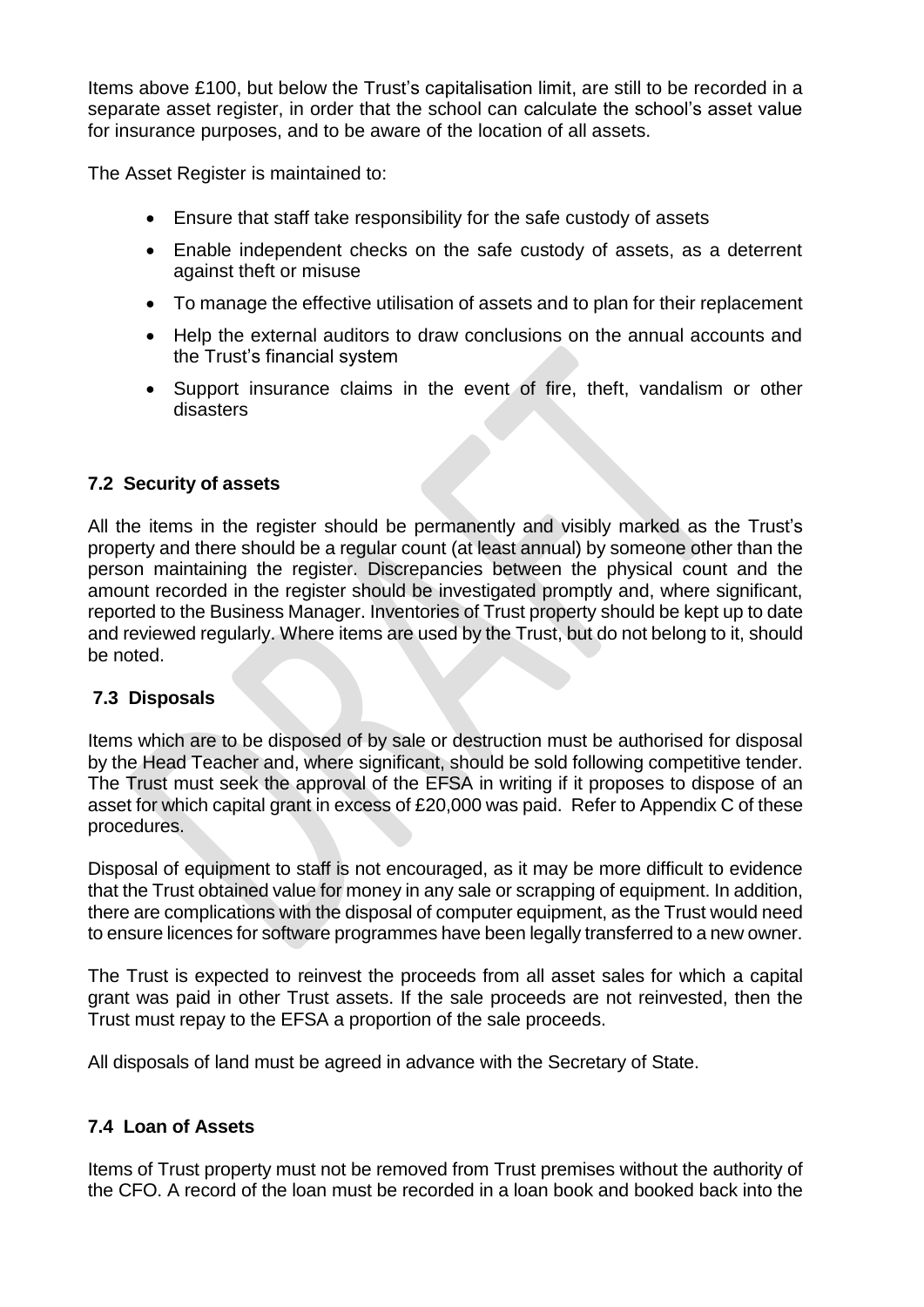Trust when it is returned.

If assets are on loan for extended periods, or to a single member of staff on a regular basis, the situation may give rise to a 'benefit-in-kind' for taxation purposes. Loans should therefore be kept under review and any potential benefits discussed with the Trust's auditors.

### **7.5 Losses**

All losses are reported to the CFO. The CFO informs the police if the loss is a result of burglary or theft. The CFO maintains a record of all losses and insurance monies received and is responsible for reporting all losses to the Finance Committee.

### **7.6 Depreciation**

The depreciation rates should apply as follows:

| Asset Type                     | <b>Depreciation Method&amp; Rate</b> | Number of Years |
|--------------------------------|--------------------------------------|-----------------|
| Land                           | Straight Line $-0.8\%$               | 125             |
| <b>Buildings</b>               | Straight Line $-2\%$                 | 50              |
| Motor Vehicles (*)             | Straight Line - 20%                  | 5               |
| <b>Fixtures &amp; Fittings</b> | Straight Line - 20%                  | 5               |
| IT & Technical Equipment       | Straight Line $-33%$                 | 3               |
| <b>HUB Kitchen Equipment</b>   | Straight Line - 20%                  | 5               |

\*(Based on vehicles of under 2 years of age at time of purchase. Depreciation term reduced accordingly for vehicles over 2 years old at time of purchase)

Capitalisation Limit set at £1000 for all assets, except IT & Technical Equipment which is set at £500. Enhancement to buildings (leasehold) is depreciated on the lesser of 20 years or the remaining period of the lease.

### 8. **INCOME**

The Trustees have overall responsibility for ensuring that all income due to Aspire is properly accounted for.

### **8.1. Public Income**

The CFO is responsible for checking as far as possible the accuracy of the allocation of funding from the EFSA and the Local Authority (in accordance with the LA's designated funding agreement)

#### **8.2. Non-Grant Income**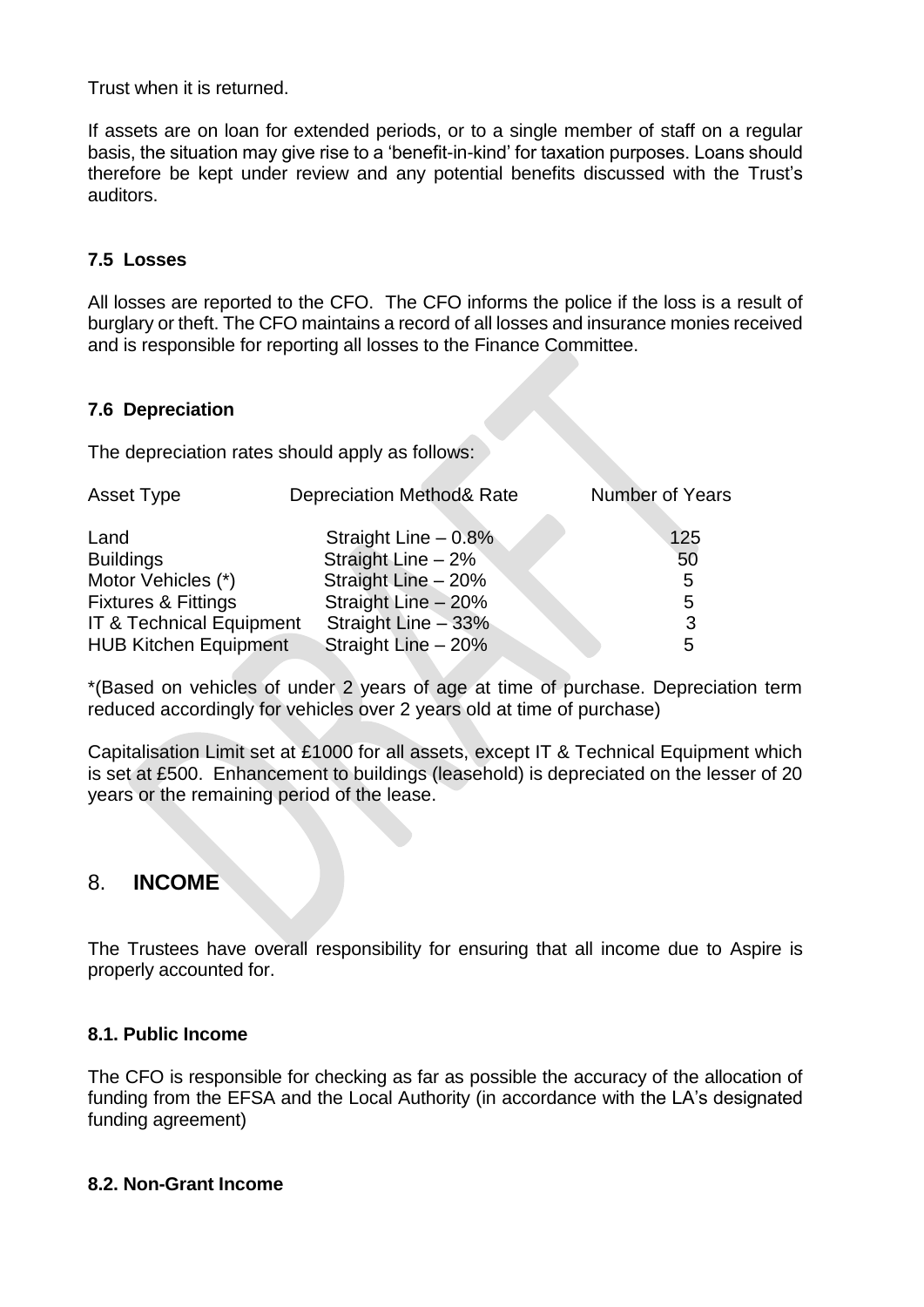Receipts are given for all amounts of non-grant income.

### **8.3. Income from Other Schools for Student Placements**

#### **8.3.1. Responsibilities**

The CFO is responsible for ensuring that effective accounting systems are in place in respect of charging of schools and other organisations, for student placements directly with Aspire, or through the Home Tuition Service, as delegated by the Local Authority.

All referrals made by schools must be submitted on the approved referral form, and sent to the Admissions Officer, who will be directly responsible for processing each referral, and making the appropriate appointments with Executive Head Teachers.

The ultimate decision in accepting a referral from a school rests with the relevant Executive Head Teacher.

#### **8.3.2. Issue of Invoices**

The finance officer is responsible for issuing invoices, through FMS, to all schools on a monthly basis. A separate statement in respect of both Student Placement Charges and Home Tuition Student Charges is to be issued to all referring schools during the first week of each month, in respect of charges accrued from the previous month. Schools are to be allowed one week, to review the proposed charges, and to report any concerns and errors directly to the finance officer. After the review period, all invoices are issued to referring schools, and they are allowed 14 days to make payment to the school. All invoices are issued electronically to a nominated point of contact with each school, normally the Finance Officer.

### **8.3.3. Receipt of Payments**

The Finance Officer is responsible for recording all payments received from Schools on FMS (either directly paid into the Bank or by cheque) where a receipt is automatically generated. (See Section 9.3)

### **8.3.4. Credit Control Procedures**

The Finance Officer is responsible for reviewing the "Aged Debtor List" on a weekly basis. In order to cover any delays in receiving payments, the following procedures will apply for unpaid invoices:

- 21 days after date of invoice (7 days overdue), a reminder e-mail is issued to the school's designated contact, together with a financial statement (as generated through FMS) detailing all outstanding invoices.
- 30 days after date of invoice (16 days overdue), a phone call is made to the school's designated contact to enquire the reason for non-payment, and to request immediate payment.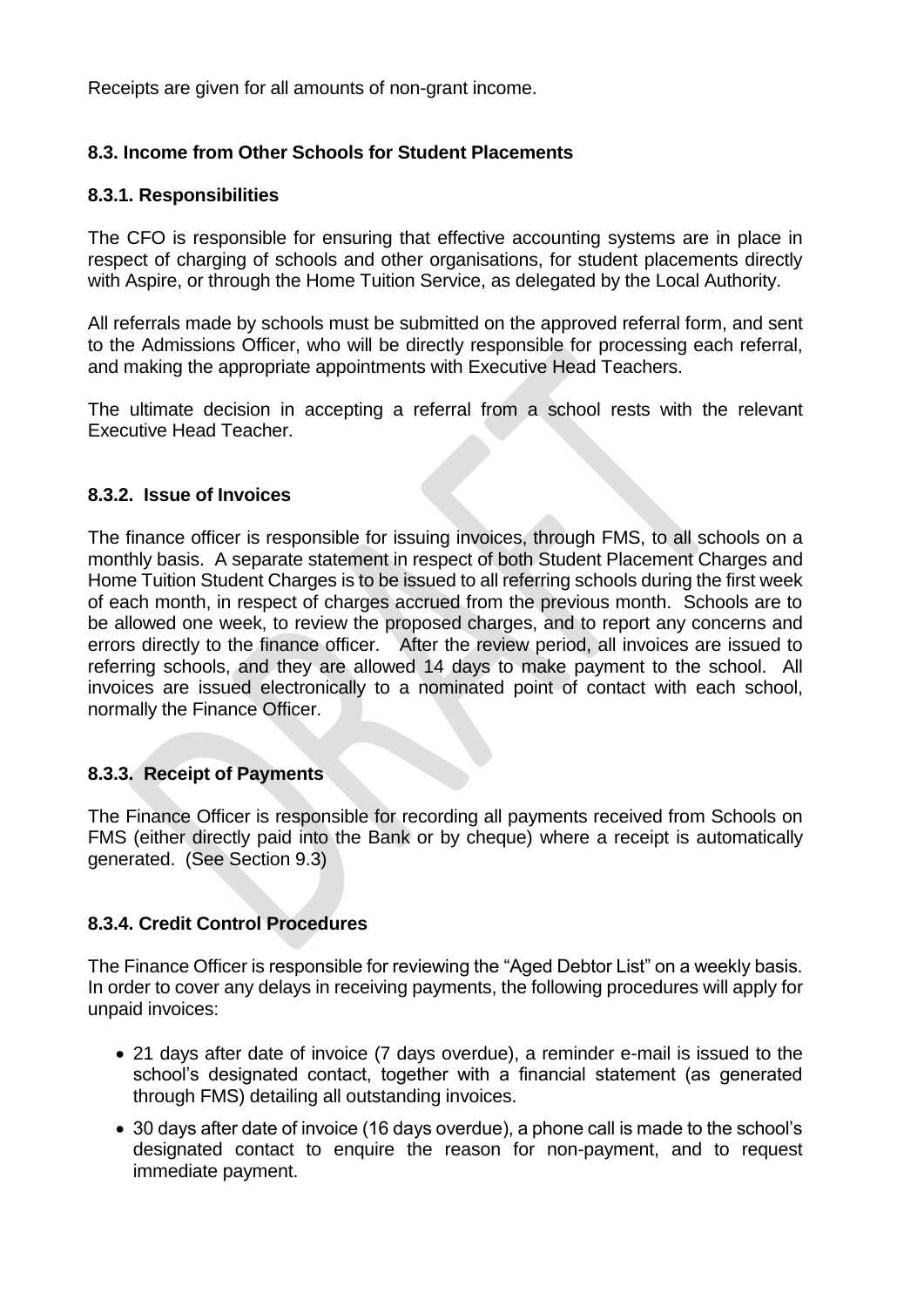- The Aged Debtor List, as produced through FMS, is to be provided to the respective Executive Head Teacher for information purposes at the beginning of each month, as part of the monthly financial reporting procedures to the Executive Head Teacher.
- 60 days after date of invoice. Immediate referral must be made to the relevant Executive Head Teacher, in order to review the continuation of the student placement. A further reminder to pay is to be sent to the Head Teacher of the referring school, in addition to the nominated point of contact.

### **8.4. Income from Other Schools for School Lunches provided by the HUB Kitchen**

### **8.4.1. Responsibilities**

The CFO, supported by the finance officer, is responsible to ensure that effective accounting systems are in place in respect of charging of schools for school lunches provided by the school's subsidiary company "Blueprint Catering Services Limited".

The provision of school lunches to the Primary Schools, are subject to Service Level Agreements signed between the Schools and Blueprint Catering Services Limited, are reviewed annually and agreed before the start of each academic year.

### **8.3.2. Issue of Invoices**

The Finance Officer is responsible for issuing invoices through FMS, to all primary schools receiving school lunches, on a monthly basis. A separate statement is to be included as part of the invoice and is to be issued to all schools during the first week of each month, in respect school lunches provided from the previous month. Schools are allowed 14 days to make payment. All invoices are issued electronically to the Business Manager or Finance Officer at each school.

### **8.4.3. Receipt of Payments**

The Finance Officer, are responsible for recording all payments received from Schools on FMS (either directly paid into the Bank or by cheque), where a receipt is automatically generated. (See Section 9.2)

### **8.4.4. Credit Control Procedures**

The Finance Officer is responsible for reviewing the "Aged Debtor List" on a weekly basis. In order to cover any delays in receiving payments, the following procedures will apply for unpaid invoices:

- 14 days after date of invoice, a reminder e-mail is issued to the school's designated contact, together with a financial statement (as generated through FMS) detailing all outstanding invoices.
- 21 days after date of invoice (7 days overdue), a phone call is made to the school's designated contact to enquire the reason for non-payment, and to request immediate payment.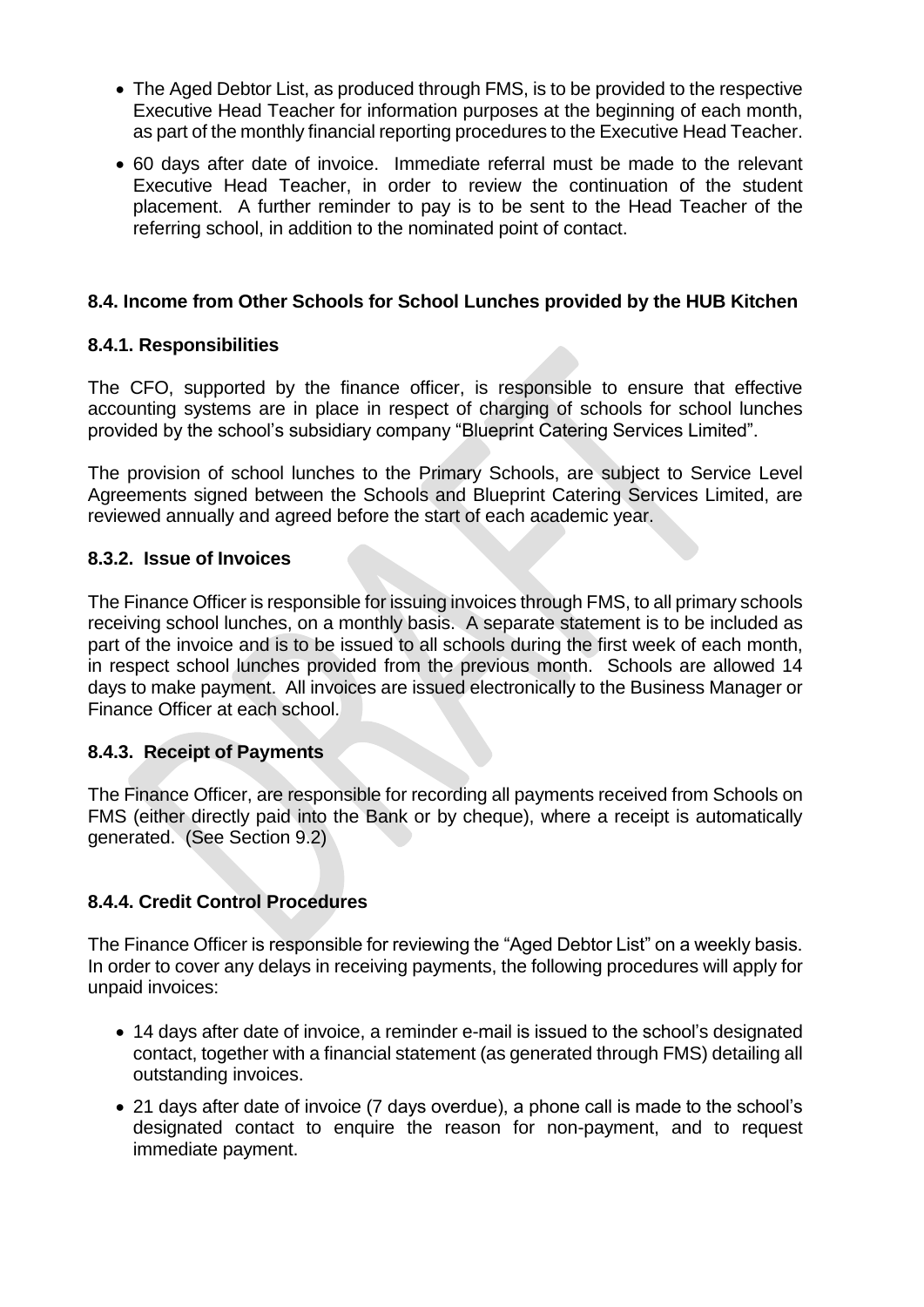- The Aged Debtor List, as produced through FMS, is to be provided to the relevant Executive Head Teacher for information purposes at the beginning of each month, as part of the monthly financial reporting procedures to the Executive Head Teacher.
- 30 days after date of invoice. Letter issued to the Head Teacher of the School advising them that they in breach of the Service Level Agreement and requesting immediate payment.

### **8.5Bad Debts**

Aspire will continue to exercise all legal means in the recovery of monies outstanding to the school, including where appropriate, referral to the school's solicitor for legal advice and instructions to commence legal proceedings.

The CEO is authorised to write-off debts up to the amount of £500. Between £500 and £1000, authorisation of the Finance Committee is required. Debts in excess of £1000 can only be authorised by the Board of Trustees, subject to the debt write-off procedures as detailed in section 3.6 of the ATH and Appendix C of these procedures.

### **8.6. Letting of School Facilities**

All lettings of school equipment and facilities must be in accordance with Aspire's Letting's Policy and the charging rates currently in force as prepared and approved by the Finance Committee and formally approved by Trustees.

The CEO, Executive Head Teachers and CFO will consider all enquiries and the level of costs involved before granting a booking. Letting rates are subject to annual review by the Finance & General Purposes Committee.

All hiring of school equipment and facilities is entered onto FMS and a lettings diary (held by the Head Teacher's PA).

When a letting is provisionally booked the hirer completes a hire form, which is signed to confirm that the hirer accepts Aspires terms and condition for hire. All hirers must have their own public liability insurance and provide a copy of their current certificate at the time of booking.

Invoices for lettings are generated through FMS by the finance officer before the letting has taken place. All payments received in respect of lettings are entered onto FMS, where a receipt is automatically produced. (See Section 9.2)

### **8.7 Fund raising events**

Aspire may retain all income from fund-raising activities.

It is the responsibility of the event organiser to control income prior to the monies being handed to the finance office. All income is to be banked by the finance officer.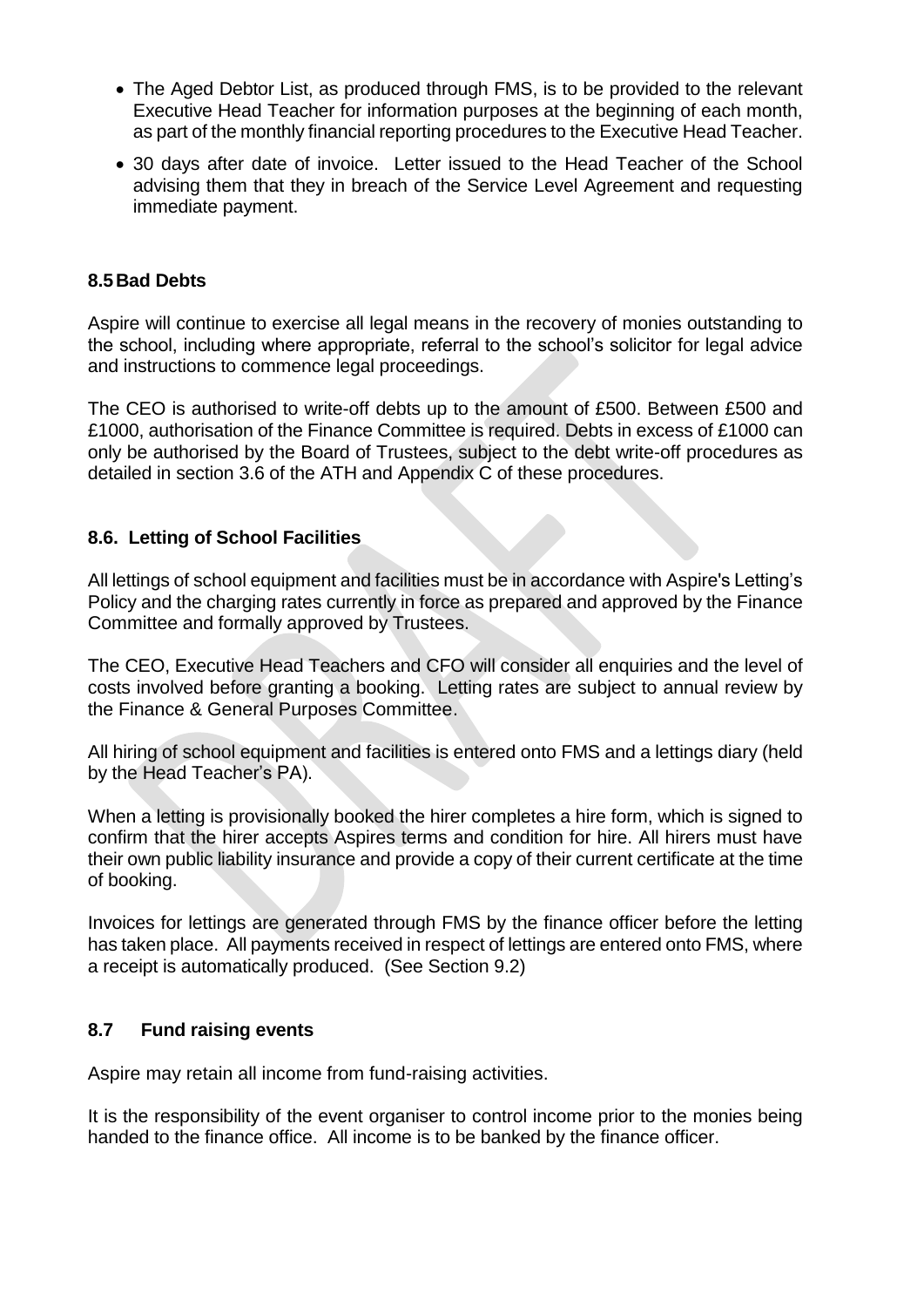### **8.8. School trips**

When planning any excursion, the consent of the relevant Executive Head Teacher must be obtained before any commitment is made to pupils, parents or third parties. Overnight trips or trips of a hazardous nature must be authorised by the Board of Trustees, and have the appropriate travel insurance arrangements in place prior to the date of travel.

Where charges are made, all monies received for excursions are to be paid to the finance office. The finance team is responsible for keeping adequate records of income and expenditure. All income is to be banked by the finance officer.

All expenditure in connection with excursions is subject to the same procedures as other expenditure.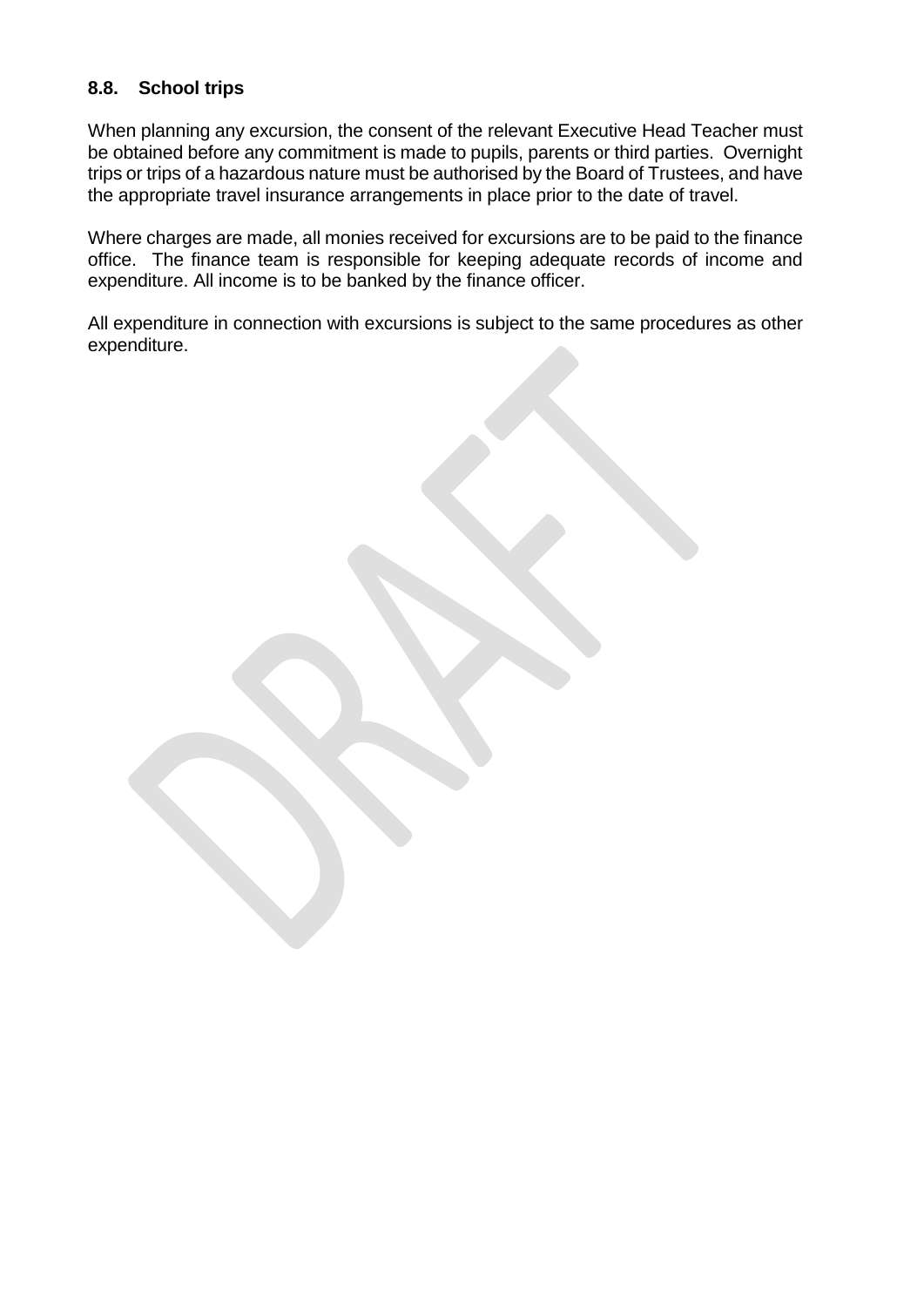### **9 BANKING AND CASH MANAGEMENT**

### **9.1 Bank Accounts**

The opening of all bank accounts should be authorised by the Board of Trustees. The approved Scheme of Delegated Financial Authority (Appendix 1) sets out the signatory authorities operating on the Trust bank accounts.

### **9.2 Deposits**

The main sources of income for the Trust are the grants from the EFSA and from the Local Authority. The receipt of these sums in the Trust bank accounts is to be monitored directly by the CFO, who is responsible for ensuring that all grants due to the Trust are collected on a timely basis.

All cash receipts for whatever reason should be paid directly into the relevant Trust bank account. Particulars of any cash deposits must be entered into the FMS and details should include, the amount of the deposit, a reference, such as the number of the receipt or the name of the debtor

### **9.3 Payments and Withdrawals**

All cheques and BACs payments, Direct Debits and other instruments including bank purchase cards authorising withdrawal from Trust bank accounts must be approved in accordance with the Agreed Scheme of Delegated Financial Authority (Appendix 1)

The majority of payments to suppliers are to be made via BACS through the Lloyds Bank Commercial Online Banking system. Exceptionally, where a payment is urgent, it can be made via the "Faster Payment" system, but this method will attract additional bank charges.

All cheques and other instruments authorising withdrawal from Trust bank accounts must bear the signatures of two of the authorised signatories as detailed in Appendix 1.

### **9.4 Commercial Online Banking**

The Commercial Online Banking Facility is set up to prevent any single authorised individual to be able to act on their own, in respect of authorising any payments including transfers between accounts. BACS payments (including Faster Payments), including the setting up of new beneficiaries, that are input by Finance Officers can only be authorised by the CFO. Finance Assistants are not permitted to authorise payments or transactions input by the Finance Officer. Payments input by the CFO can only be authorised by the CEO or Executive Head Teacher.

### **9.5 Administration**

The finance officer must ensure that weekly reconciliations take place between the Trust Bank Accounts (via Commercial Online Banking) and FMS, particularly to support credit control procedures listed under Sections 8.3 and 8.4.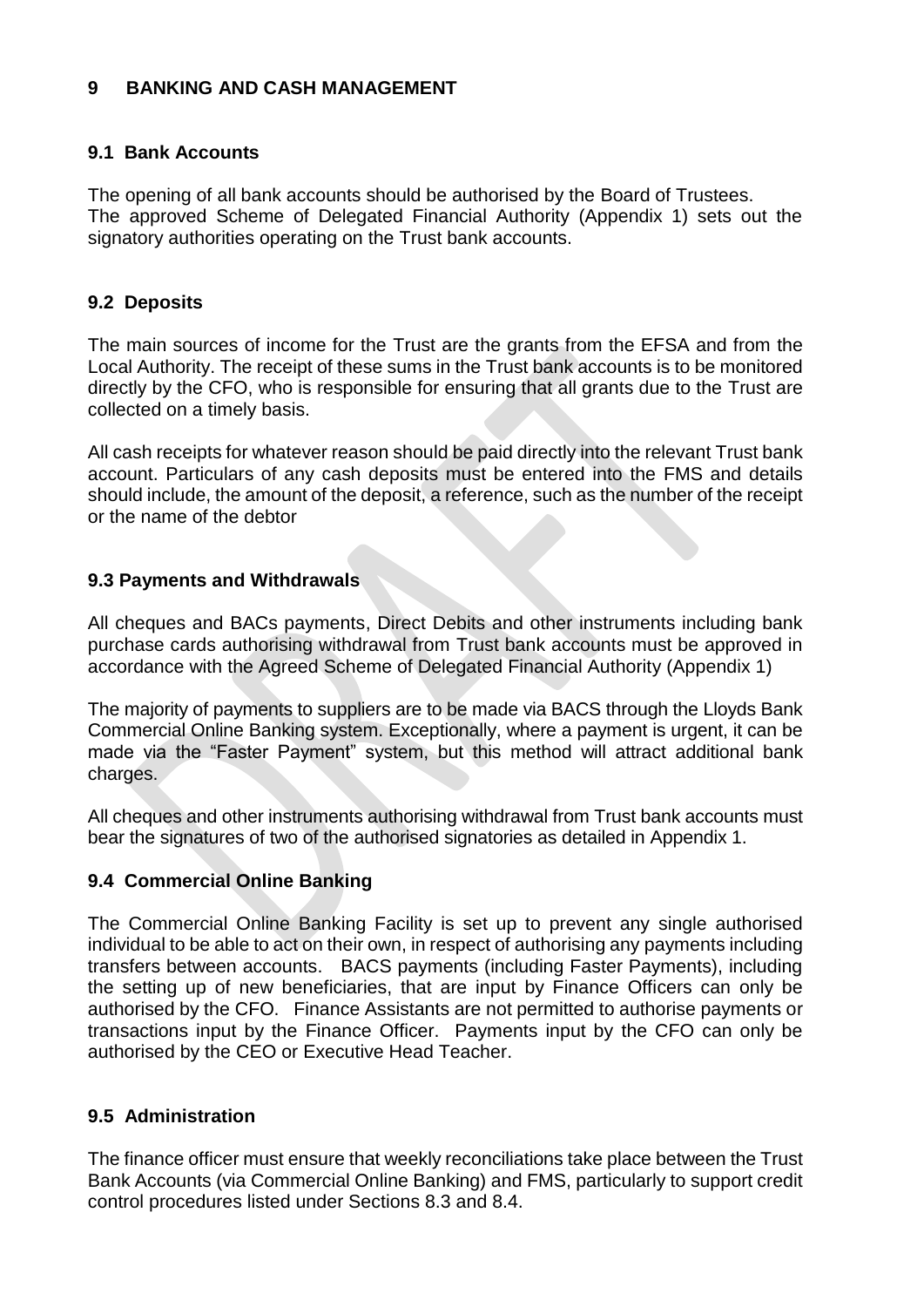Printed Bank Statements are produced at the end of each month on all Trust Bank Accounts, and upon receipt, details of the Bank Statements are to be recorded on FMS, and full reconciliation is to take place.

Reconciliations may be undertaken by the Finance Officer, but will be subject to an independent review by the CFO.

Any errors or adjustments identified through the reconciliation process are to be dealt with promptly.

### **9.6 Investments**

Investments must be made only in accordance with written procedures approved by the Board of Trustees. All investments must be recorded in sufficient detail to identify the investment and to enable the current market value to be calculated. The information required will normally be the date of purchase, the cost and a description of the investment. Additional procedures may be required to ensure any income receivable from the investment is received.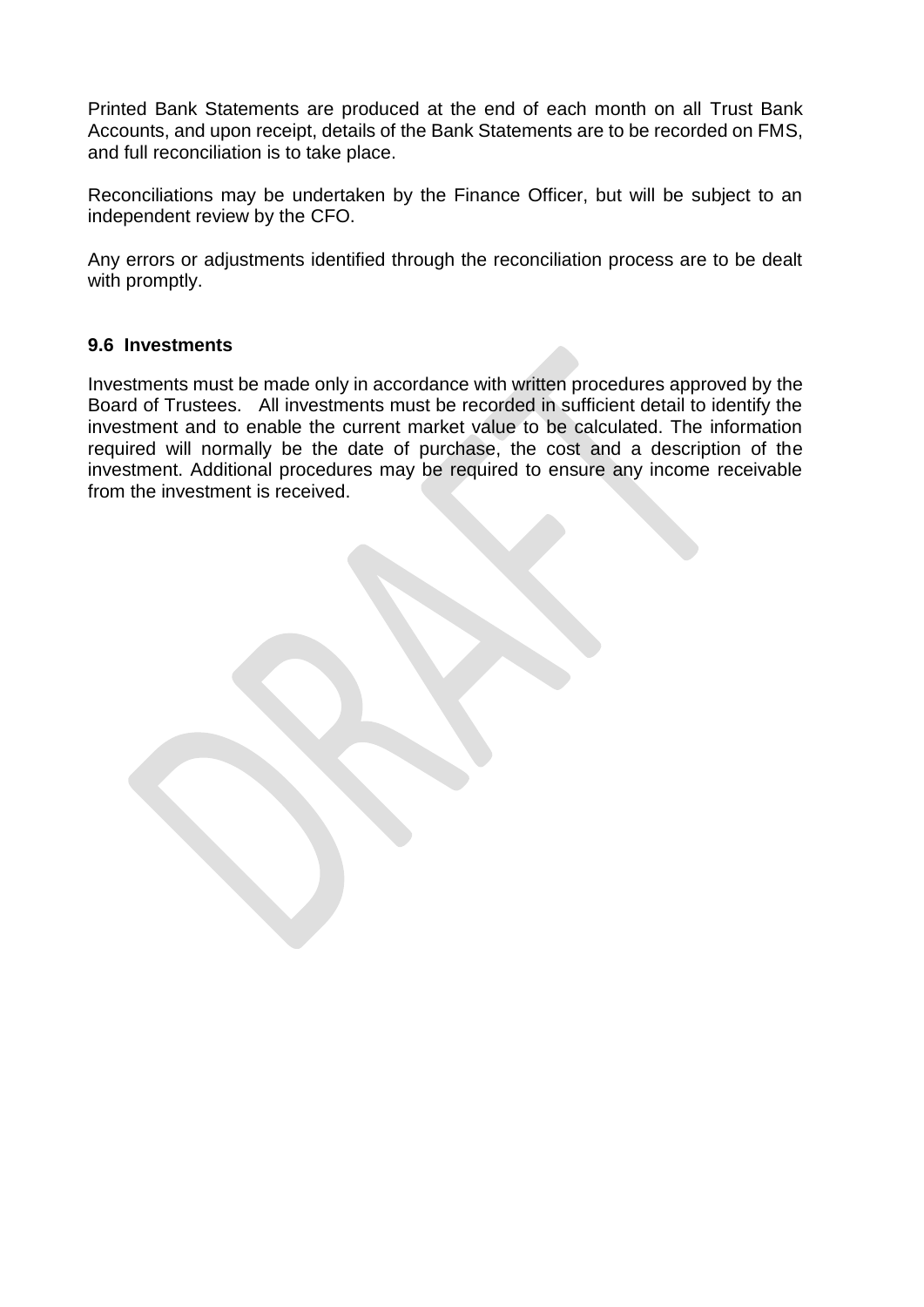# **Appendix 1 Aspire Schools' scheme of Delegation**

|                                                                         | <b>CEO/EXEC HEAD</b><br><b>TEACHER</b>  | <b>CFO/HR Manager</b>     | <b>FINANCE OFFICER</b>                                                                            |
|-------------------------------------------------------------------------|-----------------------------------------|---------------------------|---------------------------------------------------------------------------------------------------|
| <b>PURCHASING</b>                                                       |                                         |                           |                                                                                                   |
| Inputs Purchase Order on                                                |                                         |                           | <b>Finance Officer</b>                                                                            |
| <b>FMS</b>                                                              |                                         |                           | <b>Finance Assistant</b>                                                                          |
| <b>Authorises Purchase</b><br>Order on FMS                              | CEO/Exec Head<br>Teacher<br>(above £5K) | <b>CFO</b><br>(below £5K) | Finance Officer (below<br>£300 provided that order<br>has previously been<br>authorised as below) |
| Authorising signature on<br>paper copy of order                         | CEO/Exec Head<br>Teacher                | <b>CFO</b>                | Heads of<br>Subject/Department<br><b>Vocational Coordinator</b>                                   |
| Signs delivery note to<br>confirm receipt of goods                      |                                         |                           | <b>Receptionist or Clerical</b><br>Officer at BP, CSEC &<br><b>TWG</b><br><b>Head Chef of HUB</b> |
|                                                                         |                                         |                           | Kitchen or Cook<br>at other sites                                                                 |
| Signs invoice to confirm<br>payment                                     |                                         | <b>CFO</b>                | <b>Finance Officer</b>                                                                            |
| Inputs invoice on FMS                                                   |                                         |                           | <b>Finance Officer</b>                                                                            |
| Authorises invoice on FMS                                               |                                         | <b>Business Managers</b>  | <b>Finance Officer</b>                                                                            |
| <b>CONTRACTS</b>                                                        |                                         |                           |                                                                                                   |
| <b>Ensuring Standing Orders</b><br>Relating to Contracts is<br>tollowed |                                         | <b>CFO</b>                |                                                                                                   |
| Authorised to obtain<br>quotes and analyse quotes                       |                                         | <b>CFO</b>                |                                                                                                   |
| Authorised to sign<br>contracts                                         | <b>CEO/Exec Head</b><br>Teacher         |                           |                                                                                                   |
| Authorised to manage<br>contracts                                       |                                         | <b>CFO</b>                |                                                                                                   |
| <b>PETTY CASH</b>                                                       |                                         |                           |                                                                                                   |
| Authorises spend from<br>Petty Cash                                     |                                         | <b>CFO</b>                | Admin Team on site                                                                                |
| Signs petty cash vouchers<br>when payments received                     |                                         |                           | <b>Receiving Employee</b>                                                                         |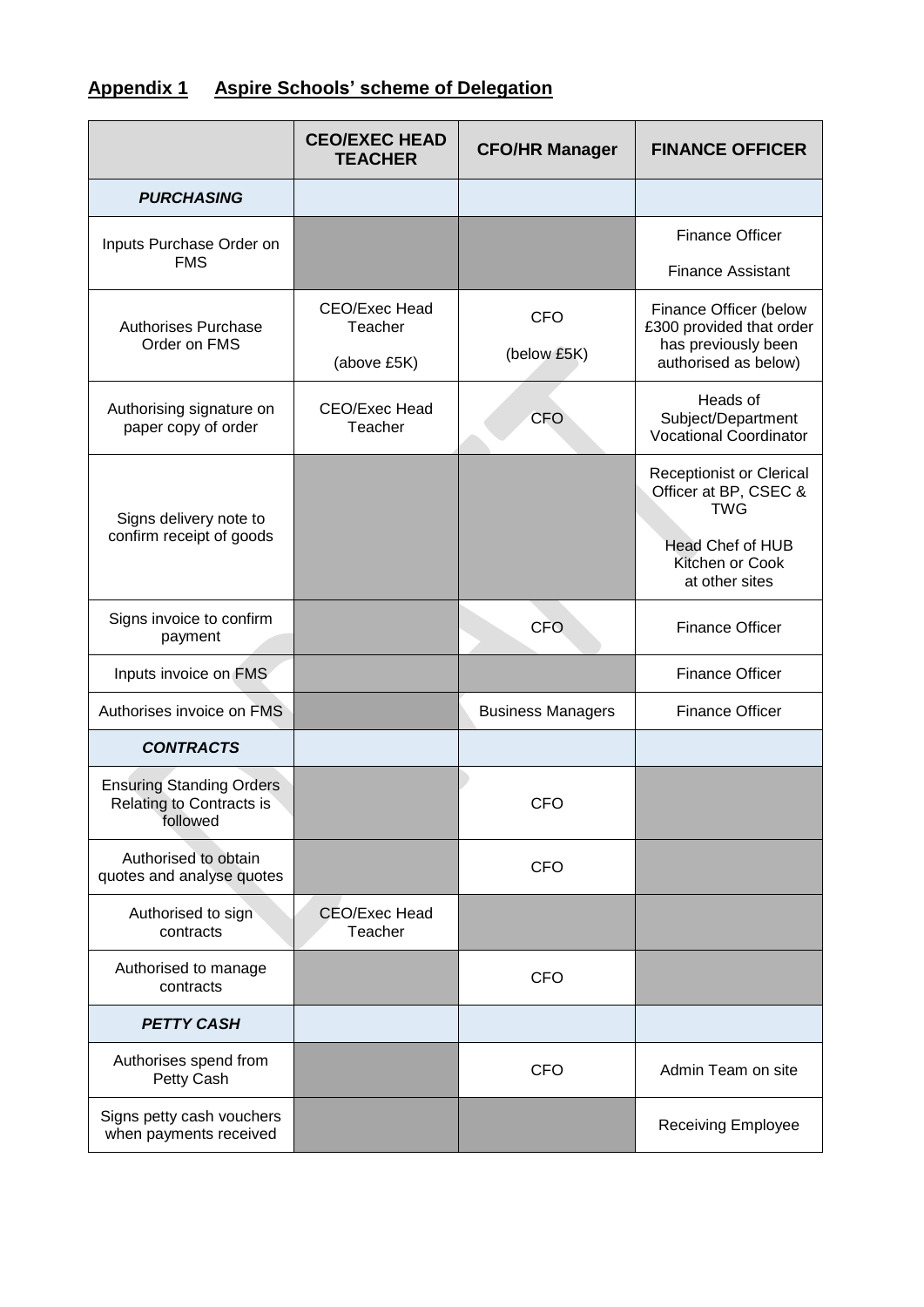|                                                                                                                                 | <b>CEO/EXEC HEAD</b><br><b>TEACHER</b>     | <b>CFO/HR Manager</b> | <b>FINANCE OFFICER</b>                         |
|---------------------------------------------------------------------------------------------------------------------------------|--------------------------------------------|-----------------------|------------------------------------------------|
| Reconciles account each<br>month and completes<br>reimbursement claim                                                           |                                            |                       | <b>Finance Assistant</b>                       |
| Authorises reimbursement<br>claim                                                                                               |                                            | <b>CFO</b>            |                                                |
| <b>PAYROLL</b>                                                                                                                  |                                            |                       |                                                |
| Inputs new starters onto<br><b>SIMS</b>                                                                                         |                                            | <b>HR Manager</b>     |                                                |
| Inputs new starters,<br>terminations & variations<br>via e-forms to Payroll<br>Provider                                         |                                            | <b>CFO/HR Manager</b> |                                                |
| Authorising signature on<br>teaching staff salary<br>notification forms                                                         | <b>CEO/Executive Head</b><br>Teacher       |                       |                                                |
| Authorising signature on<br>non teaching staff variation<br>to contract/ new starter<br>forms                                   | <b>CEO/Executive Head</b><br>Teacher       |                       |                                                |
| Monthly submission to<br>Payroll Provider of the<br>staff deductions made<br>through Child Care<br>Voucher Scheme               |                                            |                       | <b>Finance Officer</b>                         |
| Monthly approval of<br>payments to<br>Computershare Voucher<br>Services in respect of the<br><b>Childcare Voucher</b><br>Scheme |                                            |                       | <b>Finance Officer</b>                         |
| Checks monthly payroll<br>print against staff details<br>and signs and dates                                                    |                                            | <b>CFO</b>            |                                                |
| Carries out independent<br>check of payroll print                                                                               | CEO/Exec Head<br>Teacher                   |                       |                                                |
| Authorising signature on<br>supply claim forms                                                                                  | CEO/Exec Head<br>Teacher/Head of<br>School | <b>CFO</b>            |                                                |
| Authorising signature on<br>overtime claim forms                                                                                | CEO/Exec Head<br>Teacher                   | <b>CFO</b>            |                                                |
| Inputs e-claim forms onto<br>system                                                                                             |                                            | <b>CFO</b>            | Finance Officer or<br><b>Finance Assistant</b> |
| Authorises e-claim forms<br>on system                                                                                           |                                            | <b>CFO</b>            | <b>Finance Officer</b>                         |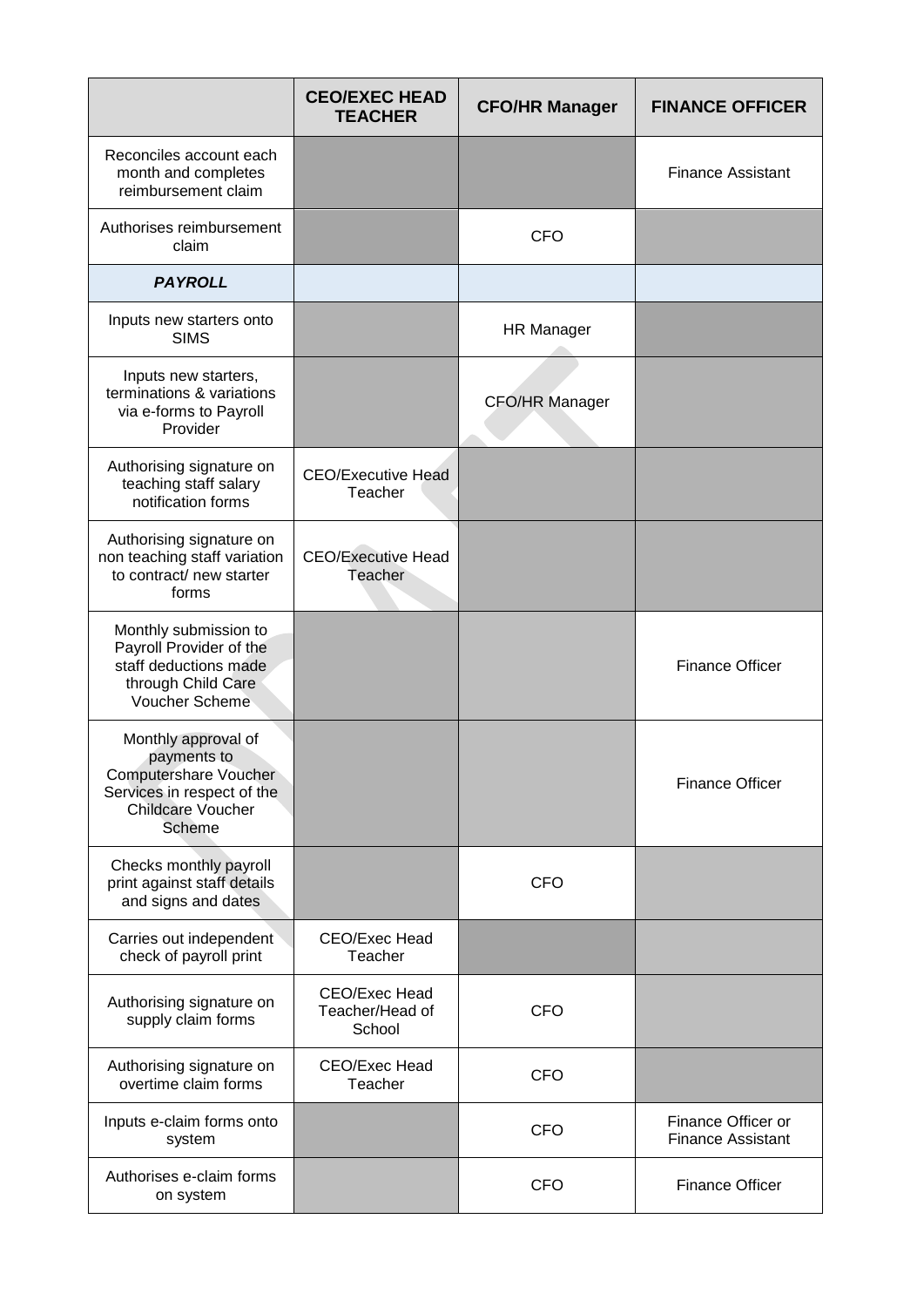|                                                                                                               | <b>CEO/EXEC HEAD</b><br><b>TEACHER</b> | <b>CFO/HR Manager</b> | <b>FINANCE OFFICER</b> |
|---------------------------------------------------------------------------------------------------------------|----------------------------------------|-----------------------|------------------------|
| <b>ASSET REGISTER</b>                                                                                         |                                        |                       |                        |
| Ensures asset register is<br>up to date with new items                                                        |                                        |                       | <b>IT Manager</b>      |
| Ensures annual stock<br>check is undertaken and<br>signed and dated by<br>appropriate staff                   |                                        | <b>CFO</b>            |                        |
| Amends inventory with any<br>changes from stock check                                                         |                                        |                       | <b>IT Manager</b>      |
| Signs off disposals                                                                                           | CEO/Exec Head<br>Teacher               |                       |                        |
| <b>LETTINGS</b>                                                                                               |                                        |                       |                        |
| Maintains lettings diary                                                                                      |                                        |                       | Head Teacher's PA      |
| Obtains signed hire<br>agreement and copy of<br>Insurance documents                                           |                                        |                       | <b>Finance Officer</b> |
| Authorising signature on<br>hire agreement for lettings                                                       |                                        | <b>CFO</b>            |                        |
| Raises lettings invoices<br>on FMS                                                                            |                                        |                       | <b>Finance Officer</b> |
| Signs invoice to indicate<br>correct dates and amount                                                         |                                        | <b>CFO</b>            |                        |
| Inputs income receipt<br>on FMS                                                                               |                                        |                       | <b>Finance Officer</b> |
| Authorising signature on<br>invoice receipt                                                                   |                                        | <b>CFO</b>            |                        |
| <b>INCOME COLLECTION-</b><br><b>STUDENT BASED</b>                                                             |                                        |                       |                        |
| <b>Calculates Student based</b><br>income monthly and issues<br>invoices to schools                           |                                        | <b>CFO</b>            | <b>Finance Officer</b> |
| Informs Schools & LA of<br>level of charges                                                                   |                                        | <b>CFO</b>            |                        |
| Obtains evidence of<br>entitlement for children<br>receiving Pupil Premium<br>via DfE Secure Access<br>Portal |                                        | <b>CFO</b>            |                        |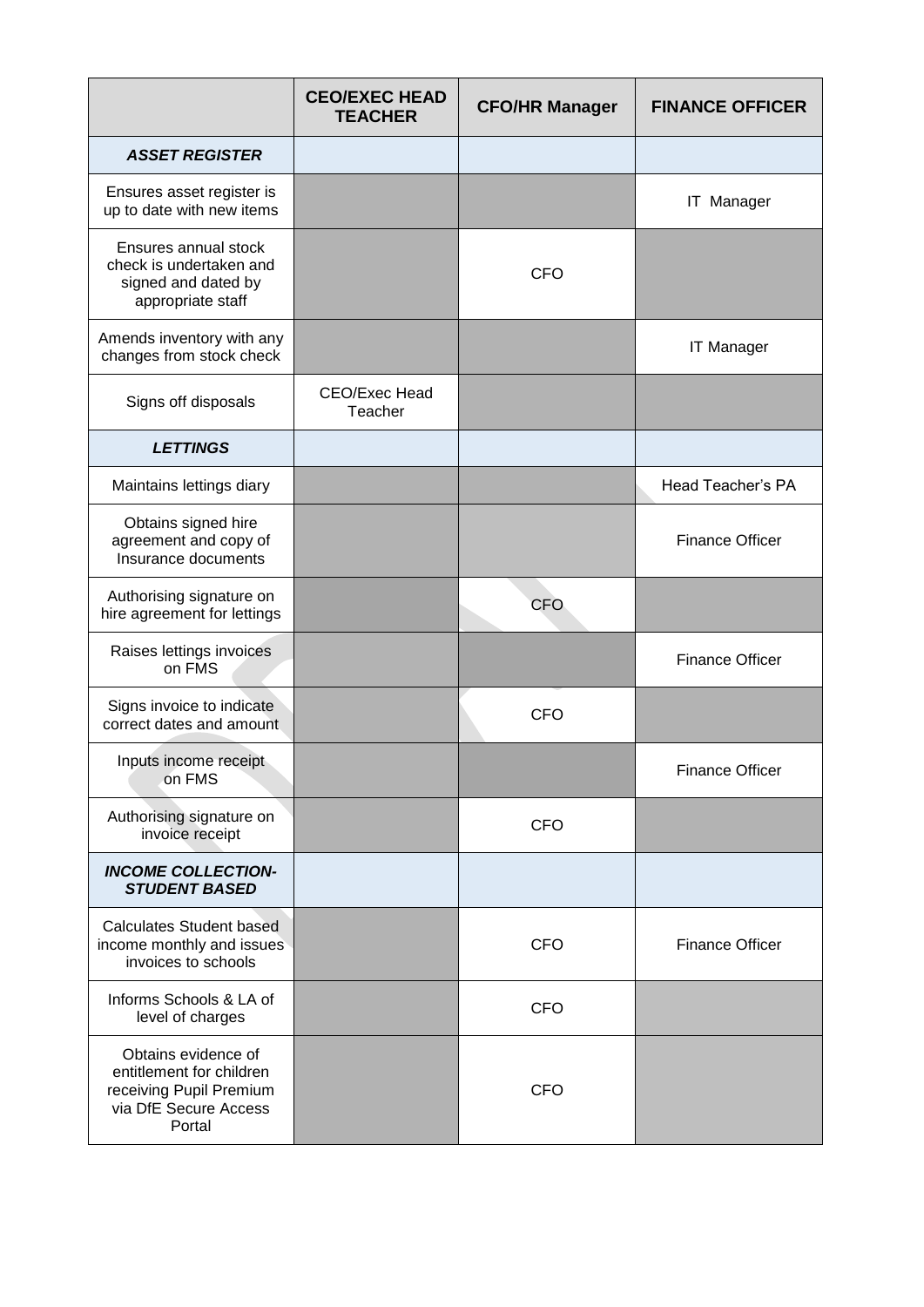|                                                                                                                  | <b>CEO/EXEC HEAD</b><br><b>TEACHER</b> | <b>CFO/HR Manager</b>    | <b>FINANCE OFFICER</b>     |
|------------------------------------------------------------------------------------------------------------------|----------------------------------------|--------------------------|----------------------------|
| Details of entitlement to<br>Pupil Premium entered on<br>Aspire's Charging<br>Database and SIMS                  |                                        |                          | Data Manager/Data<br>Admin |
| Raises invoices on FMS                                                                                           |                                        |                          | <b>Finance Officer</b>     |
| Reconciles payments<br>received on FMS                                                                           |                                        | <b>CFO</b>               | <b>Finance Officer</b>     |
| Carries out termly<br>independent check of<br>student based income                                               | CEO/Exec Head<br>Teacher               |                          |                            |
| <b>INCOME COLLECTION-</b><br><b>HUB KITCHEN</b>                                                                  |                                        |                          |                            |
| HUB spreadsheet updated<br>with actual meals on a<br>daily basis and submitted<br>to Business Manager<br>monthly |                                        |                          | <b>Head Chef</b>           |
| Calculates income monthly<br>and issues invoices to<br>schools                                                   |                                        |                          | <b>Finance Officer</b>     |
| Informs Schools of level of<br>charges                                                                           |                                        | CFO                      |                            |
| Raises invoices on FMS                                                                                           |                                        |                          | <b>Finance Officer</b>     |
| Reconciles payments<br>received on FMS                                                                           |                                        |                          | <b>Finance Officer</b>     |
| Carries out termly<br>independent check of HUB<br>Kitchen based income                                           | <b>CEO/Exec Head</b><br>Teacher        | <b>CFO</b>               |                            |
| <b>BANK</b><br><b>RECONCILIATIONS</b>                                                                            |                                        |                          |                            |
| Daily check of Online<br>Banking and records any<br>transactions on FMS                                          |                                        |                          | <b>Finance Officer</b>     |
| Weekly reconciliation of<br><b>Bank Accounts with FMS</b>                                                        |                                        | <b>Business Managers</b> | <b>Finance Officer</b>     |
| Monthly reconciliation of<br><b>Bank Accounts following</b><br>receipt of Bank Statements<br>with FMS            |                                        | <b>CFO</b>               |                            |
| <b>CATERING</b>                                                                                                  |                                        |                          |                            |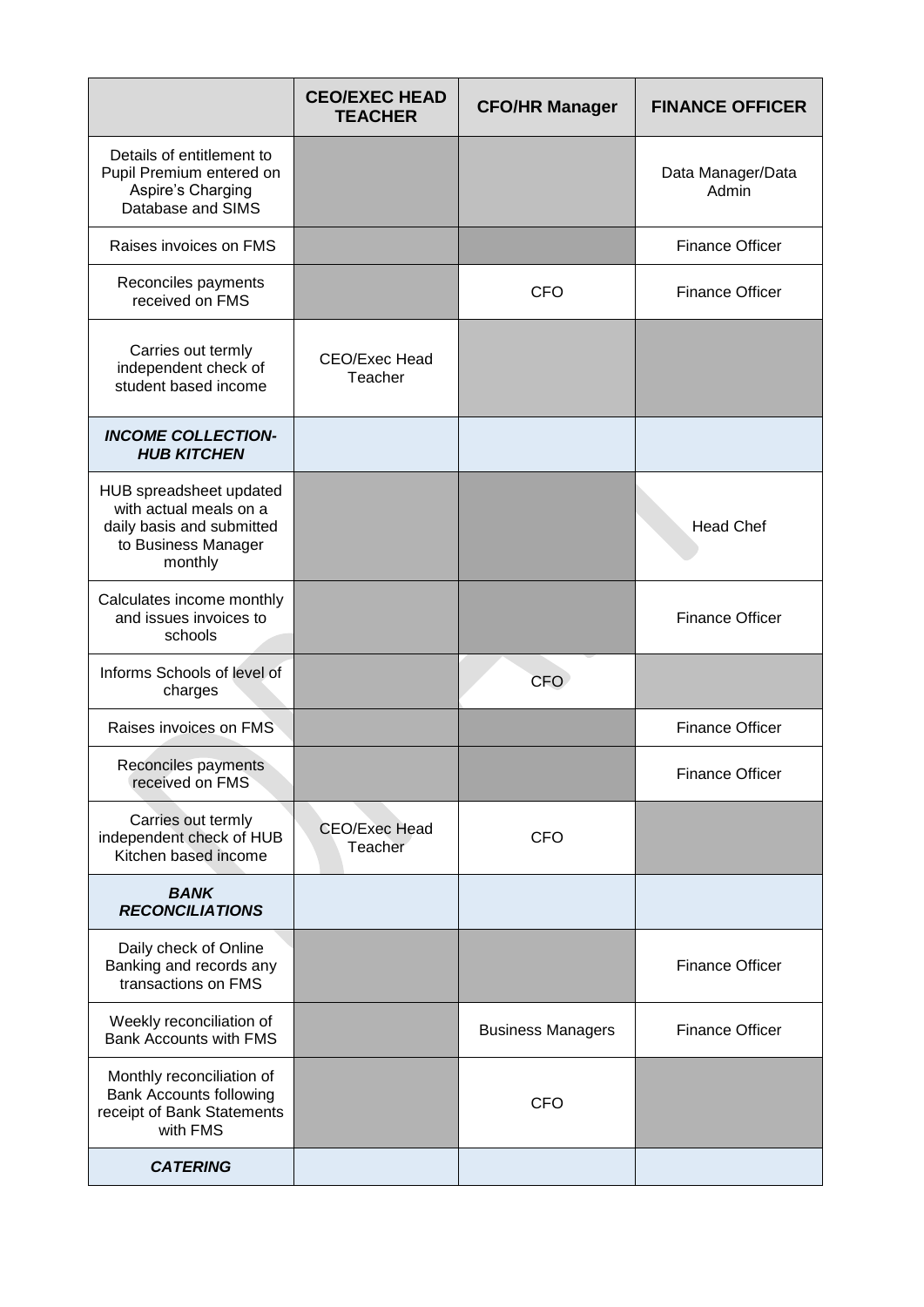|                                                                                | <b>CEO/EXEC HEAD</b><br><b>TEACHER</b> | <b>CFO/HR Manager</b>                                 | <b>FINANCE OFFICER</b>                                                                     |
|--------------------------------------------------------------------------------|----------------------------------------|-------------------------------------------------------|--------------------------------------------------------------------------------------------|
|                                                                                |                                        |                                                       | Head Chef (BP)                                                                             |
| Places food orders over<br>telephone                                           |                                        |                                                       | Cook (CSEC, SN &<br>TWG)                                                                   |
| Checks and signs<br>invoice/delivery note to                                   |                                        |                                                       | <b>Head Chef or Catering</b><br>Staff (BP)                                                 |
| confirm receipt of goods                                                       |                                        |                                                       | Cook (CSEC,<br>SN & TWG)                                                                   |
| Maintains stock inventory<br>and records new stock                             |                                        |                                                       | <b>Head Chef or Catering</b><br>Staff (BP)                                                 |
| when delivered                                                                 |                                        |                                                       | Cook (CSEC, SN &<br>TWG)                                                                   |
| Carries out independent<br>annual stock check and<br>signs and dates inventory |                                        | <b>CFO</b>                                            |                                                                                            |
| Amends inventory with any<br>changes from stock check                          |                                        |                                                       | Head Chef (BP)                                                                             |
| Signs off asset disposals                                                      | <b>CEO/Exec Head</b><br>Teacher        |                                                       |                                                                                            |
| <b>PURCHASING CARDS</b>                                                        |                                        |                                                       |                                                                                            |
| Approved requisition                                                           | CEO /Exec Head<br>Teacher              | <b>CFO</b>                                            | Heads of<br>Subject/Department<br><b>Vocational Coordinator</b>                            |
| Order over £300<br>sanctioned in advance by:                                   | <b>CEO/Exec Head</b><br>Teacher        | CFO                                                   |                                                                                            |
|                                                                                |                                        |                                                       | <b>Finance Officer</b>                                                                     |
| Authorised purchasing<br>card holder places order                              |                                        | <b>CFO</b>                                            | Chef (TWG)                                                                                 |
| with supplier (on line,<br>phone, in person)                                   |                                        |                                                       | <b>Head of Catering</b>                                                                    |
|                                                                                |                                        |                                                       | <b>Strive Coordinator</b>                                                                  |
| <b>Purchasing Card records</b><br>updated and purchases<br>added to FMS        |                                        | <b>CFO</b>                                            | <b>Finance Assistant</b><br>(to update transactions<br>for those listed above,<br>except:) |
| (as part of monthly<br>reconciliation to Charge<br>Card Statements)            |                                        | (to update own<br>transactions)                       | <b>Finance Officer</b><br>(To update own<br>transactions)                                  |
|                                                                                | CEO/Exec Head<br>Teacher               | <b>CFO</b>                                            | <b>Finance Officer</b>                                                                     |
| Approval of Purchasing<br><b>Card Transactions</b>                             | (to authorise<br>transactions of CFO)  | (to authorise<br>transactions for<br>Finance Officer) | (to authorise<br>transactions for those<br>users listed above)                             |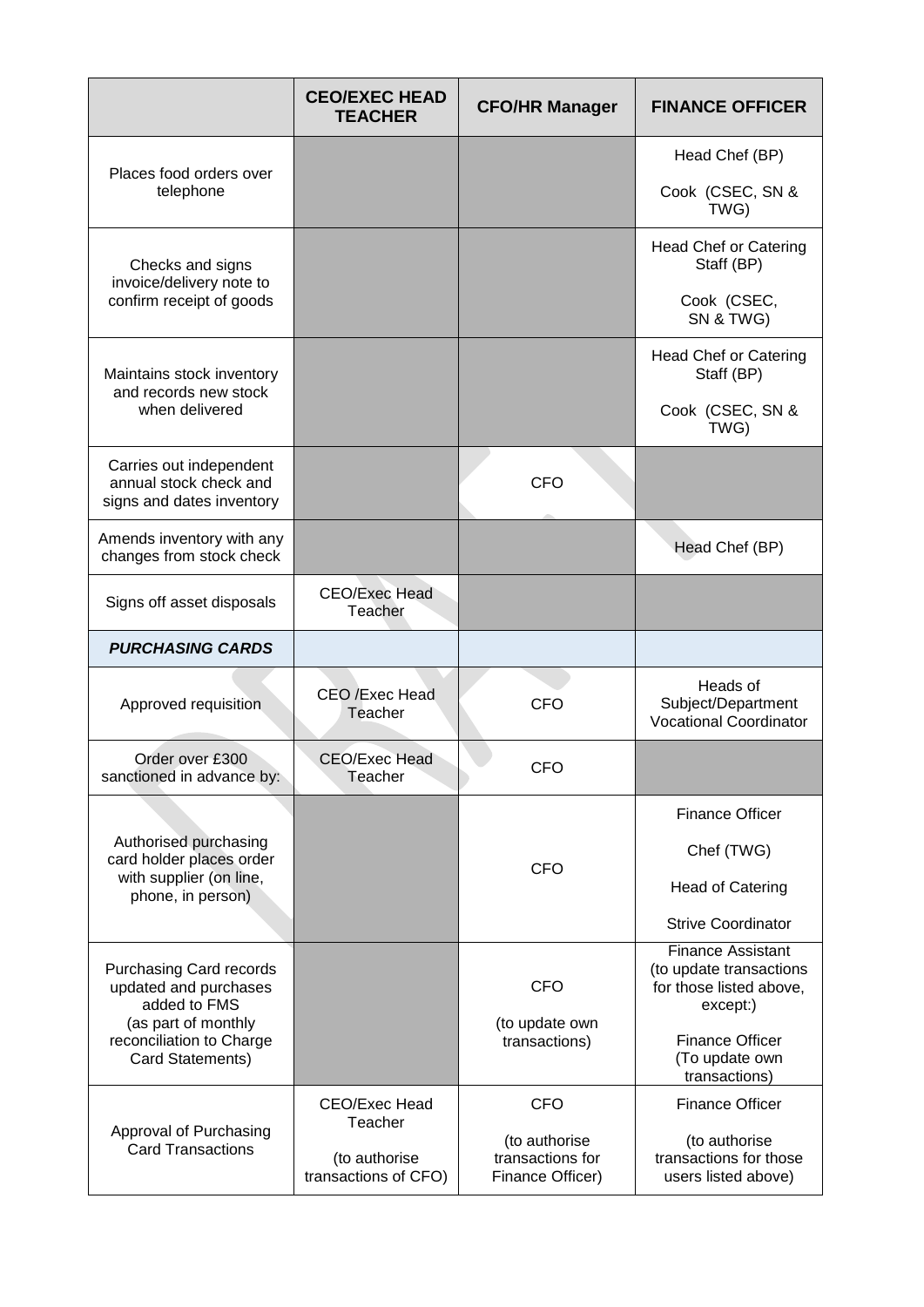### **Appendix 2 Bank Account Signing Arrangements**

# **Signing Arrangement to apply to all 3 Bank Accounts**

- (1) Aspire Schools Main Bank Account
- (2) Aspire Schools Teaching School Account
- (3) Blueprint Catering Services Limited

| List of Authorised<br>Signatories                                                                                               | <b>CEO</b><br><b>Executive Head Teacher</b><br><b>CFO</b><br><b>Finance Officer</b>                                                                                                                                                                                                                                                                                                                                                                                                                                                                                                                                                                                      |
|---------------------------------------------------------------------------------------------------------------------------------|--------------------------------------------------------------------------------------------------------------------------------------------------------------------------------------------------------------------------------------------------------------------------------------------------------------------------------------------------------------------------------------------------------------------------------------------------------------------------------------------------------------------------------------------------------------------------------------------------------------------------------------------------------------------------|
| <b>Bank Mandate</b><br>(Signing Arrangements)                                                                                   | All Cheques and other payments<br>(including Standing Orders and Direct Debits<br>must be signed or agreed by 2 signatories)<br>The Finance Officer must get all cheques and payments<br>countersigned by the CEO, CFO or the Executive Head Teacher<br>Above £10,000, all cheques or payments must be signed<br>by the CFO and countersigned by the CEO                                                                                                                                                                                                                                                                                                                 |
| List of Authorised staff<br>registered for Online<br>Banking                                                                    | <b>CEO</b><br><b>CFO</b><br><b>Finance Officer</b><br><b>Finance Assistant</b><br>All Finance staff are authorised to view Bank Statements and information to<br>support the reconciliation processes with FMS                                                                                                                                                                                                                                                                                                                                                                                                                                                           |
| Processing of BACS<br>payments, Faster<br>payments and CHAPS<br>payments via Lloyds Bank<br><b>Commercial Online</b><br>Banking | BACS Run Reports (produced through FMS) for payment to suppliers<br>must be signed by the Finance Officer, and countersigned the CFO, before<br>payments processed through On Line Banking.<br>For individual payments up to £15,000, payments can be input by the<br>Finance Officer and authorised by the CFO. Individual payments less than<br>£15,000 can be input by the CFO, but will require authorisation by the CEO.<br>For individual payments above £15,000, the Finance Officer can input the<br>payment, and must be authorised the CFO and CEO. Individual payments<br>above £15,000 can be input by the CFO, but will require authorisation by the<br>CEO |
| Transfers between<br>Accounts                                                                                                   | All transfers between accounts should be made via Online Banking.<br>Transfers should be input by the Finance Officer,<br>and authorised by the CFO.                                                                                                                                                                                                                                                                                                                                                                                                                                                                                                                     |
| <b>Encashment of Petty Cash</b>                                                                                                 | Petty Cash encashments must be made at Lloyds Bank<br>by any authorised signatory as listed above.                                                                                                                                                                                                                                                                                                                                                                                                                                                                                                                                                                       |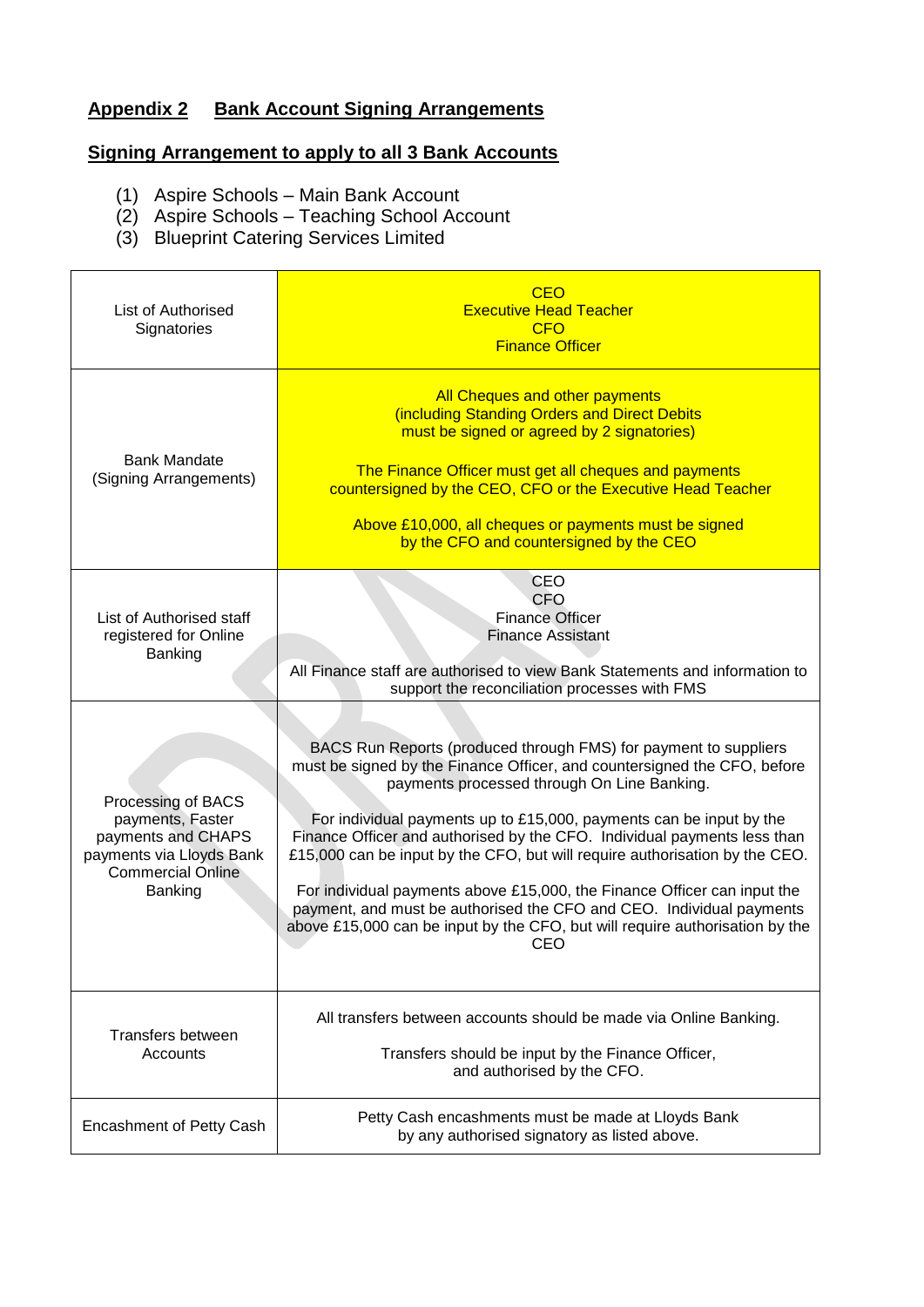| Payments in favour of an<br>authorised signatory          | In the event of a payment being made to directly to a signatory, this person<br>cannot authorise a payment to themselves, or be involved in the on line<br>banking payment process. |
|-----------------------------------------------------------|-------------------------------------------------------------------------------------------------------------------------------------------------------------------------------------|
|                                                           | <b>Aspire Schools</b>                                                                                                                                                               |
| Lloyds Bank Charge Card<br><b>Authorised Card Holders</b> | CFO<br>Finance Officer (TWG/BP)<br>Finance Assistant (BP)<br>Cook (TWG)<br><b>Head of Catering</b><br><b>Strive Coordinator (CSEC)</b>                                              |